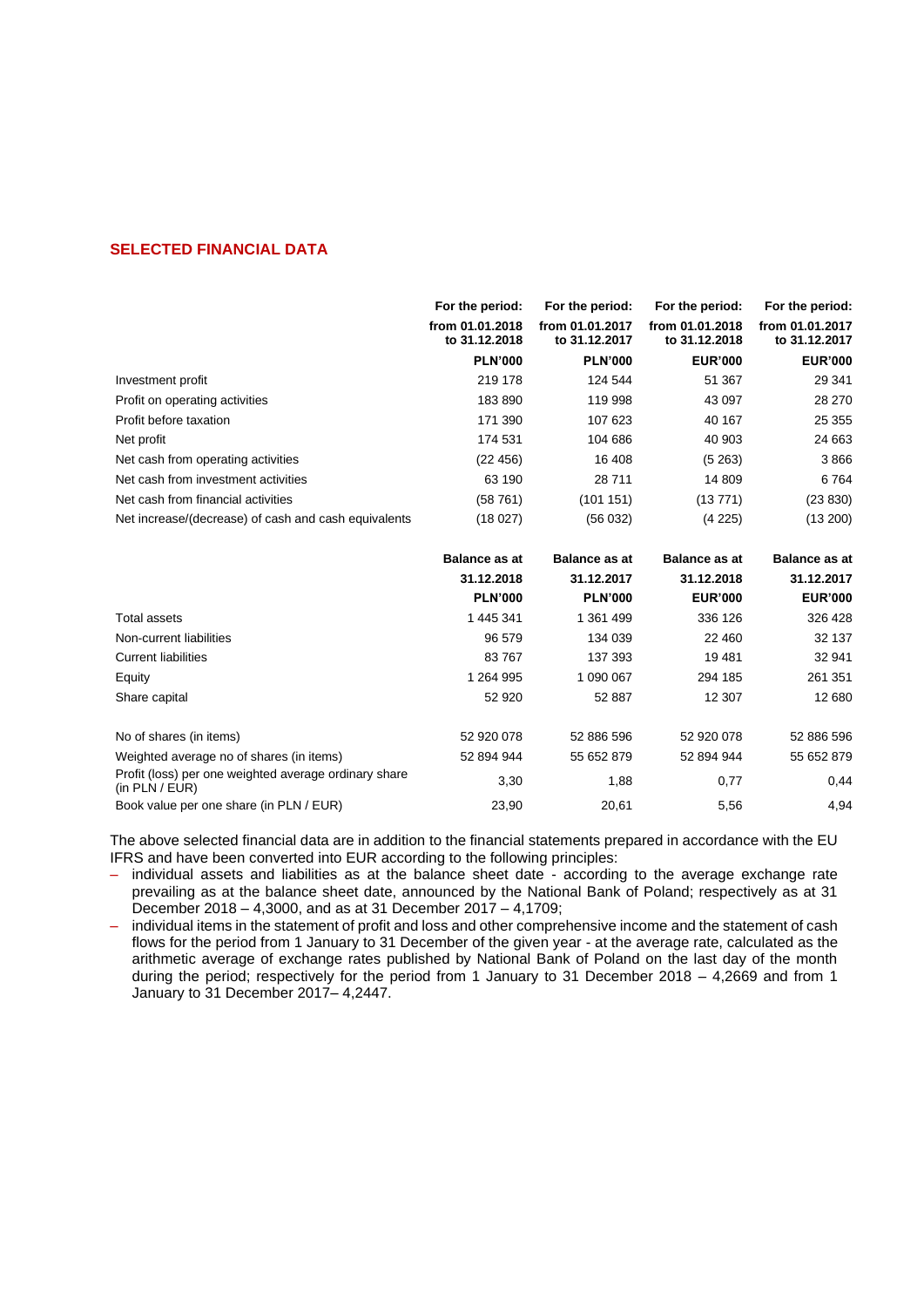# MCI Capital S.A.

Financial Statements for the financial year ended 31 December 2018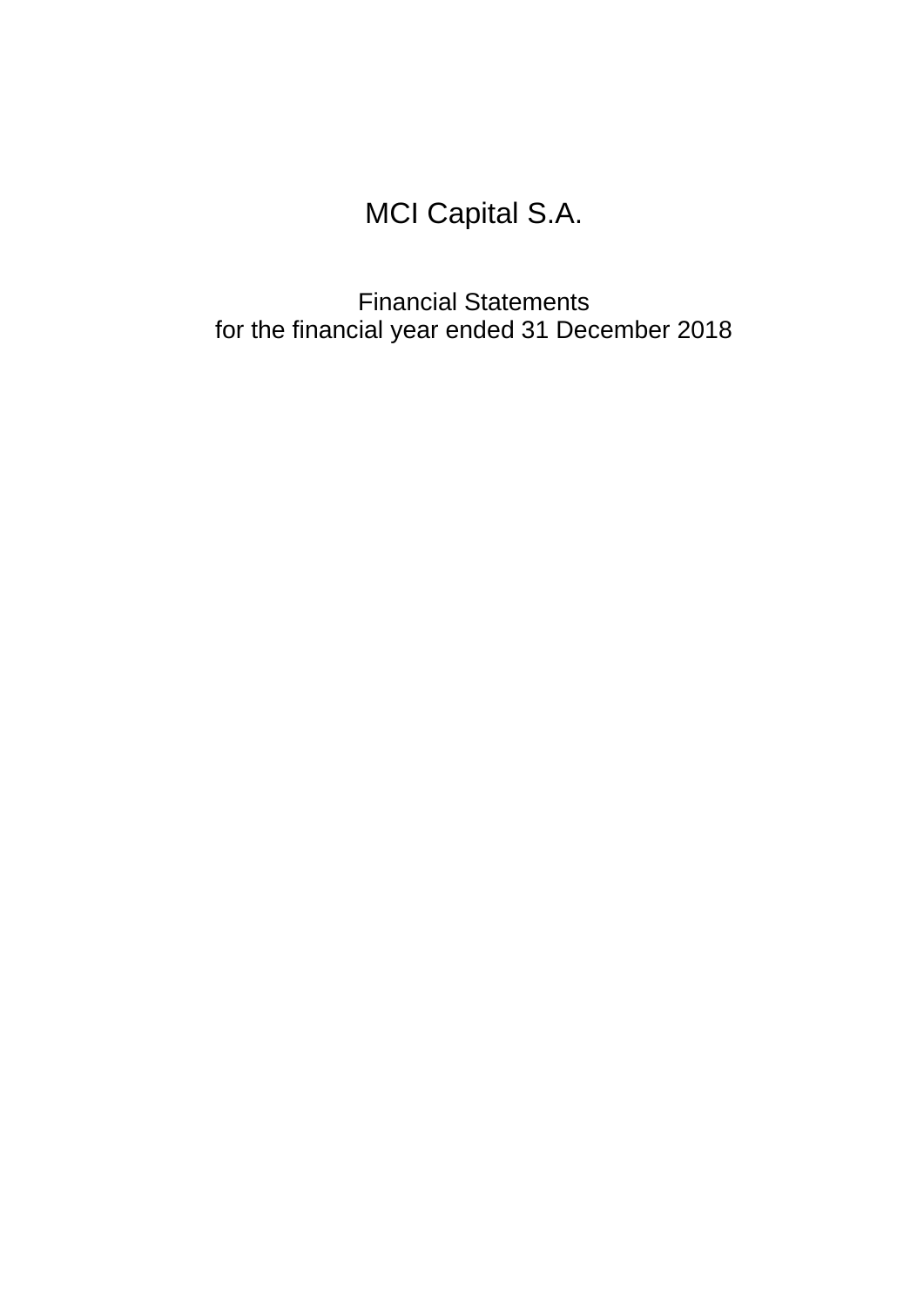

For the shareholders of MCI Capital S.A.

In accordance with the Regulation of the Minister of Finance of 29 March on current and periodic information provided by issuers of securities and the conditions for recognition as equivalent information required by the law of a non-Member State (Journal of Laws of 2018 No 757 with amendments), the Management Board of the entity is obliged to procure preparation of the financial statements in accordance with governing accounting principles, which presents the true, fair and clear view of the financial and material situation of MCI Capital S.A. for the financial year ending on 31 December 2018 and its financial result for the financial year ending on that day.

These financial statements were approved for publication and signed by the Management Board of the Company.

| Name                                                                                 | Position/Function                           | Signature |
|--------------------------------------------------------------------------------------|---------------------------------------------|-----------|
| <b>Tomasz Czechowicz</b>                                                             | President of the Management<br><b>Board</b> |           |
| Ewa Ogryczak                                                                         | Vice-President of the<br>Management Board   |           |
| <b>Paweł Kapica</b>                                                                  | Member of the Management<br><b>Board</b>    |           |
| Keeping the Book of Records:<br>Mazars Polska Sp. z o.o.<br>00-549 Warsaw, Piękna 18 |                                             |           |

**Warsaw, 15 April 2019**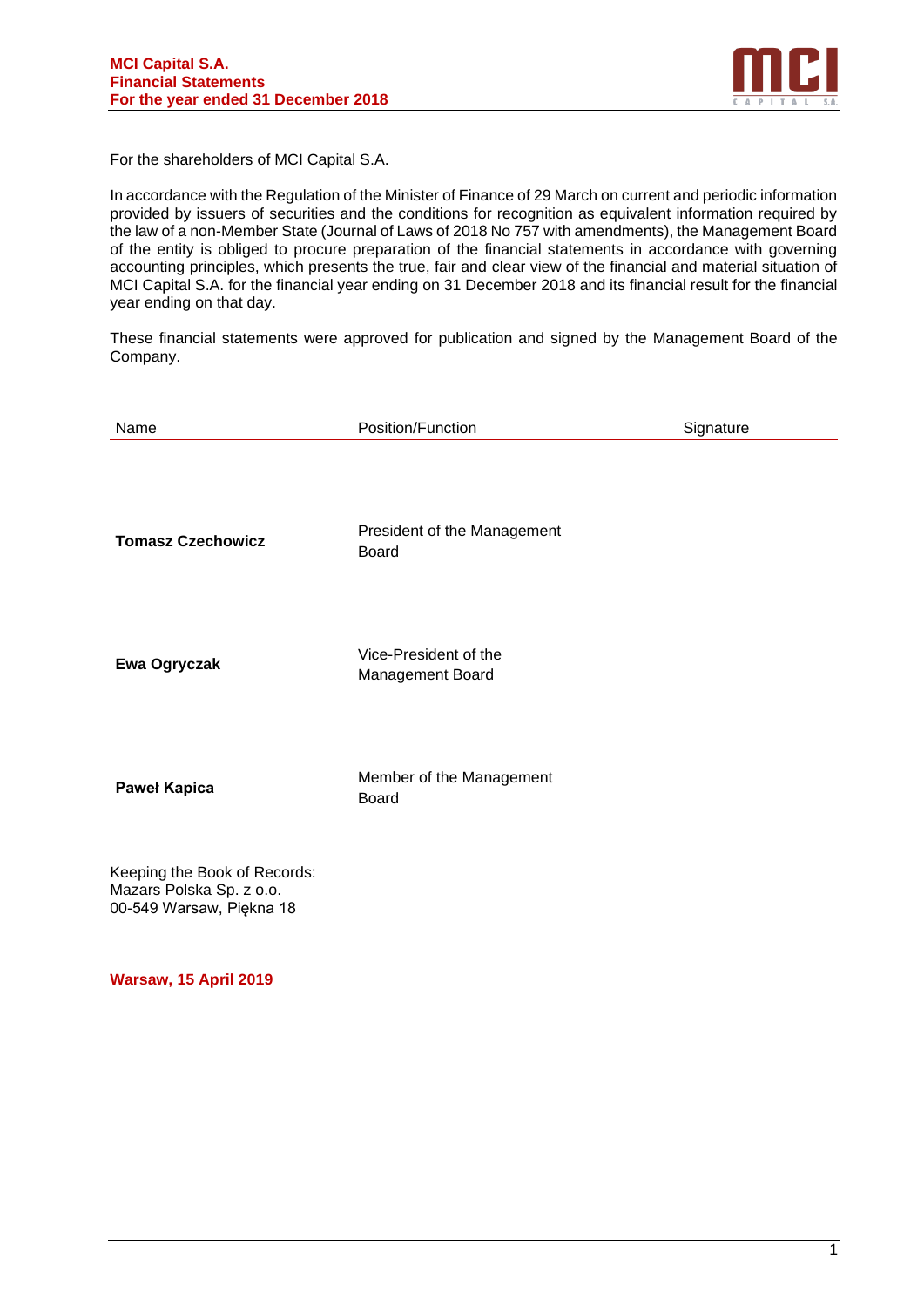

# **TABLE OF CONTENTS**

| ADDITIONAL INFORMATION CONTAINING MATERIAL ACCOUNTING PRINCIPLES AND OTHER |  |
|----------------------------------------------------------------------------|--|
|                                                                            |  |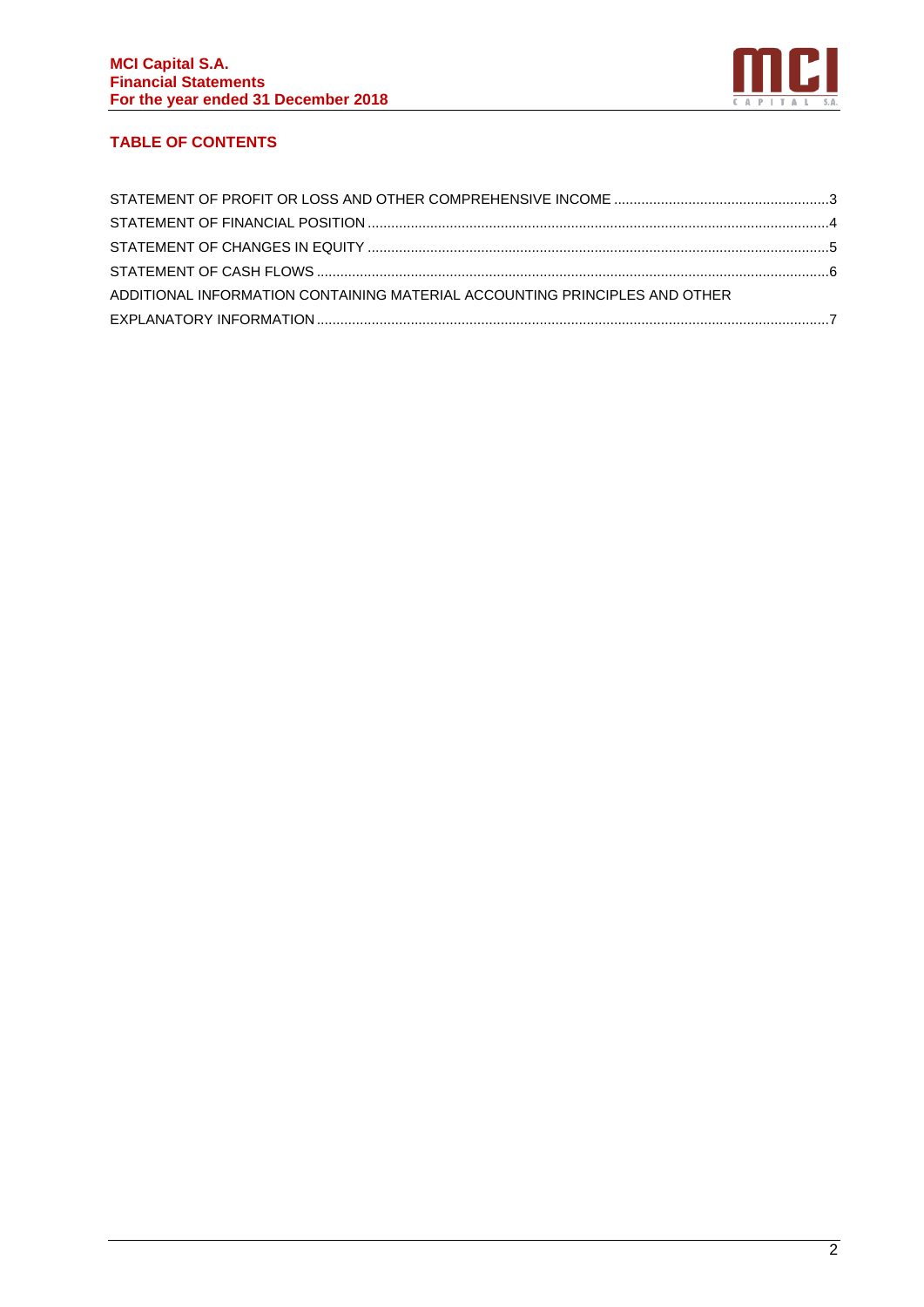

# <span id="page-4-0"></span>**STATEMENT OF PROFIT OR LOSS AND OTHER COMPREHENSIVE INCOME for the financial year ended 31 December 2018**

|                                                 |                |                                  | Restated*                        |
|-------------------------------------------------|----------------|----------------------------------|----------------------------------|
|                                                 |                | For the period:                  | For the period:                  |
|                                                 |                | from 01.01.2018<br>to 31.12.2018 | from 01.01.2017<br>to 31.12.2017 |
|                                                 | <b>NOTES</b>   | <b>PLN'000</b>                   | <b>PLN'000</b>                   |
| Revaluation of shares                           | 1a             | 121 638                          | 117 144                          |
| Profit on investment certificates               | 1 <sub>b</sub> | (71)                             | 8 2 8 3                          |
| Revaluation of derivative financial instruments | 1 <sub>c</sub> |                                  | (1910)                           |
| Revenues from dividends received                | $\mathbf{2}$   | 97 611                           | 1 0 2 7                          |
| <b>Investment profit</b>                        |                | 219 178                          | 124 544                          |
| Operating expenses                              | 3              | (3 930)                          | (4044)                           |
| Other operating income                          | 4              | 11 628                           | 221                              |
| Other operating expenses                        | 4              | (42986)                          | (723)                            |
| Profit on operating activities                  |                | 183890                           | 119 998                          |
| Financial income                                | 5              | 4 3 4 9                          | 5 5 5 2                          |
| Financial expenses                              | 5              | (16849)                          | (17926)                          |
| <b>Profit before taxation</b>                   |                | 171 390                          | 107 623                          |
| Income tax                                      | 6              | 3 1 4 1                          | (2938)                           |
| Net profit                                      |                | 174 531                          | 104 686                          |
| Other net comprehensive income                  |                |                                  |                                  |
| Total comprehensive income                      |                | 174 531                          | 104 686                          |
| Earnings per share                              |                |                                  |                                  |
| Basic                                           | $\overline{7}$ | 3,30                             | 1,88                             |
| <b>Diluted</b>                                  | 7              | 3,30                             | 1,81                             |

The statement on profit or loss and other comprehensive income should be read in conjunction with selected explanatory notes and the notes to the financial statements on pages 7 to 46.

\*Comparative data have been restated in terms of presentation of revenues from dividends received, described in **Note 31** *"Description of material accounting policies"* in point "Change in presentation method" on page 35.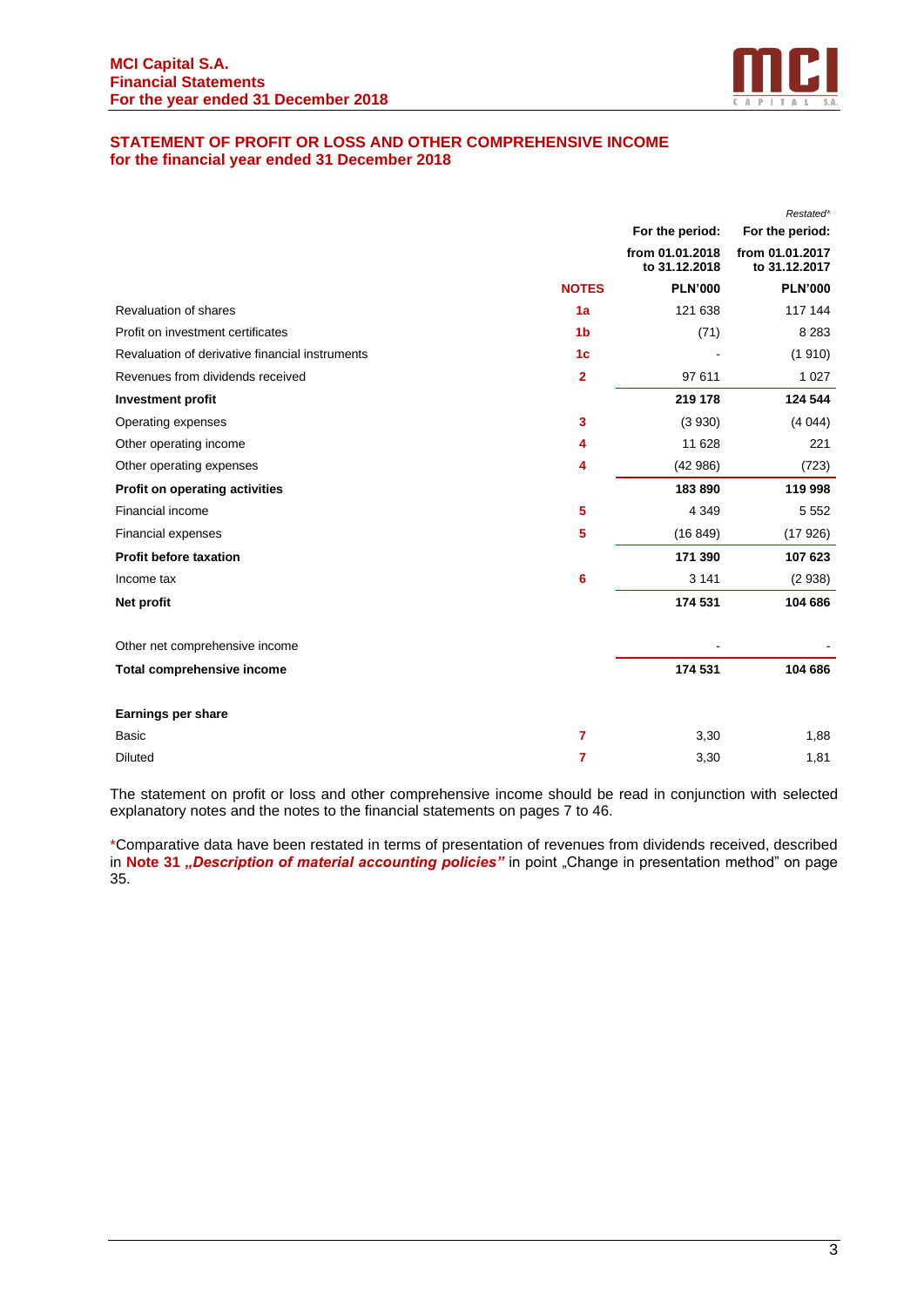

#### <span id="page-5-0"></span>**STATEMENT OF FINANCIAL POSITION As at 31 December 2018**

|                                     |                | <b>Balance as at</b> | <b>Balance as at</b> |
|-------------------------------------|----------------|----------------------|----------------------|
|                                     |                | 31.12.2018           | 31.12.2017           |
|                                     | <b>NOTES</b>   | <b>PLN'000</b>       | <b>PLN'000</b>       |
| <b>ASSETS</b>                       |                |                      |                      |
| <b>Non-current assets</b>           |                |                      |                      |
| Tangible fixed assets               |                | 744                  | 545                  |
| Investment certificates             | 8              | 78 443               | 80 999               |
| Investments in subsidiaries         | 9              | 1 335 767            | 1 207 174            |
| Investments in associates           | 10             | 9 1 7 3              | 15 078               |
| Investments in other entities       |                | $\overline{7}$       | $\overline{7}$       |
| Trade and other receivables         | 12             | 425                  | 412                  |
| Deferred income tax assets          | 6              | 5 0 8 7              | 7 1 3 4              |
| Derivatives                         | 1 <sub>d</sub> | 200                  | 200                  |
|                                     |                | 1 429 846            | 1 311 549            |
| <b>Current assets</b>               |                |                      |                      |
| Trade and other receivables         | 11             | 8 2 9 2              | 24 7 20              |
| Cash and cash equivalents           | 12             | 7 203                | 25 230               |
|                                     |                | 15 4 95              | 49 950               |
| <b>Total assets</b>                 |                | 1 445 341            | 1 361 499            |
| <b>EQUITY AND LIABILITIES</b>       |                |                      |                      |
| <b>Equity</b>                       |                |                      |                      |
| Share capital                       | 13             | 52 920               | 52 887               |
| Reserve capital                     | 13             | 991 372              | 886 686              |
| Other reserve capital               |                | 44 501               | 44 137               |
| Retained earnings                   |                | 1671                 | 1671                 |
| Net profit                          |                | 174 531              | 104 686              |
|                                     |                | 1 264 995            | 1 090 067            |
| <b>Non-current liabilities</b>      |                |                      |                      |
| Liabilities on bonds                | 15             | 95 930               | 133 001              |
| Trade and other liabilities         |                | 649                  | 1 0 38               |
|                                     |                | 96 579               | 134 039              |
| <b>Current liabilities</b>          |                |                      |                      |
| Trade and other liabilities         | 16             | 1 0 9 3              | 2811                 |
| Liabilities on bonds                | 15             | 82 499               | 122 729              |
| Provisions                          | 17             | 175                  | 11853                |
|                                     |                | 83767                | 137 393              |
| <b>Total Equity and Liabilities</b> |                | 1 445 341            | 1 361 499            |

The statement of financial position should be read in conjunction with selected explanatory notes and the notes to the financial statements on pages 7 to 46.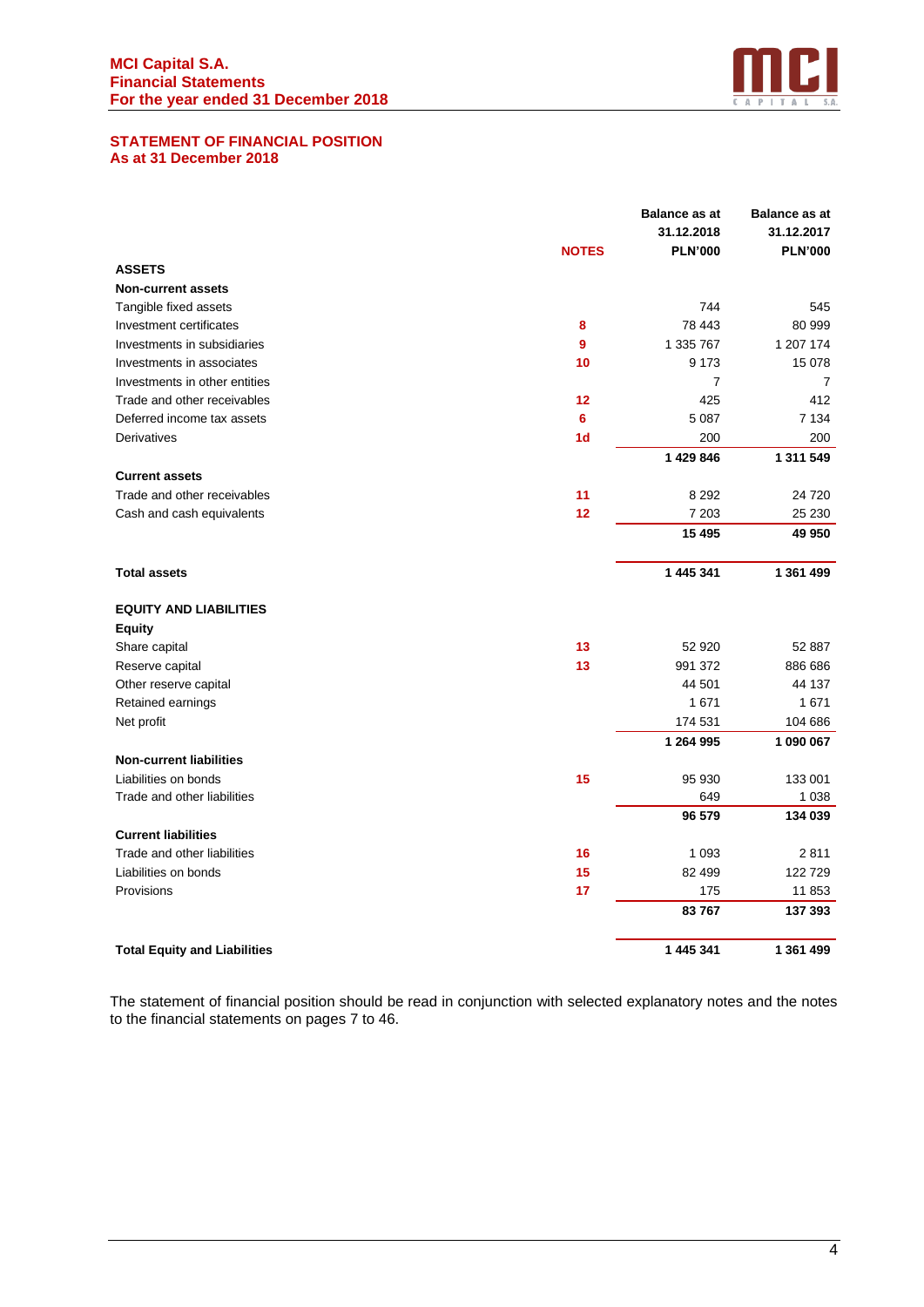

# **STATEMENT OF CHANGES IN EQUITY For the period from 1 January to 31 December 2018**

|                                  |                         |                                                                                     | Reserve capital                                                                          |                                                                 |                                  | Other reserve capital                                                        |                                                       |                      |                      |                        |
|----------------------------------|-------------------------|-------------------------------------------------------------------------------------|------------------------------------------------------------------------------------------|-----------------------------------------------------------------|----------------------------------|------------------------------------------------------------------------------|-------------------------------------------------------|----------------------|----------------------|------------------------|
| <b>PLN'000</b>                   | <b>Share</b><br>capital | <b>Issue of</b><br>shares as<br>part of<br>conversion<br>of<br>convertible<br>bonds | <b>Issue of shares</b><br>implementation<br>of the<br>management<br>options<br>programme | <b>Issue of</b><br>shares<br>above<br>their<br>nominal<br>value | <b>Distribution</b><br>of profit | Management<br>incentive<br>programme<br>and other<br>share-based<br>payments | <b>Valuation of</b><br>the bond<br>capital<br>element | Retained<br>earnings | Net profit<br>(loss) | <b>Total</b><br>equity |
| As at 01.01.2017                 | 58752                   | 28 175                                                                              | 2792                                                                                     | 106 440                                                         | 883 305                          | 38 378                                                                       | 5 3 9 5                                               | 1671                 | (82243)              | 1 042 665              |
| Transfer of profit (loss)        |                         |                                                                                     |                                                                                          |                                                                 | (82 243)                         |                                                                              |                                                       |                      | 82 243               |                        |
| Purchase of own shares (Note 13) | (5899)                  |                                                                                     |                                                                                          |                                                                 | (51 783)                         |                                                                              |                                                       |                      |                      | (57682)                |
| Share based payments (Note 20)   | 34                      |                                                                                     |                                                                                          |                                                                 |                                  | 364                                                                          |                                                       |                      |                      | 398                    |
| Net profit                       |                         |                                                                                     |                                                                                          |                                                                 |                                  |                                                                              |                                                       |                      | 104 686              | 104 686                |
| As at 31.12.2017                 | 52 887                  | 28 175                                                                              | 2792                                                                                     | 106 440                                                         | 749 279                          | 38 742                                                                       | 5 3 9 5                                               | 1671                 | 104 686              | 090 067                |
|                                  |                         |                                                                                     |                                                                                          |                                                                 |                                  |                                                                              |                                                       |                      |                      |                        |
| As at 01.01.2018                 | 52 887                  | 28 175                                                                              | 2792                                                                                     | 106 440                                                         | 749 279                          | 38 742                                                                       | 5 3 9 5                                               | 1671                 | 104 686              | 1 090 067              |
| Transfer of profit               |                         |                                                                                     |                                                                                          |                                                                 | 104 686                          |                                                                              |                                                       |                      | (104686)             |                        |
| Share based payments (Note 20)   | 33                      |                                                                                     |                                                                                          |                                                                 |                                  | 364                                                                          |                                                       |                      |                      | 397                    |
| Net profit                       |                         |                                                                                     |                                                                                          |                                                                 |                                  |                                                                              |                                                       |                      | 174 531              | 174 531                |
| As at 31.12.2018                 | 52 920                  | 28 175                                                                              | 2792                                                                                     | 106 440                                                         | 853 965                          | 39 106                                                                       | 5 3 9 5                                               | 1671                 | 174 531              | 1 264 995              |

<span id="page-6-0"></span>The statement of changes in equity should be read in conjunction with selected explanatory notes and the notes to the financial statements on pages 7 to 46.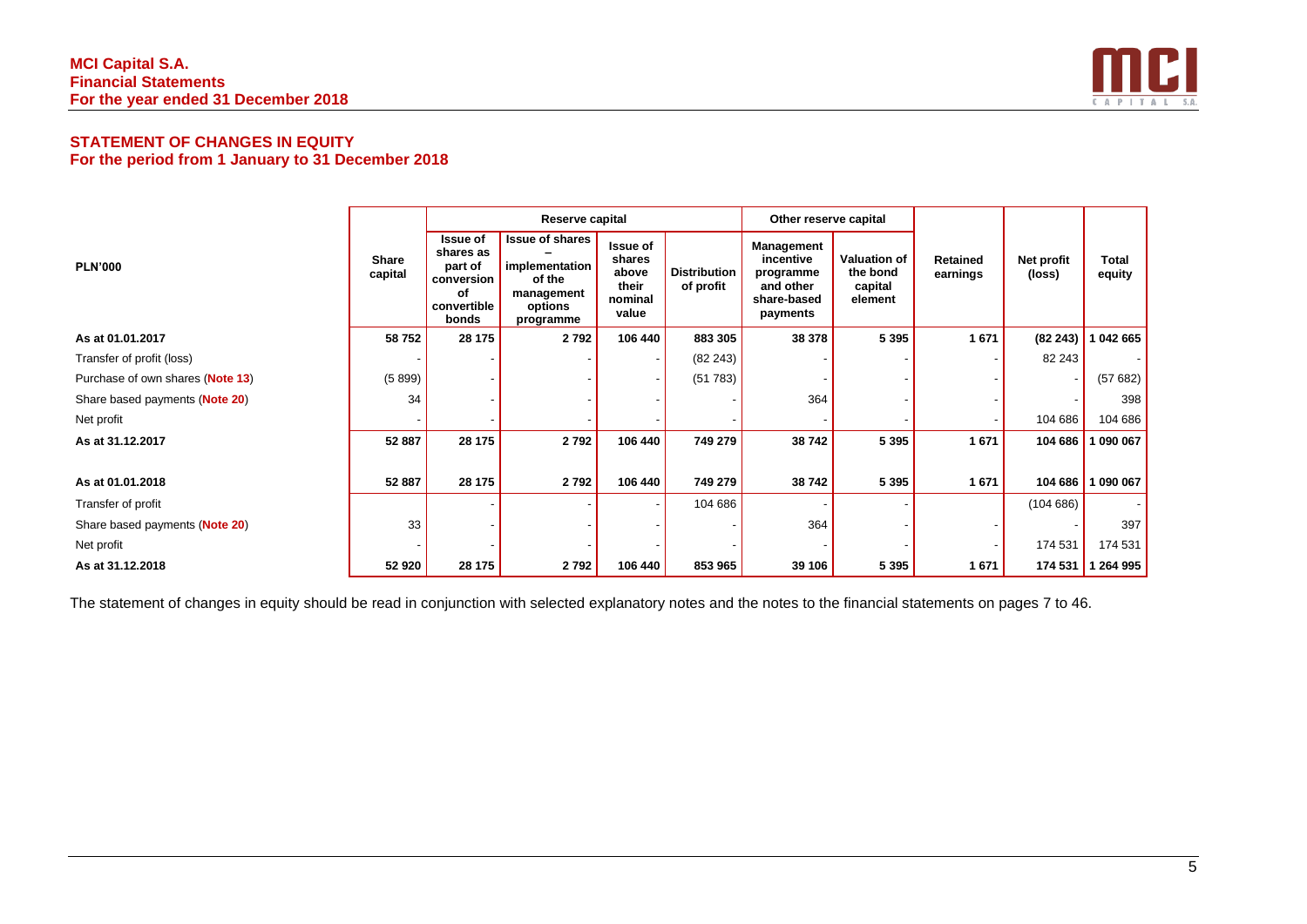

# <span id="page-7-0"></span>**STATEMENT OF CASH FLOWS**

# **for the period from 1 January to 31 December 2018**

|                                                       | For the period:<br>from 01.01.2018<br>to 31.12.2018<br><b>PLN'000</b> | For the period:<br>from 01.01.2017<br>to 31.12.2017<br><b>PLN'000</b> |
|-------------------------------------------------------|-----------------------------------------------------------------------|-----------------------------------------------------------------------|
| Cash flows from operating activities                  |                                                                       |                                                                       |
| Net profit for the reporting period                   | 174 531                                                               | 104 686                                                               |
| Adjustments:                                          |                                                                       |                                                                       |
| Depreciation of tangible fixed assets                 | 170                                                                   | 186                                                                   |
| Revaluation of shares, certificates and derivatives   | (121 567)                                                             | (123 396)                                                             |
| Share-based incentive programmes                      | 364                                                                   | 364                                                                   |
| Purchase of investment certificates*                  | (21921)                                                               | (25643)                                                               |
| Redemption of investment certificates*                | 24 406                                                                | 66872                                                                 |
| Costs of issue of bonds - paid                        | (987)                                                                 | (220)                                                                 |
| Finance income and expenses                           | (81789)                                                               | 17 430                                                                |
| Income tax paid                                       | (2763)                                                                | (1594)                                                                |
| Other adjustments**                                   | 2 4 2 3                                                               | (144)                                                                 |
| Change in provisions                                  | (11678)                                                               | (4)                                                                   |
| Change in trade and other receivables                 | 16 415                                                                | (22735)                                                               |
| Change in trade and other payables                    | (2 107)                                                               | (259)                                                                 |
| Change in deferred tax assets and liabilities         | 2047                                                                  | 866                                                                   |
| Net cash from operating activities                    | (22456)                                                               | 16 408                                                                |
| <b>Cash flows from investment activities</b>          |                                                                       |                                                                       |
| Dividends received                                    | 63 416                                                                | 1 0 2 7                                                               |
| Proceeds from sale and repayment of bills of exchange |                                                                       | 45 955                                                                |
| Proceeds from granted loans                           |                                                                       | 557                                                                   |
| Proceeds from disposal of subsidiaries                |                                                                       | 122                                                                   |
| Proceeds from disposal of fixed assets                | 992                                                                   | 106                                                                   |
| Participation units in Quercus redeemed               | 209                                                                   |                                                                       |
| Outflows for the purchase of bills of exchange        |                                                                       | (19000)                                                               |
| Outflows for the purchase of shares in subsidiaries   | (1053)                                                                | (3)                                                                   |
| Outflows for the purchase of fixed assets             | (374)                                                                 | (53)                                                                  |
| Net cash from investment activities                   | 63 190                                                                | 28711                                                                 |
| Cash flows from financial activities                  |                                                                       |                                                                       |
| Outflows for the purchase of own shares               |                                                                       | (57682)                                                               |
| Options programme                                     | 33                                                                    | 33                                                                    |
| Issue of bills of exchange                            | 94 000                                                                |                                                                       |
| Issue of bonds                                        | 36 482                                                                | 20 000                                                                |
| Repayment of bils of exchange with interest           | (60164)                                                               | (16 190)                                                              |
| Repayment of loans with interest                      |                                                                       | (148)                                                                 |
| Repayment of bonds                                    | (116000)                                                              | (31 000)                                                              |
| Interest paid on bonds                                | (13 112)                                                              | (16 164)                                                              |
| Net cash from financial activities                    | (58761)                                                               | (101 151)                                                             |
| Net increase/(decrease) of cash and cash equivalents  | (18027)                                                               | (56032)                                                               |
| Opening balance of cash and cash equivalents          | 25 230                                                                | 81 262                                                                |
| Closing balance of cash and cash equivalents          | 7 203                                                                 | 25 230                                                                |

\*Change in comparative data concerns the presentation of inflows from sale of investment certificates and outflows for purchase of investment certificates.

\*\*Other adjustments consist mainly of income tax paid disclosed in separate line and proceeds from disposal of fixed assets disclosed in cash flows in investment activities.

The statement of cash flows should be read in conjunction with selected explanatory notes and the notes to the financial statements on pages 7 to 46.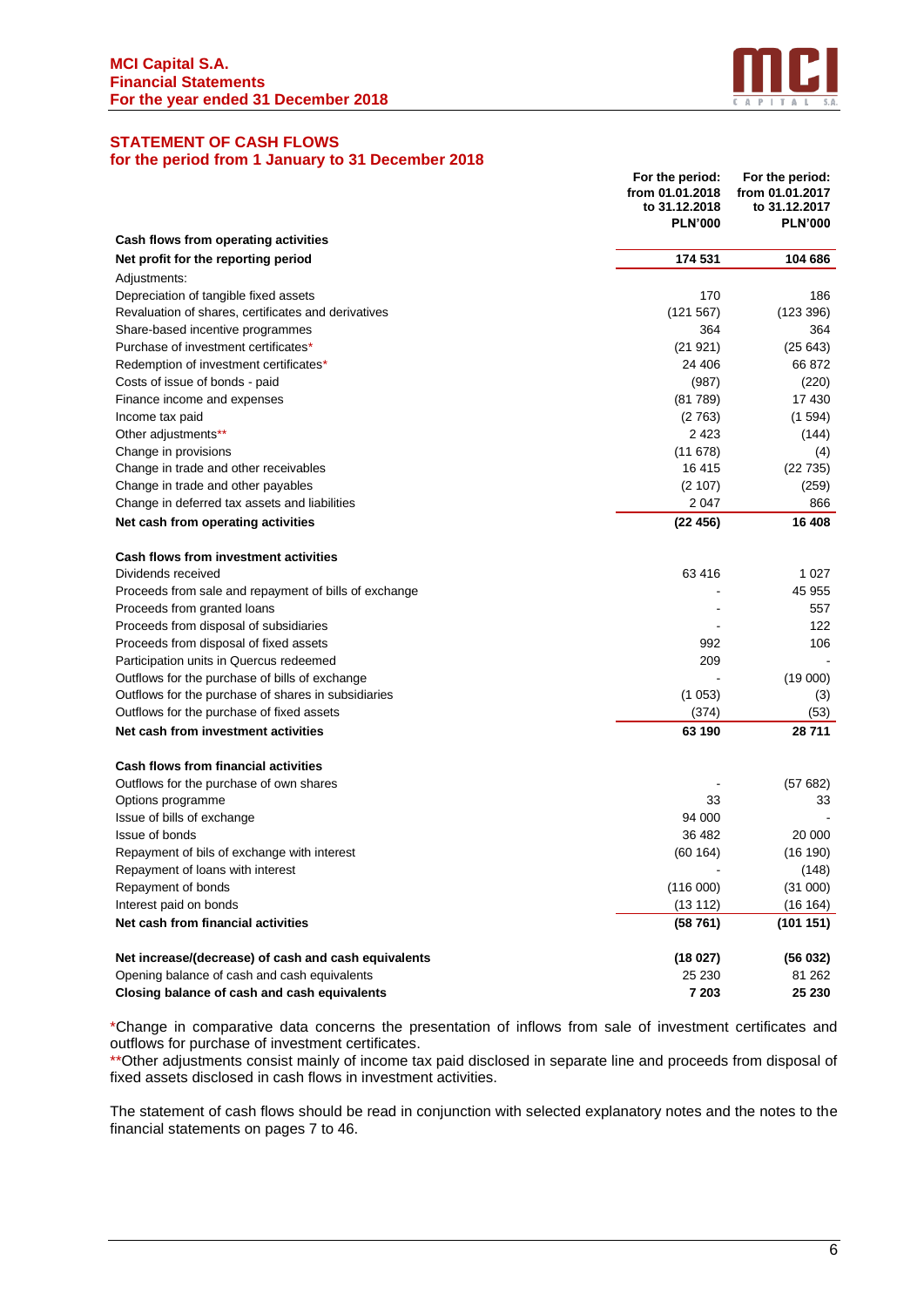

# <span id="page-8-0"></span>**ADDITIONAL INFORMATION CONTAINING MATERIAL ACCOUNTING PRINCIPLES AND OTHER EXPLANATORY INFORMATION**

#### **General information**

With a decision of the District Court for the city of Wrocław-Fabryczna of 21 July 1999, MCI Capital S.A. (hereinafter referred to as the "Company", "Issuer" or "MCI") was entered into the Commercial Register under RHB No 8752. With a decision of the District Court for Wrocław-Fabryczna in Wrocław, 6<sup>th</sup> Commercial Division of the National Court Register of 28 March 2001, the Company was entered into the National Court Register under No 0000004542. The Company was assigned:

- − Statistical Number REGON: 932038308,
- − NIP (tax ID): 899-22-96-521,
- The registered office of the Company is located at Pl. Europejski 1 in Warsaw,
- − The life of the Company is unlimited.

MCI carries on direct investment activities of the private equity / venture capital type and invests its assets through 5 investment funds of diversified investment strategy. The funds invest entrusted funds in investment assets in accordance with their investment strategy. From large buyout and growth investment (MCI.EuroVentures 1.0 FIZ and MCI.TechVentures 1.0 FIZ) to investments in start-ups and small technology companies (Helix Ventures FIZ and Internet Ventures FIZ) to debt instruments and property (MCI.CreditVentures 2.0 FIZ). Investments in portfolio companies are made in the horizon of several years, during which management actively supports development of companies and supervises execution of business strategy by them, and then looks for opportunities to sell. The most important assets are shares in companies and other financial instruments, such as: bonds, investment certificates, bills of exchange, loans and deposits.

Ultimate controlling entity: MCI Management Sp. z o.o.

#### **Basis for the preparation of the Financial Statements**

These financial statements have been prepared in accordance with International Financial Reporting Standards approved by the European Union, and in the areas not regulated by the above standards in accordance with the requirements of the Accounting Act of 29 September 1994 (Journal of Laws of 2018, item 395 with subsequent amendments) and executive regulations issued on its basis, as well as requirements relating to issuers of securities admitted or applying for admission to public trading.

#### **Information concerning the preparation of the consolidated financial statements**

In accordance with the criteria of paragraph 27 of IFRS 10, an entity meets the definition of an investment entity if it:

- − obtains funds from one or more investors for the purpose of providing those investor(s) with investment management services;
- commits to its investor(s) that its business purpose is to invest funds solely for returns from capital appreciation, investment income, or both; and
- − measures and evaluates the performance of substantially all of its investments on a fair value basis, thus it can be classified as an investment entity.

The main goal of MCI in purchasing the investment certificates for funds was to earn benefits by investing in financial assets and earning profit from an increase in the value of net assets of the funds. The company invests funds in order to obtain returns from the increase in the value of investments (investment certificates). The sole activity of the Company is to invest funds to five closed-end investment funds and thus obtain a return on the invested capital. The company, as a public company, has many investors for whom the most important issue is the return on the invested capital over the long term. The Management Board analyses and evaluates the performance of the Company's activities through the prism of the increase in the fair value of assets being held, which are portfolio investments of closed-end investment funds, through which the Company conducts its investments. The fair value is the best reflection of the value of assets held by the Company.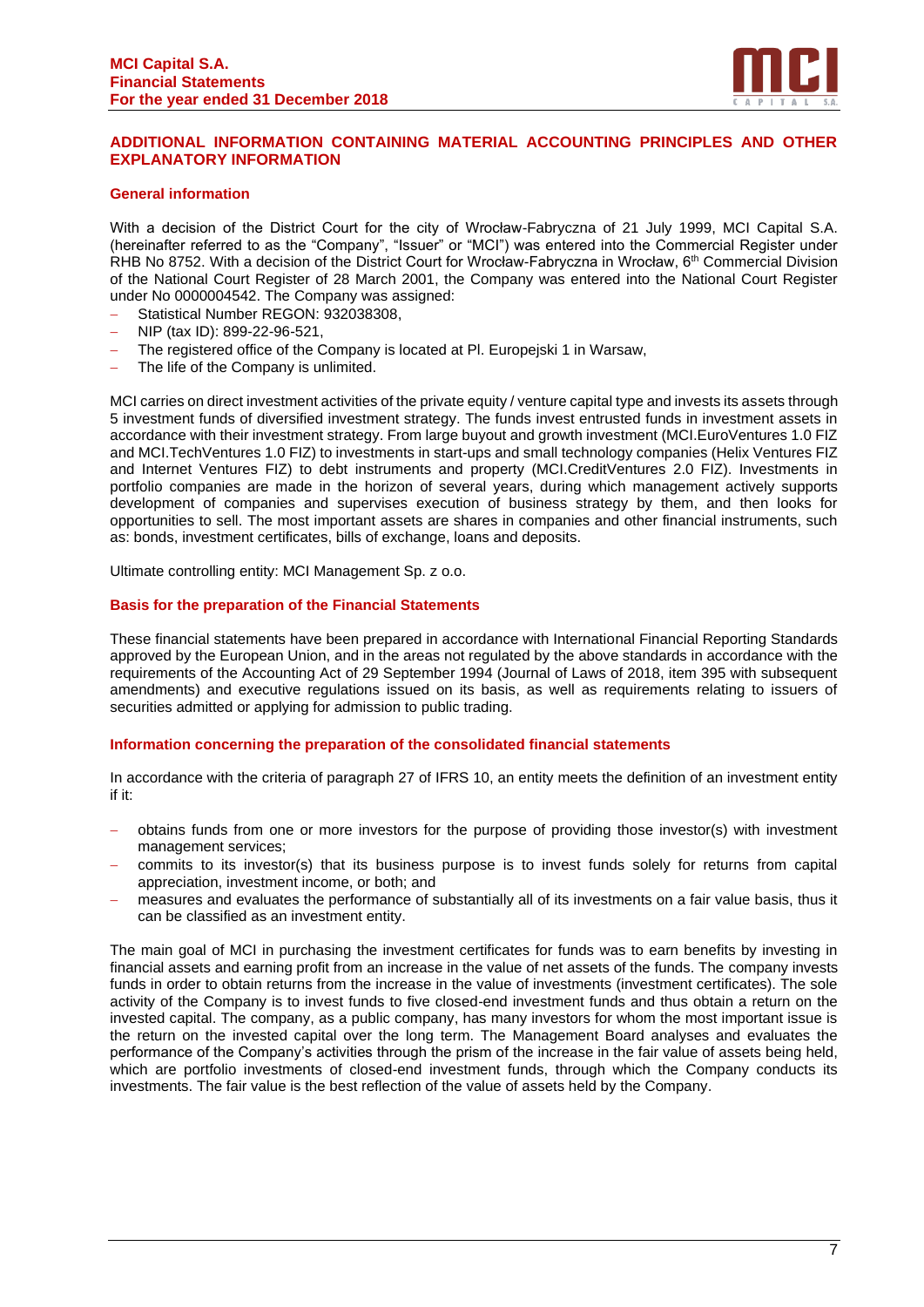

The company meets the criteria for classification as an investment entity specified in paragraph 27 of IFRS 10 *Consolidated Financial Statements* (hereinafter "IFRS 10"). The company does not prepare consolidated financial statements because it does not have subsidiaries that provide services related to the Company's investment activity.

These financial statements of MCI Capital S.A. is the only financial report prepared by MCI Capital S.A.

#### **Date of approval of the financial statements for the current financial year**

The financial statements were approved by the Management Board of the Company on 15 April 2019.

#### **Date of approval of the financial statements for the previous financial year**

The financial statements were approved by the Management Board of the Company on 27 April 2018 and the General Meeting of Shareholders on 21 June 2018.

#### **Functional currency and presentation currency**

Items of the financial statements relating to the Company are measured and presented using the primary currency of the economic environment in which the Company operates (the "functional currency"), which is the Polish zloty. Figures in the financial statements are presented in thousands of Polish zloty, unless stated otherwise.

#### **Judgements and estimates**

The preparation of the financial statements requires the Management Board of the Company to make judgements, estimates and assumptions that affect the adopted accounting policies and amounts reported in the financial statements.

All judgements, assumptions and estimates which have been made for the purposes of these financial statements are presented in the required disclosures relating to individual items of these financial statements, in the notes to the financial statements, containing significant accounting policies and other explanatory data, which constitute an integral part of the financial statements. Estimates and judgements are verified on an on-going basis. They are based on past experience, including expectations as to future events which seem justified in a given situation and new information.

Below are the key assumptions concerning the future and other basic reasons for uncertainty of estimates as at the balance sheet date.

#### **Fair value of financial instruments**

Fair value measurement model and assumptions. Significant risks relate to the fair value of shares in subsidiaries, which are strongly influenced by measurement models used. Main assumptions and judgements are presented in **Note 9, "***Investments in subsidiaries***"**.

#### **Share-based payments**

Determination of the value of individual share-based schemes is based on estimates of the Company adopted for the fair value measurement of equity instruments granted, including: the actual strike price of shares of MCI Capital S.A. on the grant date, the estimate of historical volatility, risk-free interest rate, the expected dividend yield, the period in which the holder may exercise rights under the scheme and measurement model applied. For more information, see **Note 19** *"Employee benefits"*.

#### **Deferred tax assets**

The Company recognises a deferred tax asset on tax losses arising in 2012-2016. The Company is able to settle past tax losses through the redemption of investment certificates.

#### **Accounting policy**

Accounting policies applied in these financial statements are the same as those applied by the Company in the financial statements as at and for the year ended 31 December 2017, except for changes resulting from the adoption of new IFRSs described in Note 32 and changes in the presentation of dividend income in the statement of profit or loss and other comprehensive income, as described in Section "Comparative data".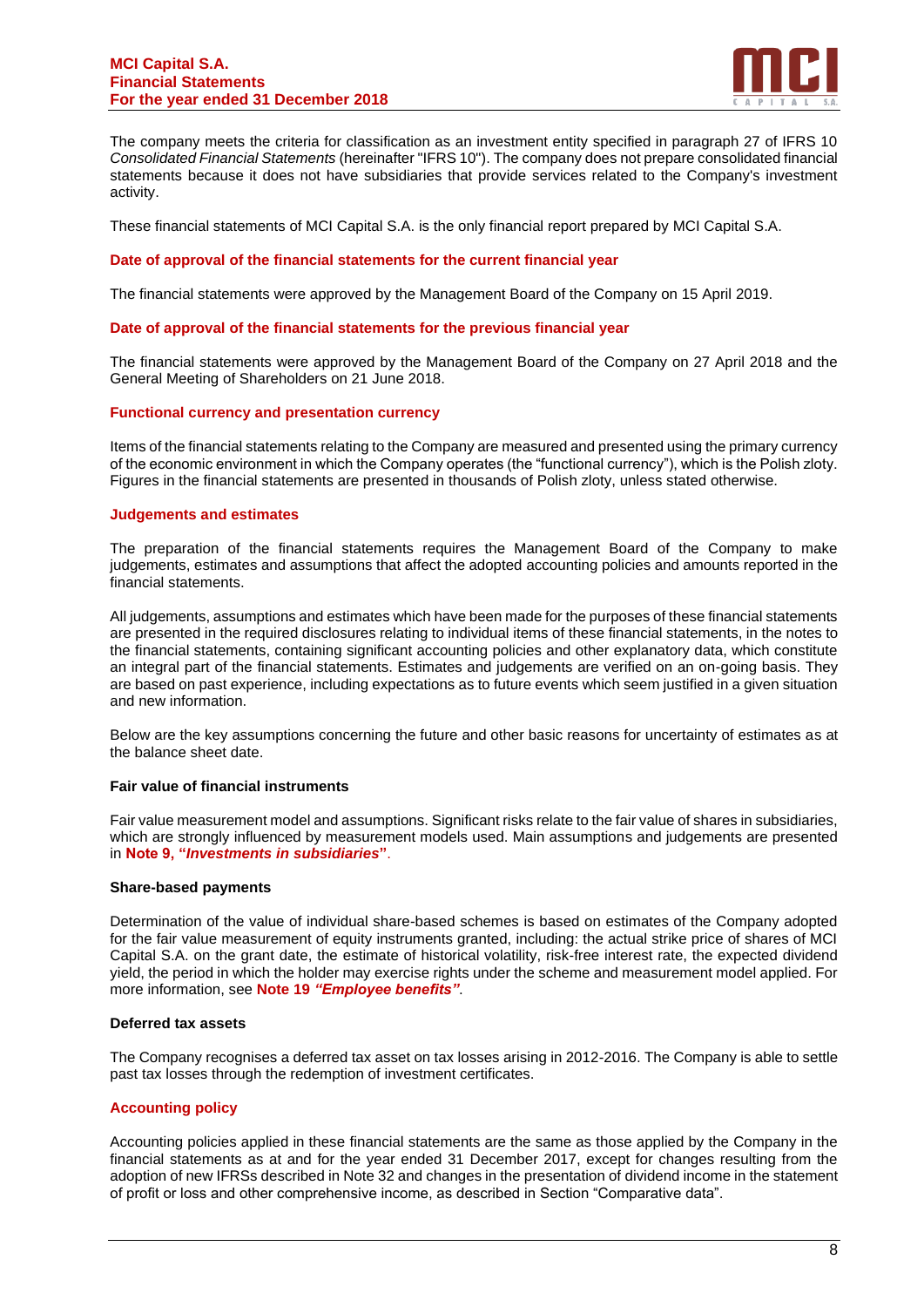

# **1. Gain on investments**

The item of gains and losses from changes in fair value includes revaluation of financial assets:

- shares in subsidiaries, associates and other entities,
- investment certificates of closed-end investment funds ("FIZ") held by MCI,
- derivatives,
- other gain on investments.

## **1a. Revaluation of shares and realised net gain or loss on sale of shares**

|                                                                | For the period:<br>from 01.01.2018<br>to 31.12.2018<br><b>PLN '000</b> | For the period:<br>from 01.01.2017<br>to 31.12.2017<br><b>PLN '000</b> |
|----------------------------------------------------------------|------------------------------------------------------------------------|------------------------------------------------------------------------|
| <b>Revaluation of subsidiaries</b>                             |                                                                        |                                                                        |
|                                                                |                                                                        |                                                                        |
| MCI Fund Management Sp. z o.o.*                                | 128,596                                                                | 95,765                                                                 |
| MCI Fund Management Sp. z o.o. II MCI. Private Ventures S.K.A. |                                                                        | 21,082                                                                 |
| MCI Fund Management Sp. z o.o. IV MCI. Private Ventures S.K.A. |                                                                        | 6,487                                                                  |
|                                                                | 128,596                                                                | 123,334                                                                |
| <b>Revaluation of associates</b>                               |                                                                        |                                                                        |
| Private Equity Managers S.A.                                   | (6,958)                                                                | (6, 312)                                                               |
|                                                                | (6,958)                                                                | (6, 312)                                                               |
| Realised net gain or loss on sale of shares in other entities  |                                                                        |                                                                        |
| Digital Avenue S.A.                                            |                                                                        | 122                                                                    |
|                                                                |                                                                        | 122                                                                    |
| <b>Revaluation of shares, total</b>                            | 121,638                                                                | 117,144                                                                |

\*The value of assets of MCI Fund Management Sp. z o.o. in 100% consists of value of investment certificates of MCI.TechVentures 1.0. and MCI.EuroVentures 1.0. subfunds, separated from MCI.PrivateVentures FIZ. This means that the revaluation of shares in MCI Fund Management Sp. z o.o. indirectly results from the gain or loss on investment certificates of the aforementioned subfunds in the amount of PLN 235,038 thousand (gain), of which PLN 232,704 thousand is an unrealised gain (revaluation of investment certificates) and PLN 2,334 thousand is a realised gain. The valuation of MCI Fund Management Sp. z o.o. was adjusted for the dividend paid in the amount of PLN 96,500 thousand, included in the Company's finance income.

The subsidiary does not provide investment management services or any other services related to MCI's investment activities.

In 2017, MCI Capital S.A. disposed of Digital Avenue S.A. and realised a gain on this transaction in the amount of PLN 122 thousand.

Information on the measurement of subsidiaries and associates is presented in **Note 9 "***Investments in subsidiaries***"** and in **Note 10 "***Investments in associates***"**.

#### **1b. Gain or loss on investment certificates**

|                                                                  | For the period:                  | For the period:                  |  |
|------------------------------------------------------------------|----------------------------------|----------------------------------|--|
|                                                                  | from 01.01.2018<br>to 31.12.2018 | from 01.01.2017<br>to 31.12.2017 |  |
|                                                                  | <b>PLN '000</b>                  | <b>PLN '000</b>                  |  |
| Investment certificates of Helix Ventures Partners FIZ*          | (3,666)                          | (295)                            |  |
| Investment certificates of Internet Ventures FIZ <sup>**</sup>   | (1, 164)                         | 3,243                            |  |
| Investment certificates of MCI. Credit Ventures FIZ 2.0***       | 3.970                            | 3.138                            |  |
| Revaluation of investment certificates (unrealised gain or loss) | (860)                            | 6,086                            |  |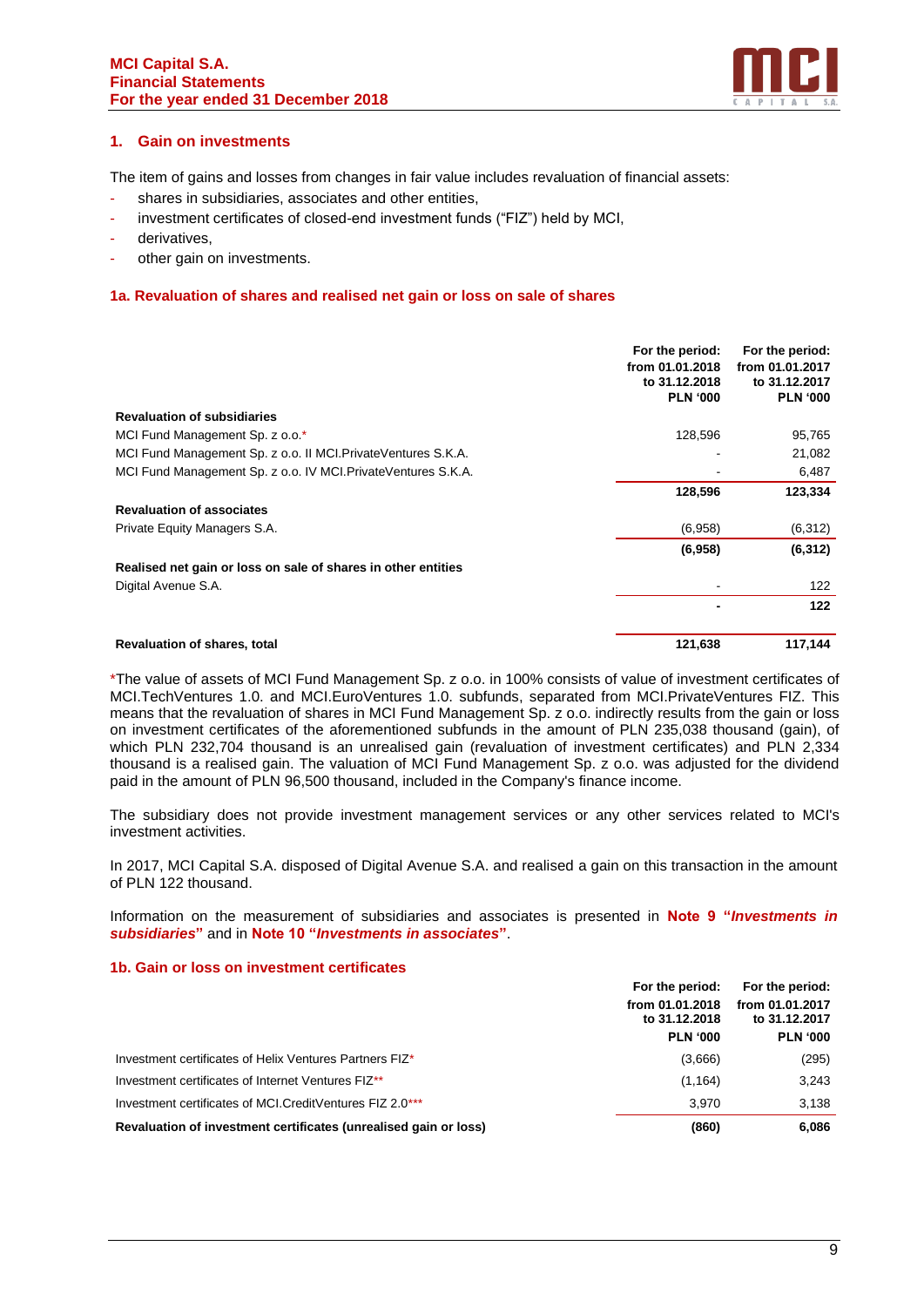

\*As a result of analysis of recoverability of invested funds from Helix Ventures Partners FIZ conducted in the second quarter of 2018 based on agreements with other participants of the fund, the Management Board of the Company decided to write off the value of these certificates as at the balance sheet date due to low likelihood of recovery of funds invested at the present level of valuation of the fund's portfolio.

\*\*The loss from revaluation of investment certificates of Internet Ventures FIZ in 2018 resulted mainly from changes the fund's net assets on account of a loss on operations in the amount of PLN 1.1 million, due to a decrease in unrealised gain or loss from valuation of investments.

\*\*\*The unrealised gain on investment certificates of MCI.CreditVentures 2.0 FIZ in 2018 resulted primarily from changes in the fund's net assets, on account of a profit on operations in the amount of PLN 15.3 million. The fund generated a higher profit on operations in 2018 (increase by PLN 2 million) as compared to 2017, mainly as a result of an increase in unrealised gain from the valuation of the fund's investments and an increase in net investment income (interest income from the financing provided by the fund).

|                                                                    | For the period:                  | For the period:                  |
|--------------------------------------------------------------------|----------------------------------|----------------------------------|
|                                                                    | from 01.01.2018<br>to 31.12.2018 | from 01.01.2017<br>to 31.12.2017 |
|                                                                    | <b>PLN '000</b>                  | <b>PLN '000</b>                  |
| Investment certificates of Helix Ventures Partners FIZ             |                                  | (26)                             |
| Investment certificates of Internet Ventures FIZ                   | (195)                            | 58                               |
| Investment certificates of MCI. Euro Ventures FIZ                  | 984                              |                                  |
| Investment certificates of MCI. Credit Ventures FIZ 2.0            |                                  | 2,165                            |
| Realised net gain or loss on redemption of investment certificates | 789                              | 2.197                            |
| Gain or loss on investment certificates                            | (71)                             | 8.283                            |

For information on the valuation of the above items, see **Note 8 "***Investment certificates***"**.

#### **1c. Revaluation of derivative financial instruments**

|                                                                                | For the period:                  | For the period:                  |
|--------------------------------------------------------------------------------|----------------------------------|----------------------------------|
|                                                                                | from 01.01.2018<br>to 31.12.2018 | from 01.01.2017<br>to 31.12.2017 |
|                                                                                | <b>PLN '000</b>                  | <b>PLN '000</b>                  |
| Embedded derivative for investment certificates of Internet Ventures FIZ       | $\blacksquare$                   | (1, 110)                         |
| Embedded derivative for investment certificates of Helix Ventures Partners FIZ | $\blacksquare$                   | (800)                            |
|                                                                                |                                  | (1,910)                          |

#### **1d. Carrying amount of derivative financial instruments**

|                                                                                | <b>Balance as at</b> | <b>Balance as at</b> |
|--------------------------------------------------------------------------------|----------------------|----------------------|
|                                                                                | 31.12.2018           | 31.12.2017           |
|                                                                                | <b>PLN '000</b>      | <b>PLN '000</b>      |
| Embedded derivative for investment certificates of Internet Ventures FIZ       |                      |                      |
| Embedded derivative for investment certificates of Helix Ventures Partners FIZ | 200                  | 200                  |
|                                                                                | 200                  | 200                  |

The Company measures the embedded financial instrument, namely the mechanism of privileged distribution of funds invested in investments made by Internet Ventures FIZ and Helix Ventures Partners FIZ. The Company has a priority of return of invested funds in the event of the exit from the investments.

#### **2. Dividend income**

In 2018, the Company received dividends from Private Equity Managers S.A. and MCI Fund Management Sp. z o.o. from profits earned for 2017 in the total amount of PLN 97,610,596.00, i. e. PLN 1,110,596.00 from Private Equity Managers S.A. and PLN 96,500,000.00 from MCI Fund Management Sp. z o.o.

In 2017, the Company received a dividend from Private Equity Managers S.A. from the profit earned in 2016 in the total amount of PLN 1,027,378.13. The Company held 350,641 shares eligible for dividend. The dividend was paid on 16 November 2017 in the amount of PLN 2.93 per share.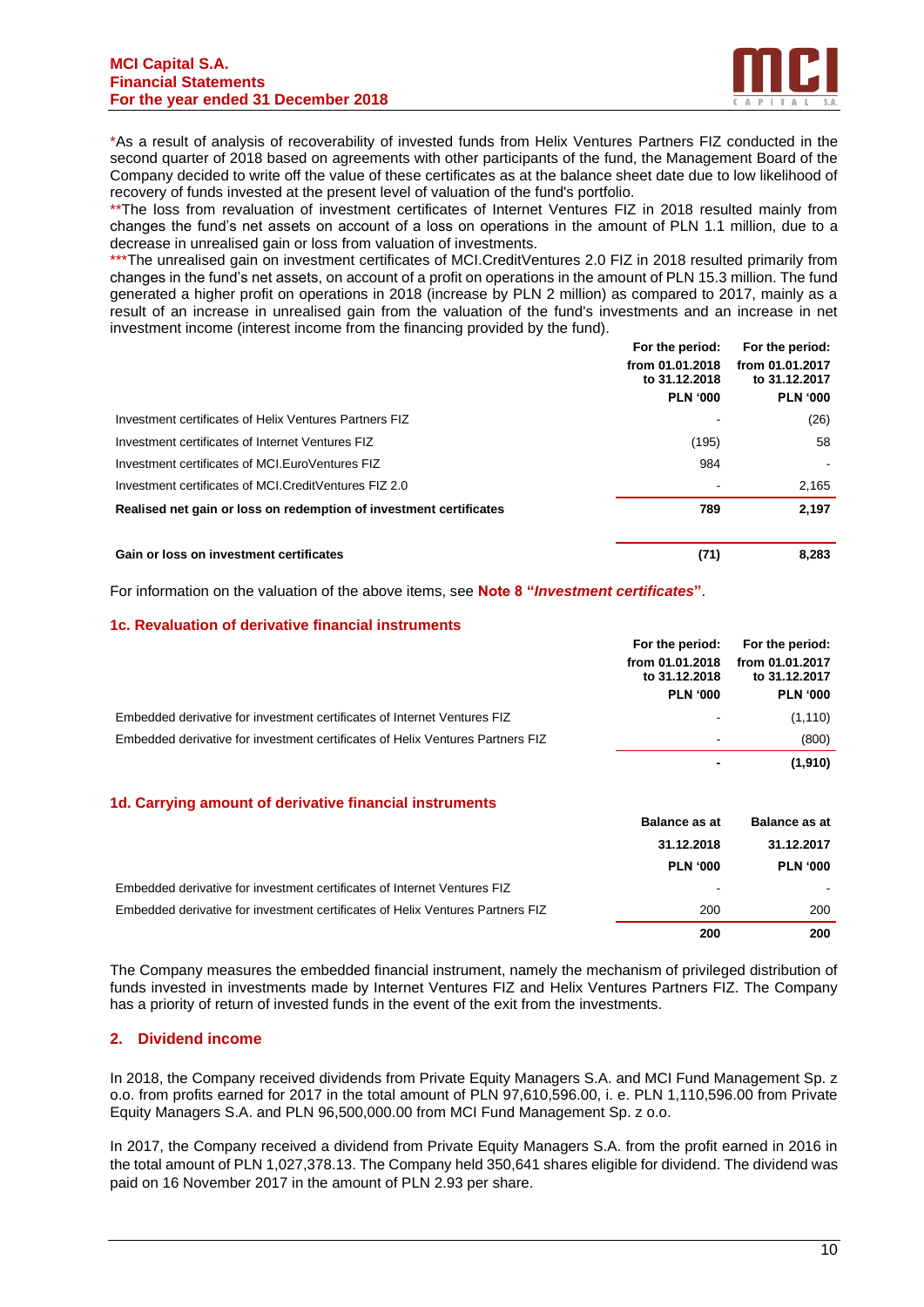

# **3. Operating expenses**

|                                                                                     | For the period:                  | For the period:                  |
|-------------------------------------------------------------------------------------|----------------------------------|----------------------------------|
|                                                                                     | from 01.01.2018<br>to 31.12.2018 | from 01.01.2017<br>to 31.12.2017 |
|                                                                                     | <b>PLN '000</b>                  | <b>PLN '000</b>                  |
| Depreciation of property, plant and equipment and amortisation of intangible assets | (170)                            | (186)                            |
| Raw materials and consumables used                                                  | (54)                             | (56)                             |
| Third-party services*                                                               | (2, 166)                         | (1,609)                          |
| Taxes and charges                                                                   | (44)                             | (126)                            |
| Salaries and wages**                                                                | (1,266)                          | (1,787)                          |
| Employee benefits                                                                   | (14)                             | (58)                             |
| Social security                                                                     | (32)                             | (45)                             |
| Other expenses                                                                      | (184)                            | (177)                            |
|                                                                                     | (3,930)                          | (4,044)                          |

\*Costs of third-party services include mainly costs of legal advisory, audit and accounting services.

\*\*The decrease in costs of wages and salaries results from the resignation of the Vice President of the Management Board from the Company's Management Board as of 28 June 2018.

# **4. Other operating income and expenses**

# **Other operating income**

|                                                        | For the period:                  | For the period:                  |
|--------------------------------------------------------|----------------------------------|----------------------------------|
|                                                        | from 01.01.2018<br>to 31.12.2018 | from 01.01.2017<br>to 31.12.2017 |
|                                                        | <b>PLN '000</b>                  | <b>PLN '000</b>                  |
| Reversal of provision for legal costs of the JTT case* | 11.466                           |                                  |
| Other operating income                                 | 162                              | 221                              |
|                                                        | 11.628                           | 221                              |
| <b>Other operating expenses</b>                        |                                  |                                  |

|                                                                               | For the period:                  | For the period:                  |
|-------------------------------------------------------------------------------|----------------------------------|----------------------------------|
|                                                                               | from 01.01.2018<br>to 31.12.2018 | from 01.01.2017<br>to 31.12.2017 |
|                                                                               | <b>PLN '000</b>                  | <b>PLN '000</b>                  |
| Return of compensation to the State Treasury in connection with the JTT case* | (42, 764)                        |                                  |
| Write-off of receivables                                                      | (83)                             |                                  |
| Other operating expenses                                                      | (139)                            | (723)                            |
|                                                                               | (42, 986)                        | (723)                            |

\*For a detailed description of the dispute with the State Treasury, see **Note 23 "Contingent assets and liabilities"**.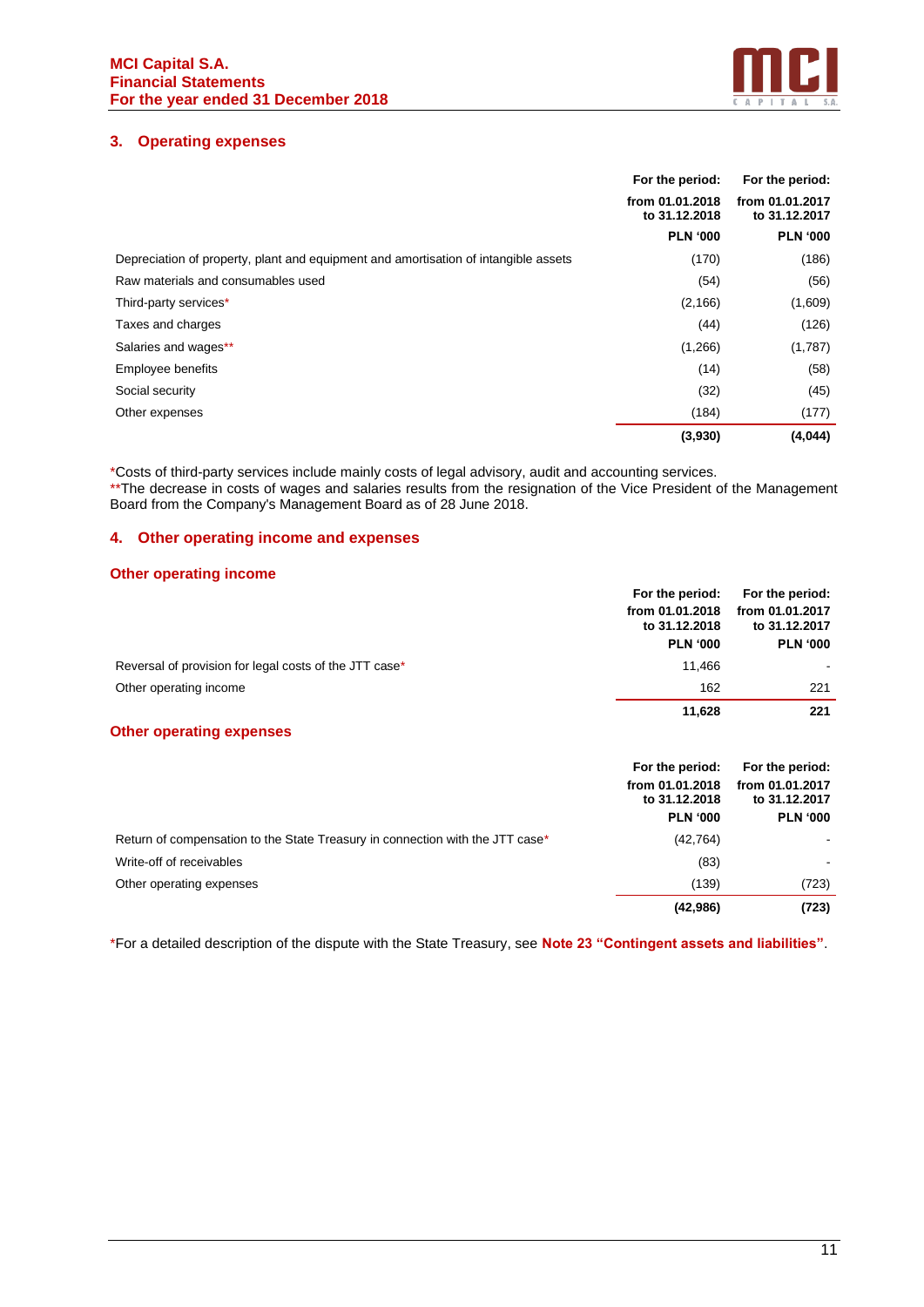

## **5. Finance income and costs**

#### **Finance income**

|                                                                                 | For the period:<br>from 01.01.2018<br>to 31.12.2018<br><b>PLN '000</b> | For the period:<br>from 01.01.2017<br>to 31.12.2017<br><b>PLN '000</b> |
|---------------------------------------------------------------------------------|------------------------------------------------------------------------|------------------------------------------------------------------------|
|                                                                                 |                                                                        |                                                                        |
| Interest income calculated using the effective interest rate method, including: | 112                                                                    | 1,024                                                                  |
| Interest on short-term bank deposits                                            | 112                                                                    | 76                                                                     |
| Interest income on purchased promissory notes                                   |                                                                        | 890                                                                    |
| Interest income on loans                                                        |                                                                        | 58                                                                     |
| Fee and commission income – quarantees*                                         | 4,020                                                                  | 4,108                                                                  |
| Income from revaluation or redemption of participation units                    | 205                                                                    | 420                                                                    |
| Other finance income                                                            | 12                                                                     | $\sim$                                                                 |
|                                                                                 | 4.349                                                                  | 5.552                                                                  |

\*MCI Capital S.A. provides services related to investments which consist in financial support to entities in which an investment in the form of a warranty and guarantee was made to maximise returns from investing in investments. This activity does not constitute a separate significant activity or a separate significant source of income for the investment entity.

#### **Finance costs**

|                                                     | For the period:<br>from 01.01.2018<br>to 31.12.2018<br><b>PLN '000</b> | For the period:<br>from 01.01.2017<br>to 31.12.2017<br><b>PLN '000</b> |
|-----------------------------------------------------|------------------------------------------------------------------------|------------------------------------------------------------------------|
| Interest expense on:                                |                                                                        |                                                                        |
| Promissory notes issued                             | (359)                                                                  | (157)                                                                  |
| <b>Bank credits</b>                                 |                                                                        | (2)                                                                    |
| Bonds issued                                        | (15, 817)                                                              | (17,052)                                                               |
| Interest paid to the state budget or other interest | (4)                                                                    | (1)                                                                    |
| Net foreign exchange gains and losses               |                                                                        | (26)                                                                   |
| Other*                                              | (669)                                                                  | (689)                                                                  |
|                                                     | (16, 849)                                                              | (17, 926)                                                              |

\*This item includes the consideration for the subsidiary of MCI Capital S.A., i.e. MCI Fund Management Sp. z o.o. for making available the investment certificates of MCI.TechVentures 1.0 and MCI.EuroVentures 1.0 subfunds, which constitute a collateral for bonds issued by MCI Capital S.A.

#### **6. Income tax**

#### **Income tax recognised in the statement of comprehensive income**

|                                                    | For the period:<br>from 01.01.2018<br>to 31.12.2018<br><b>PLN '000</b> | For the period:<br>from 01.01.2017<br>to 31.12.2017<br><b>PLN '000</b> |
|----------------------------------------------------|------------------------------------------------------------------------|------------------------------------------------------------------------|
| Income tax – current portion                       | (163)                                                                  | (2,072)                                                                |
| Income tax – correction of tax return for $2011^*$ | 5,349                                                                  |                                                                        |
| Income tax - deferred portion                      | (2,046)                                                                | (866)                                                                  |
|                                                    | 3,141                                                                  | (2,938)                                                                |

\*Correction of the tax return for 2011 resulted from the judgment of the Court of Appeal in the JTT case dated 18 September 2018. For details, see **Note 23 "Contingent assets and liabilities"**.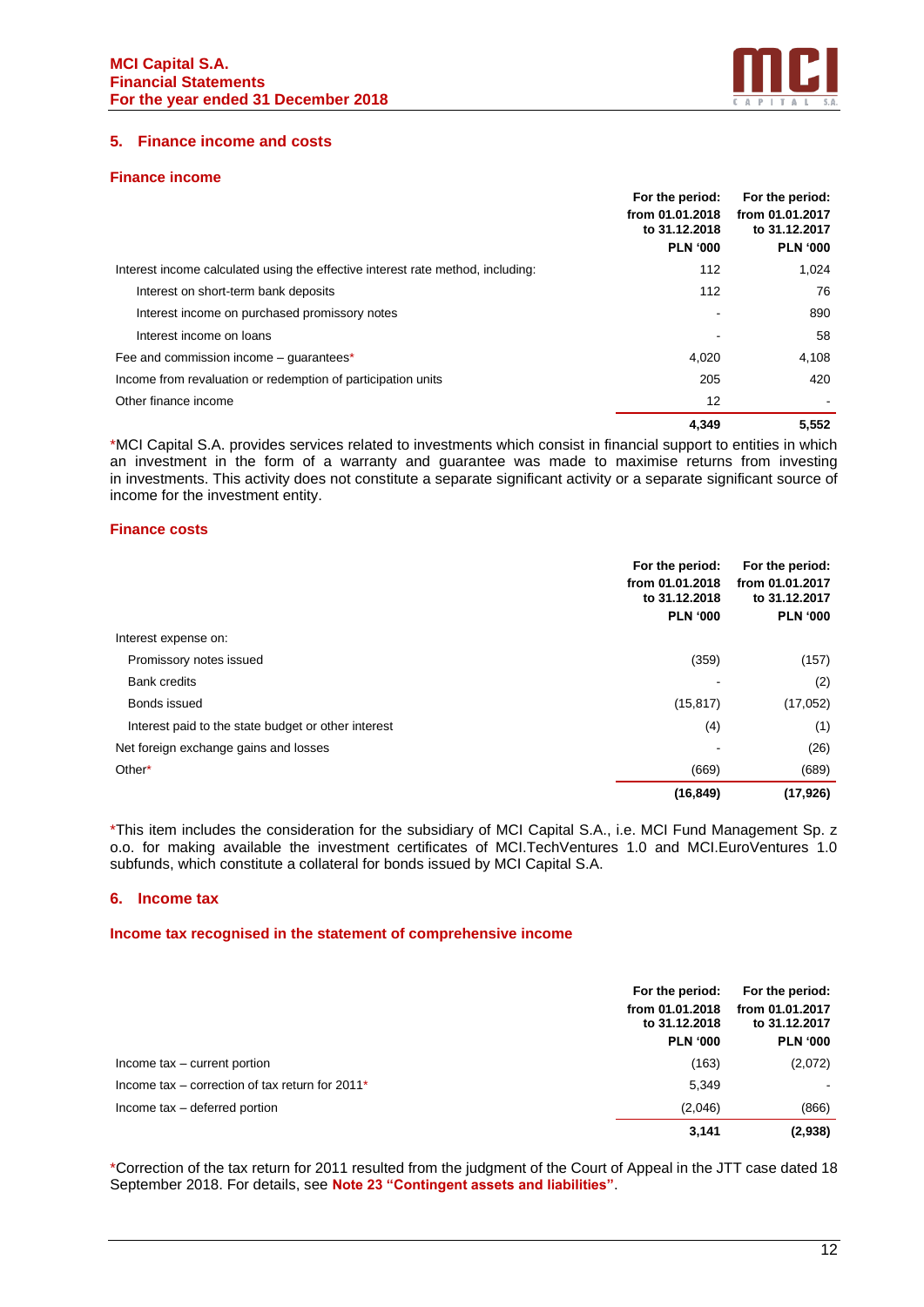

#### **Reconciliation of income tax**

|                                                                                                                | For the period:<br>from 01.01.2018<br>to 31.12.2018<br><b>PLN '000</b> | For the period:<br>from 01.01.2017<br>to 31.12.2017<br><b>PLN '000</b> |
|----------------------------------------------------------------------------------------------------------------|------------------------------------------------------------------------|------------------------------------------------------------------------|
| <b>Profit before tax</b>                                                                                       | 171,390                                                                | 107,623                                                                |
|                                                                                                                |                                                                        |                                                                        |
| Corporate income tax at the statutory tax rate (19%)                                                           | (32, 564)                                                              | (20, 448)                                                              |
| Effect of permanent differences between profit before tax and taxable income, including:                       | 35,705                                                                 | 17,510                                                                 |
| Non-taxable income                                                                                             | 43,018                                                                 | 23,629                                                                 |
| - revaluation of shares                                                                                        | 24,433                                                                 | 23,433                                                                 |
| - dividends received                                                                                           | 18,546                                                                 | 195                                                                    |
| - income from providing a logo                                                                                 | 39                                                                     |                                                                        |
| Non-tax-deductible expenses                                                                                    | (9,618)                                                                | (1, 463)                                                               |
| - revaluation of shares                                                                                        | (1,322)                                                                | (1, 199)                                                               |
| - impairment losses                                                                                            | (16)                                                                   | (49)                                                                   |
| - incentive scheme and management stock options                                                                | (69)                                                                   | (99)                                                                   |
| - compensation to be returned to the State Treasury in accordance with the judgment<br>dated 18 September 2018 | (8, 125)                                                               |                                                                        |
| - other                                                                                                        | (86)                                                                   | (116)                                                                  |
| Other                                                                                                          | 2,305                                                                  | (4,656)                                                                |
| - income tax of MCI Fund Management Sp. z o.o. settled in the MCI Tax Group                                    | (1, 442)                                                               | (4,063)                                                                |
| - accounting for income from providing a logo                                                                  |                                                                        | (145)                                                                  |
| - reversal of deferred tax on unused tax losses                                                                |                                                                        | (448)                                                                  |
| - income tax – correction of tax return for 2011 (JTT case)                                                    | 5,349                                                                  |                                                                        |
| - loss on capital gains of MCI Capital S.A.                                                                    | (1,603)                                                                |                                                                        |
|                                                                                                                | 3,141                                                                  | (2,938)                                                                |
| <b>Effective tax rate</b>                                                                                      | $(1.8\%)$                                                              | 2.7%                                                                   |

MCI Capital S.A. is a parent company in a Tax Group together with MCI Fund Management Spółka z o.o., established in 2016. The fiscal year of the Tax Group runs from 1 July to 30 June. The agreement was signed for three consecutive fiscal years. As at the date of these financial statements, the Tax Group is in the third year of its existence.

During the life of the Tax Group, its members are obliged to maintain in each fiscal year the tax profitability ratio at 2% or higher (in the fiscal year commencing on 1 July 2018) and 3% or higher (in the fiscal years ended 30 June 2018), calculated as the ratio of income to revenue. Otherwise, the Tax Group will be dissolved. At the same time, companies may not benefit from any other tax exemption under other legal acts.

Losses generated by companies before establishing the Tax Group do not expire. For this reason, MCI will be entitled to settle tax losses over the next five consecutive fiscal years, with the Tas Group period not being taken into account when calculating successive tax years.

As a result, the Company recognised deferred tax assets for tax losses incurred prior to the Tax Group due to the fact that they will be settled later (deferred tax assets to be realised after 12 months). At the same time, the Company confirms that it is able to generate taxable income in the future allowing it to settle its tax losses.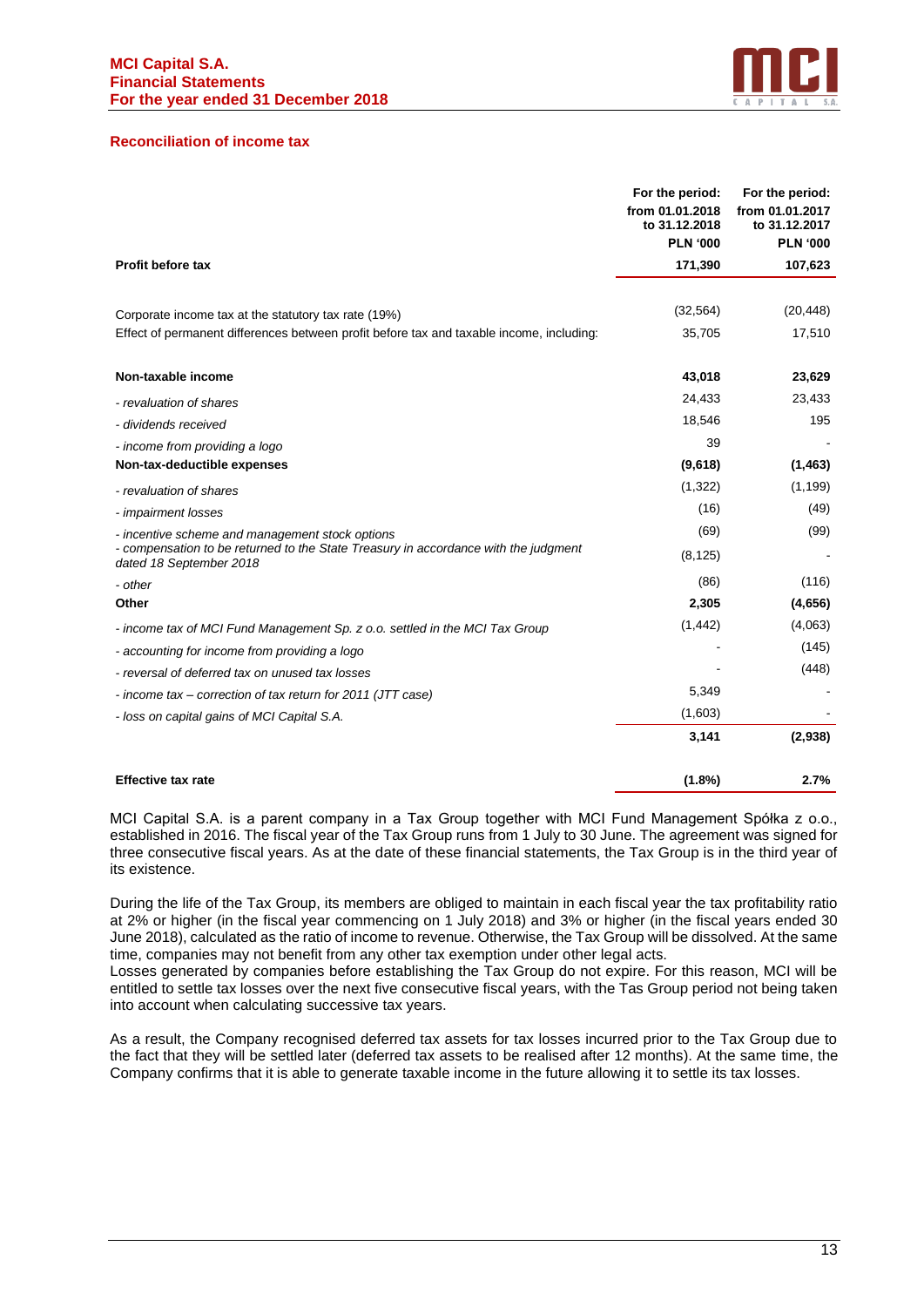

#### **Tax losses**

| Incurred in          | Loss amount     | <b>Amount utilised</b>   | Amount to be<br>utilised | To be utilised until                   |
|----------------------|-----------------|--------------------------|--------------------------|----------------------------------------|
| (year)               | <b>PLN '000</b> | <b>PLN '000</b>          | <b>PLN '000</b>          |                                        |
| 2012                 | 2,358           |                          | 2,358                    | 1 year after leaving the Tax<br>Group  |
| 2013                 | 9.590           | ٠                        | 9,590                    | 2 years after leaving the Tax<br>Group |
| 2014                 | 3.528           |                          | 3,528                    | 3 years after leaving the Tax<br>Group |
| 2015                 | 9.128           | ٠                        | 9,128                    | 4 years after leaving the Tax<br>Group |
| H <sub>1</sub> 2016* | 2,890           | $\overline{\phantom{0}}$ | 2,890                    | 5 years after leaving the Tax<br>Group |
|                      | 27,494          | -                        | 27,494                   |                                        |

\*Before establishment of the Tax Group on 1 July 2017

#### **Deferred tax**

|                                  | <b>Balance as at</b> | <b>Balance as at</b> |
|----------------------------------|----------------------|----------------------|
|                                  | 31.12.2018           | 31.12.2017           |
|                                  | <b>PLN '000</b>      | <b>PLN '000</b>      |
| Deferred tax assets:             |                      |                      |
| To be realised after 12 months   | 5,000                | 5,224                |
| To be realised within 12 months  | 2,756                | 3,639                |
|                                  | 7,756                | 8,863                |
| <b>Deferred tax liabilities:</b> |                      |                      |
| To be settled after 12 months    | ٠                    |                      |
| To be settled within 12 months   | 2,667                | 1,729                |
|                                  | 2,667                | 1.729                |

In the statement of financial position, the Company offsets deferred tax assets and liabilities by presenting them in a single item.

# **Deferred tax assets**

|                        | Deductible tax<br><b>losses</b> | <b>Temporary</b><br>difference* | <b>Total</b>    |
|------------------------|---------------------------------|---------------------------------|-----------------|
|                        | <b>PLN '000</b>                 | <b>PLN '000</b>                 | <b>PLN '000</b> |
| As at 31 December 2016 | 5,672                           | 4,508                           | 10,180          |
| Effect on profit/loss  | (448)                           | (869)                           | (1, 317)        |
| Effect on equity       |                                 | $\overline{\phantom{0}}$        |                 |
| As at 31 December 2017 | 5,224                           | 3,639                           | 8,863           |
| Effect on profit/loss  |                                 | (1, 107)                        | (1, 107)        |
| Effect on equity       | $\overline{\phantom{0}}$        | $\overline{a}$                  |                 |
| As at 31 December 2018 | 5,224                           | 2,532                           | 7,756           |

\*This item relates mainly to an impairment loss on investment certificates of Helix Ventures Partners FIZ and interest accrued on bonds.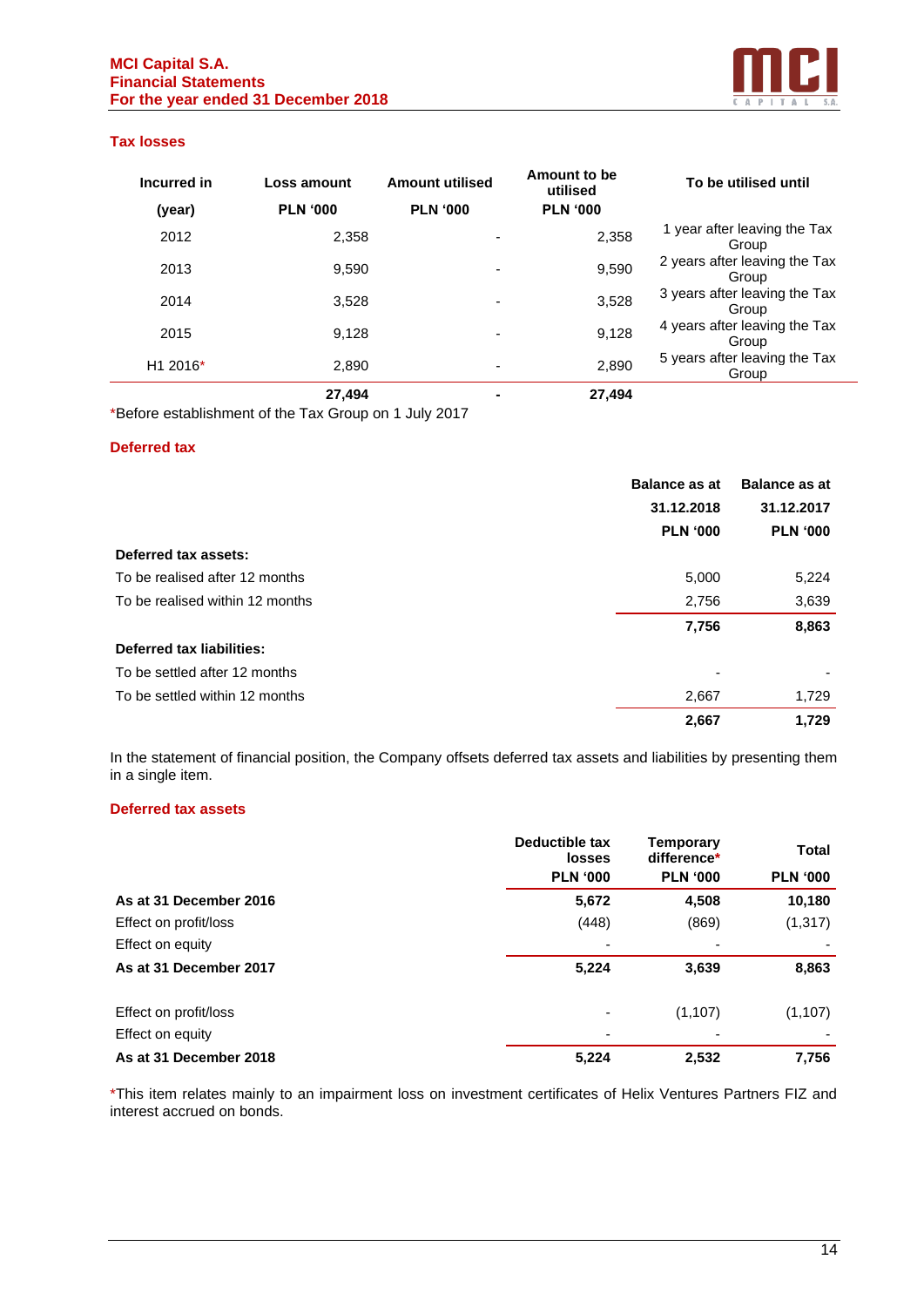

# **Deferred tax liabilities**

|                        | <b>Revaluation of</b><br>portfolio<br>companies | <b>Interest</b> | Other<br>temporary<br>differences* | <b>Total</b>    |
|------------------------|-------------------------------------------------|-----------------|------------------------------------|-----------------|
|                        | <b>PLN '000</b>                                 | <b>PLN '000</b> | <b>PLN '000</b>                    | <b>PLN '000</b> |
| As at 31 December 2016 |                                                 | 124             | 2,055                              | 2,180           |
| Effect on profit/loss  |                                                 | (124)           | (327)                              | (451)           |
| Effect on equity       |                                                 |                 |                                    |                 |
| As at 31 December 2017 | 1                                               | $\blacksquare$  | 1,728                              | 1,729           |
| Effect on profit/loss  |                                                 | ۰               | 938                                | 938             |
| Effect on equity       |                                                 |                 | ٠                                  |                 |
| As at 31 December 2018 | 1                                               |                 | 2,666                              | 2,667           |

\*This item relates mainly to revaluation of investment certificates.

# **Deferred tax assets, net**

| As at 31 December 2018 | 5.087 |
|------------------------|-------|
| As at 31 December 2017 | 7.134 |

# **7. Earnings (loss) per share**

# **Basic earnings (loss) per share**

|                                                           | For the period:                  | For the period:                  |
|-----------------------------------------------------------|----------------------------------|----------------------------------|
|                                                           | from 01.01.2018<br>to 31.12.2018 | from 01.01.2017<br>to 31.12.2017 |
|                                                           | <b>PLN '000</b>                  | <b>PLN '000</b>                  |
| Net profit attributable to shareholders of the Company    | 174.531                          | 104,686                          |
| Weighted average number of ordinary shares (in thousands) | 52.895                           | 55.653                           |
| Basic earnings per share (PLN per share)                  | 3.30                             | 1.88                             |

# **Diluted earnings/(loss) per share**

|                                                                                                             | For the period:                  | For the period:                  |
|-------------------------------------------------------------------------------------------------------------|----------------------------------|----------------------------------|
|                                                                                                             | from 01.01.2018<br>to 31.12.2018 | from 01.01.2017<br>to 31.12.2017 |
|                                                                                                             | <b>PLN '000</b>                  | <b>PLN '000</b>                  |
| Profit attributable to shareholders of the Company                                                          | 174,531                          | 104,686                          |
| Profit applied in the determination of diluted earnings per share                                           | 174,531                          | 107,309                          |
| Interest expense on bonds (PLN '000)                                                                        |                                  | 3,238                            |
| Net interest expense on bonds (PLN '000)                                                                    |                                  | 2,623                            |
| Weighted average number of ordinary shares (in thousands)                                                   | 52,895                           | 55,653                           |
| Adjustments for:                                                                                            |                                  |                                  |
| remuneration scheme based on issue of shares (in thousands)                                                 | 33                               | 33                               |
| bonds convertible into shares (in thousands) (Note 15)                                                      |                                  | 3,534                            |
| Weighted average number of ordinary shares for the purposes of diluted earnings per<br>share (in thousands) | 52,928                           | 59,219                           |
| Diluted earnings per share (PLN per share)                                                                  | 3.30                             | 1.81                             |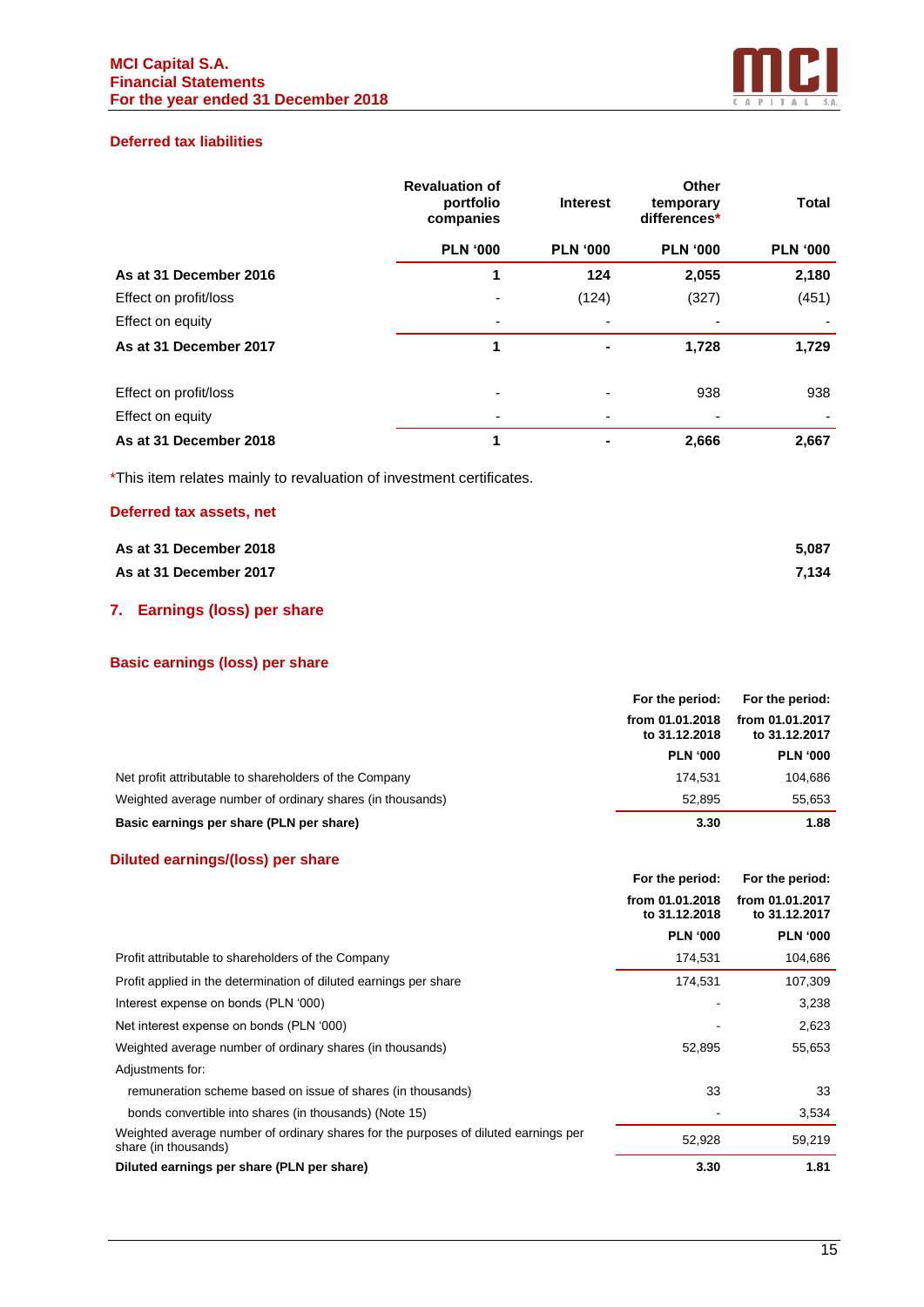

# **8. Investment certificates**

|                                                        | <b>Balance as at</b> | <b>Balance as at</b> |            |
|--------------------------------------------------------|----------------------|----------------------|------------|
|                                                        | 31.12.2018           |                      | 31.12.2017 |
|                                                        | <b>PLN '000</b>      | <b>PLN '000</b>      |            |
| Investment certificates of Helix Ventures Partners FIZ | $\blacksquare$       | 3.666                |            |
| Investment certificates of Internet Ventures FIZ       | 23.319               | 26.179               |            |
| Investment certificates of MCI.CreditVentures FIZ 2.0  | 55.124               | 51.154               |            |
|                                                        | 78.443               | 80,999               |            |

#### **Valuation of investment certificates**

Investment certificates are valued on a quarterly basis, based on the fair value measurement of investments in portfolio companies and other investments held by these funds. Revaluation of certificates to their fair value from quarterly valuations is recognised in profit or loss of MCI at the end of each quarter.

Fair value of the investment showing the effect of an increase or decrease in the value of investment certificates by 10 percentage points.

| <b>Investment certificates</b>                        | 10%    | $-10%$ |
|-------------------------------------------------------|--------|--------|
| Investment certificates of Internet Ventures FIZ      | 25.651 | 20.987 |
| Investment certificates of MCI.CreditVentures 2.0 FIZ | 60.636 | 49.612 |
|                                                       | 86.287 | 70.599 |

# **9. Investments in subsidiaries**

|                                      | <b>Balance as at</b>     | <b>Balance as at</b> |
|--------------------------------------|--------------------------|----------------------|
|                                      | 31.12.2018               | 31.12.2017           |
|                                      | <b>PLN '000</b>          | <b>PLN '000</b>      |
| MCI Fund Management Sp. z o. o.      | 1,335,767                | 1,207,171            |
| Energy Mobility Partners Sp. z o.o.* | $\overline{\phantom{a}}$ | 3                    |
|                                      | 1,335,767                | 1,207,174            |

**\***On 20 June 2018, MCI Capital S.A. sold all shares (51% of shares) held in Energy Mobility Partners Spółka z ograniczoną odpowiedzialnością for PLN 2.5 thousand. The shares were acquired by Private Equity Managers S.A. Energy Mobility Partners Sp. z o.o. did not conduct any operating activities.

#### **Characteristics of a subsidiary**

#### - **MCI Fund Management Sp. z o. o.**

A company with its registered office in Poland, holding certificates of (indirect subsidiary):

- MCI.TechVentures 1.0 Subfund separated within the MCI.PrivateVentures Closed-End Investment Fund,
- MCI.EuroVentures 1.0 Subfund separated within the MCI.PrivateVentures Closed-End Investment Fund.

MCI hold directly 100% of shares in MCI Fund Management Sp. z o.o.

#### **Measurement of shares in subsidiaries**

Shares in MCI Fund Management Sp. z o.o. are carried at fair value based on the adjusted net asset value as at the balance sheet date. Adjusted net asset value is reflected in fair value of investments in the subsidiary – primarily investment certificates of closed-end investment funds.

The difference between the measurement of the subsidiary and the value of investment certificates is affected primarily by:

- Balance of short-term financial liabilities amounting to PLN 60,000 thousand;
- Deferred tax liabilities on investment certificates planned to be redeemed with a three-year time horizon, amounting to PLN 10,479 thousand.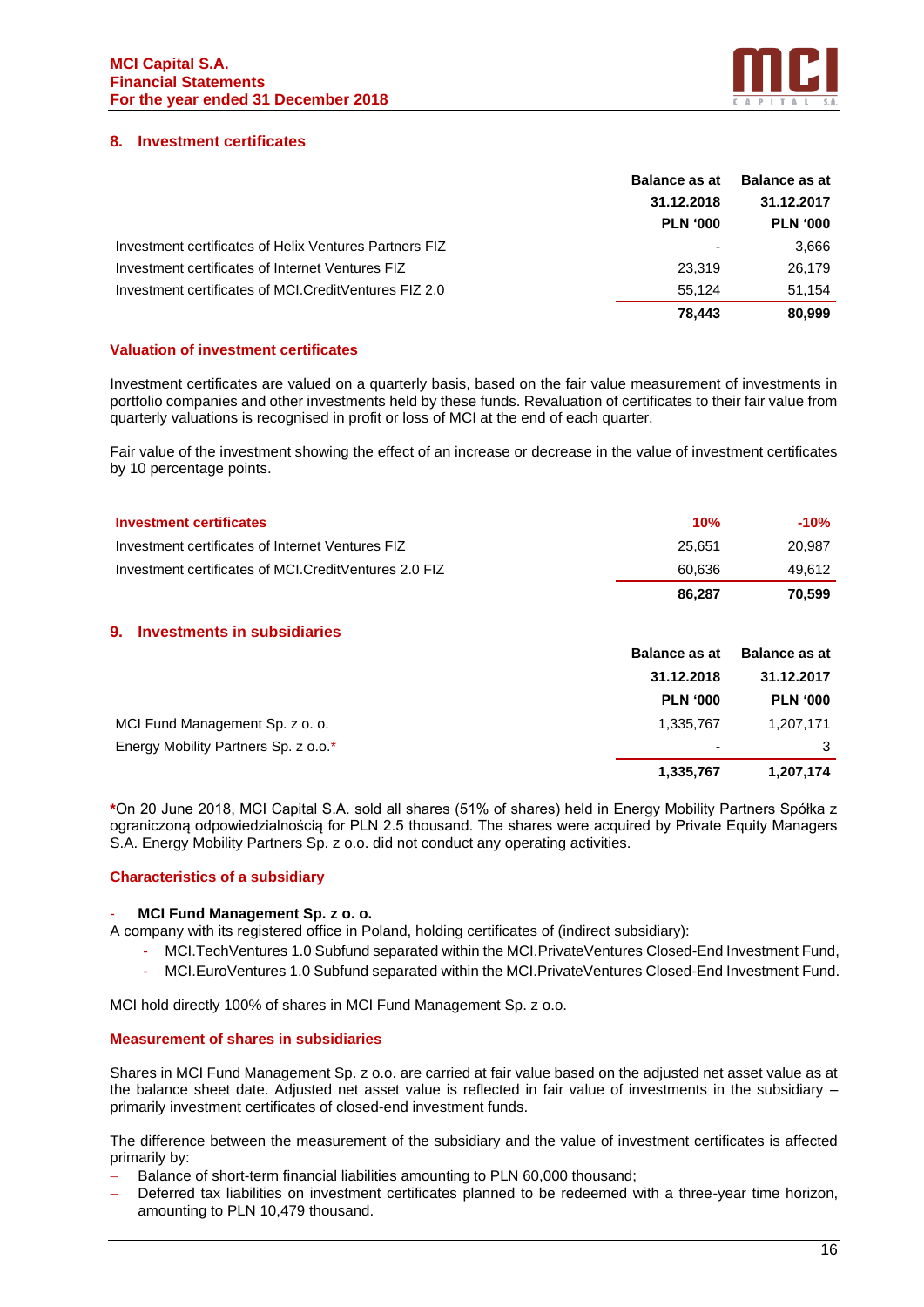

The fair value of investment certificates in MCI Fund Management Sp. z o.o. is measured based on published financial statements of investment funds on the basis of reporting valuations or on the basis of official valuations of investment funds (where no financial statements of the funds are published). The measurements of the above funds are carried out on a quarterly basis. The measurements are approved of by the Management Board of MCI Capital TFI S.A.

Below is a reconciliation of the value of investment certificates held by the Company through subsidiaries and investment certificates held by the Company directly with the value of these subsidiaries as at 31 December 2018 and 31 December 2017, and investment certificates in the amount presented in the Company's statement of financial position.

Fair value of the investment in subsidiaries showing the effect of an increase or decrease in the value of investment certificates by 10 percentage points.

| Subsidiary                        | 10%       | -10%      |
|-----------------------------------|-----------|-----------|
| MCI Fund Management Sp. z o. o. * | 1,476,332 | 1,195,202 |
|                                   | 1.476.332 | 1.195.202 |

\*The value of investment certificates subject to simulation as at 31 December 2018 is PLN 1,405,647 thousand.

**Reconciliation of investment certificates held by MCI and assets value of subsidiaries and investment certificates presented in the statement of financial position of MCI as at 31 December 2018:**

| <b>Fund</b>                                    | % held | NAV attributable to MCI<br>Capital S.A. and MCI<br><b>Fund Management Sp. z</b><br>o.o. as at 31.12.2018 | NAV attributable as<br>at 31.12.2018 | NAV attributable as<br>at 31.12.2017 | Change in<br><b>NAV</b> |
|------------------------------------------------|--------|----------------------------------------------------------------------------------------------------------|--------------------------------------|--------------------------------------|-------------------------|
| MCI.TechVentures 1.0                           | 51.60% | 421.879                                                                                                  | 817.522                              | 864.301                              | (46, 779)               |
| MCI.EuroVentures 1.0<br>MCI.CreditVentures     | 96.22% | 983.768                                                                                                  | 1.022.451                            | 842.271                              | 180,180                 |
| 2.0 FIZ                                        | 26.99% | 55.124                                                                                                   | 204.217                              | 201.559                              | 2,658                   |
| Internet Ventures FIZ<br><b>Helix Ventures</b> | 44.39% | 23.319                                                                                                   | 52,530                               | 55,452                               | (2,922)                 |
| <b>Partners FIZ</b>                            | 45.28% | 4.654                                                                                                    | 10.279                               | 8.100                                | 2,179                   |
| <b>Total assets of FIZ</b>                     |        | 1,488,744                                                                                                | 2.106.999                            | 1,971,683                            | 135,316                 |

| Fund                                              | (a)<br><b>New issues</b> | (b)<br><b>Redemptions</b> | (c)<br><b>Income</b><br>distribution | (d)<br><b>Result of</b><br>operations | Total (a+b+c+d) |
|---------------------------------------------------|--------------------------|---------------------------|--------------------------------------|---------------------------------------|-----------------|
| MCI.TechVentures 1.0                              |                          | (92, 652)                 |                                      | 45,873                                | (46, 779)       |
| MCI.EuroVentures 1.0<br><b>MCI.CreditVentures</b> | 39,596                   | (82, 101)                 |                                      | 222,685                               | 180,180         |
| $2.0$ FIZ                                         | 16,271                   | (28, 672)                 | (266)                                | 15,325                                | 2,658           |
| Internet Ventures FIZ<br><b>Helix Ventures</b>    | 2,842                    | (2,921)                   |                                      | (2, 843)                              | (2,922)         |
| Partners FIZ                                      |                          |                           |                                      | 2,179                                 | 2,179           |
| <b>Total assets of FIZ</b>                        | 58,709                   | (206,346)                 | (266)                                | 283,219                               | 135,316         |

| Investments in subsidiaries and investment certificates presented in the statement of financial<br>position of MCI (Notes 8 and 9) | 1.414.210 |
|------------------------------------------------------------------------------------------------------------------------------------|-----------|
| Write-off of investment certificates of Helix Ventures Partners FIZ                                                                | (4,654)   |
| Net liabilities of MCI Fund Management Sp. z o.o.                                                                                  | (69, 880) |
| Investment certificates held by MCI Capital S.A. and MCI Fund Management Sp. z o.o.                                                | 1.488.744 |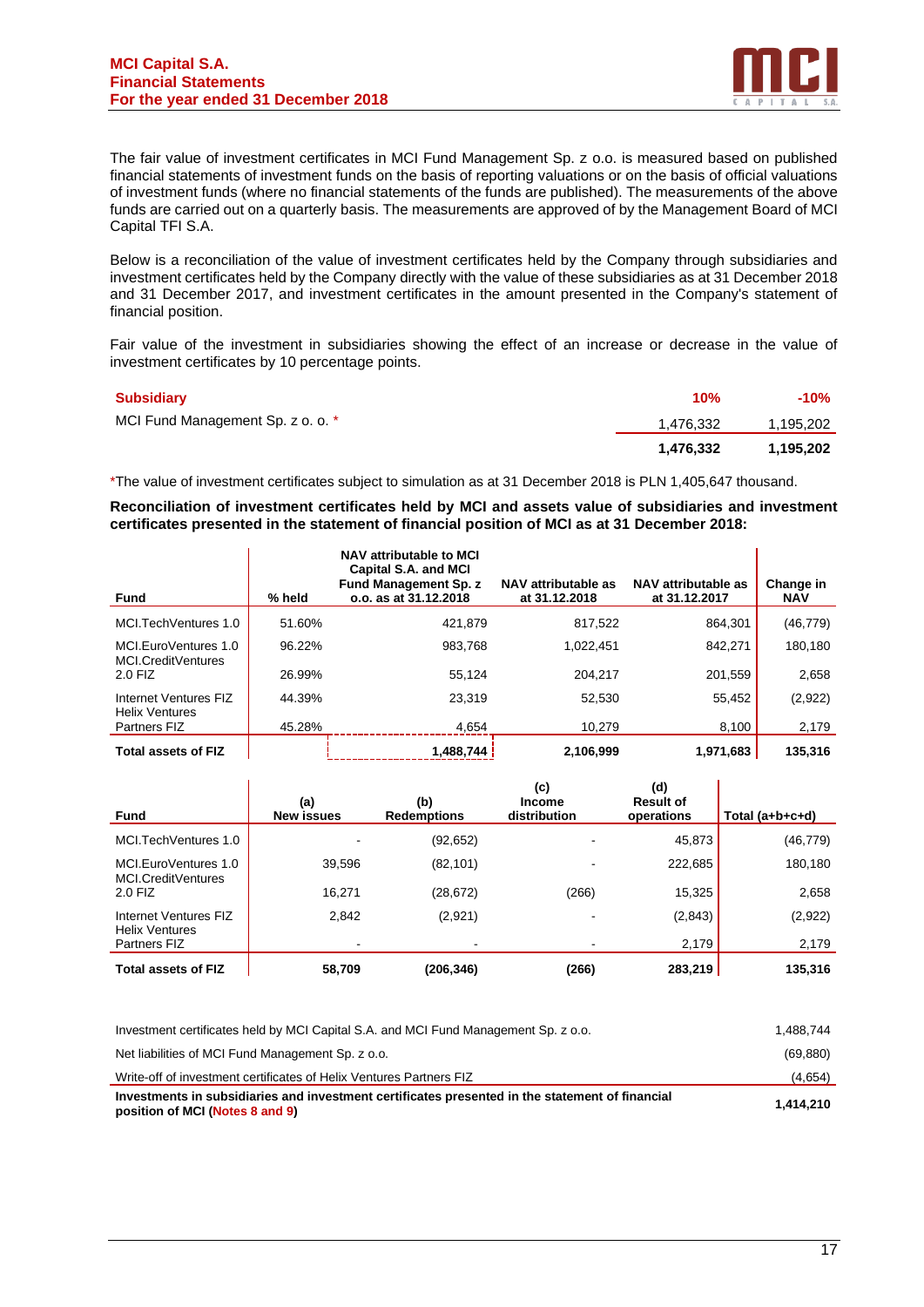

#### **Reconciliation of investment certificates held by MCI and assets value of subsidiaries and investment certificates presented in the statement of financial position of MCI as at 31 December 2017:**

| <b>Fund</b>                           | %<br>held | NAV attributable to<br><b>MCI Capital S.A. and</b><br><b>MCI Fund Management</b><br>Sp. z o.o.<br>as at 31.12.2017 | NAV attributable as<br>at 31.12.2017 | NAV attributable as<br>at 31.12.2016 | Change in<br><b>NAV</b> |
|---------------------------------------|-----------|--------------------------------------------------------------------------------------------------------------------|--------------------------------------|--------------------------------------|-------------------------|
| MCI.TechVentures 1.0                  | 51.23%    | 442.797                                                                                                            | 864,301                              | 990,248                              | (125, 947)              |
| MCI.EuroVentures 1.0                  | 93.34%    | 786,218                                                                                                            | 842.271                              | 789.807                              | 52,464                  |
| MCI.CreditVentures<br>2.0 FIZ         | 25.38%    | 51.154                                                                                                             | 201,559                              | 185,894                              | 15,665                  |
| Internet Ventures FIZ                 | 47.21%    | 26.180                                                                                                             | 55,452                               | 47,898                               | 7,554                   |
| <b>Helix Ventures</b><br>Partners FIZ | 45.28%    | 3.668                                                                                                              | 8.100                                | 9.574                                | (1, 474)                |
| <b>Total assets of FIZ</b>            |           | 1,310,017                                                                                                          | 1,971,683                            | 2,023,421                            | (51, 738)               |

| <b>Fund</b>                           | (a)<br><b>New issues</b> | (b)<br><b>Redemptions</b> | (c)<br><b>Income</b><br>distribution | (d)<br>Result<br>of operations | Total (a+b+c+d) |
|---------------------------------------|--------------------------|---------------------------|--------------------------------------|--------------------------------|-----------------|
| MCI.TechVentures 1.0                  | 99,550                   | (280,923)                 |                                      | 55,426                         | (125, 947)      |
| MCI.EuroVentures 1.0                  | 3,918                    | (53, 448)                 |                                      | 101,994                        | 52,464          |
| <b>MCI.CreditVentures</b><br>2.0 FIZ  | 110.254                  | (107, 917)                |                                      | 13,328                         | 15,665          |
| Internet Ventures FIZ                 | 1.486                    | (867)                     |                                      | 6,935                          | 7,554           |
| <b>Helix Ventures</b><br>Partners FIZ |                          | (800)                     |                                      | $-674$                         | (1, 474)        |
| <b>Total assets of FIZ</b>            | 215,208                  | (443, 955)                |                                      | 177,009                        | (51, 738)       |

| Investments in subsidiaries and investment certificates presented in the statement of financial<br>position of MCI (Notes 8 and 9) | 1.288.173 |
|------------------------------------------------------------------------------------------------------------------------------------|-----------|
| Liabilities of MCI's subsidiaries                                                                                                  | (21.844)  |
| Investment certificates held by MCI Capital S.A. and MCI Fund Management Sp. z o.o.                                                | 1.310.017 |

#### **10. Investments in associates**

|                              | <b>Balance as at</b> | <b>Balance as at</b> |
|------------------------------|----------------------|----------------------|
|                              | 31.12.2018           | 31.12.2017           |
|                              | <b>PLN '000</b>      | <b>PLN '000</b>      |
| Private Equity Managers S.A. | 9.173                | 15,078               |
|                              | 9,173                | 15,078               |

# **Measurement of shares the associate**

|                                                                           | <b>Balance as at</b> | <b>Balance as at</b> |
|---------------------------------------------------------------------------|----------------------|----------------------|
|                                                                           | 31.12.2018           | 31.12.2017           |
| Number of shares in Private Equity Managers S.A. held by MCI Capital S.A. | 379.043              | 350.641              |
| Share price (PLN/share)                                                   | 24.20                | 43.00                |
| Value of investments                                                      | 9.173                | 15.078               |

As at 31 December 2018, the Company held directly 11.07% of shares in Private Equity Managers S.A. ("PEM"). PEM is the parent company of the Private Equity Managers S.A. Capital Group, which focuses on managing assets of MCI funds (*private equity, venture capital and mezzanine debt*). It is treated as an associate in view of the Company's shareholding in PEM and personal links.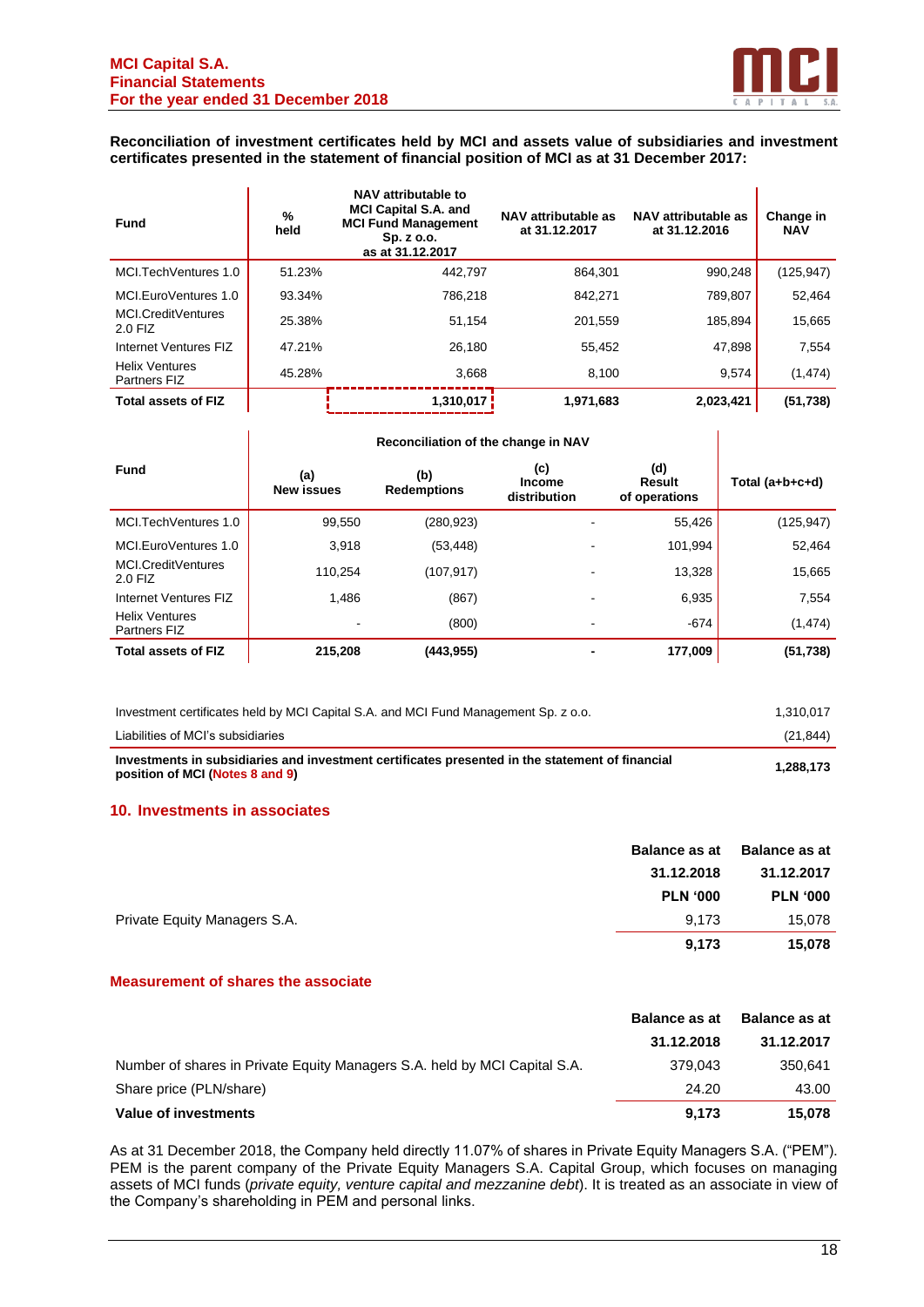

The Company's shares have been listed on the Warsaw Stock Exchange since 9 April 2015. Shares in Private Equity Managers S.A. were priced at PLN 24.20 per share, which was the closing price of PEM shares at the session of the Warsaw Stock Exchange on 31 December 2018, and the change of their value was taken to profit or loss. As at 31 December 2017, PEM's shares were priced at PLN 43.00 per share.

## **11. Trade and other receivables**

#### **Short-term receivables**

|                                                                                          | <b>Balance as at</b> | <b>Balance as at</b> |
|------------------------------------------------------------------------------------------|----------------------|----------------------|
|                                                                                          | 31.12.2018           | 31.12.2017           |
|                                                                                          | <b>PLN '000</b>      | <b>PLN '000</b>      |
| Trade receivables                                                                        | 3                    | 86                   |
| Receivables from related entities*                                                       | 853                  | 23,617               |
| Tax receivables/receivables from the state budget                                        | 1,231                | 90                   |
| Prepayments and accrued income                                                           | 844                  | 914                  |
| Receivable refund of CIT on compensation from 2011, in connection with the<br>JTT case** | 5,349                |                      |
| Other receivables                                                                        | 12                   | 13                   |
|                                                                                          | 8.292                | 24.720               |

\*A significant portion of receivables from related entities at the end of the comparative period resulted from unpaid redemption of series H investment certificates of the MCI.CreditVentures 2.0 FIZ fund, redeemed on 29 December 2017 in the amount of PLN 19,810 thousand.

The remaining portion of receivables from related entities is related to warranties and financial guarantees granted, as well as sublease of space and re-invoicing of telephone and taxi costs.

\*\*The financial statements include receivables from overpaid corporate income tax in the amount of PLN 5,349 thousand in connection with the correction of the tax return for 2011 caused by the judgment of the Court of Appeal in the JTT case dated 18 September 2018.

Due to the short-term nature of the above receivables, their carrying amount is the best approximation of their fair value.

#### **Long-term receivables**

The balance of trade and other receivables presented as long-term receivables of PLN 425 thousand as at 31 December 2018 comprised guarantee deposit receivable that the Company paid to the lessor in connection with the lease of space in accordance with the terms of the lease. The guarantee deposit will remain on the lessor's account throughout the lease term plus three months.

#### **Receivables from related entities**

|                                           | <b>Balance as at</b> | <b>Balance as at</b> |
|-------------------------------------------|----------------------|----------------------|
|                                           | 31.12.2018           | 31.12.2017           |
|                                           | <b>PLN '000</b>      | <b>PLN '000</b>      |
| MCI.PrivateVentures FIZ*                  | 612                  | 818                  |
| MCI Venture Projects Sp. z o.o. VI S.K.A. | ۰                    | 721                  |
| MCI.CreditVentures 2.0 FIZ**              | 77                   | 19,887               |
| Private Equity Managers S.A.              | 90                   | 2,081                |
| MCI Capital TFI S.A.                      | 23                   | 39                   |
| PEM Asset Management Sp. z o.o.           | 27                   | 55                   |
| Other                                     | 24                   | 17                   |
|                                           | 853                  | 23,617               |

\*Receivables from MCI.PrivateVentures FIZ comprise mainly receivables from warranties granted, as described in more detail in **Note 24 "Warranties and guarantees"**

\*\*Receivables from MCI.CreditVentures 2.0 FIZ at the end of the comparative period comprised receivables from the redemption of series H investment certificates of MCI. CreditVentures 2.0 FIZ, redeemed on 29 December 2017 in the amount of PLN 19,810 thousand. The Company received a relevant payment from the fund on 1 February 2018.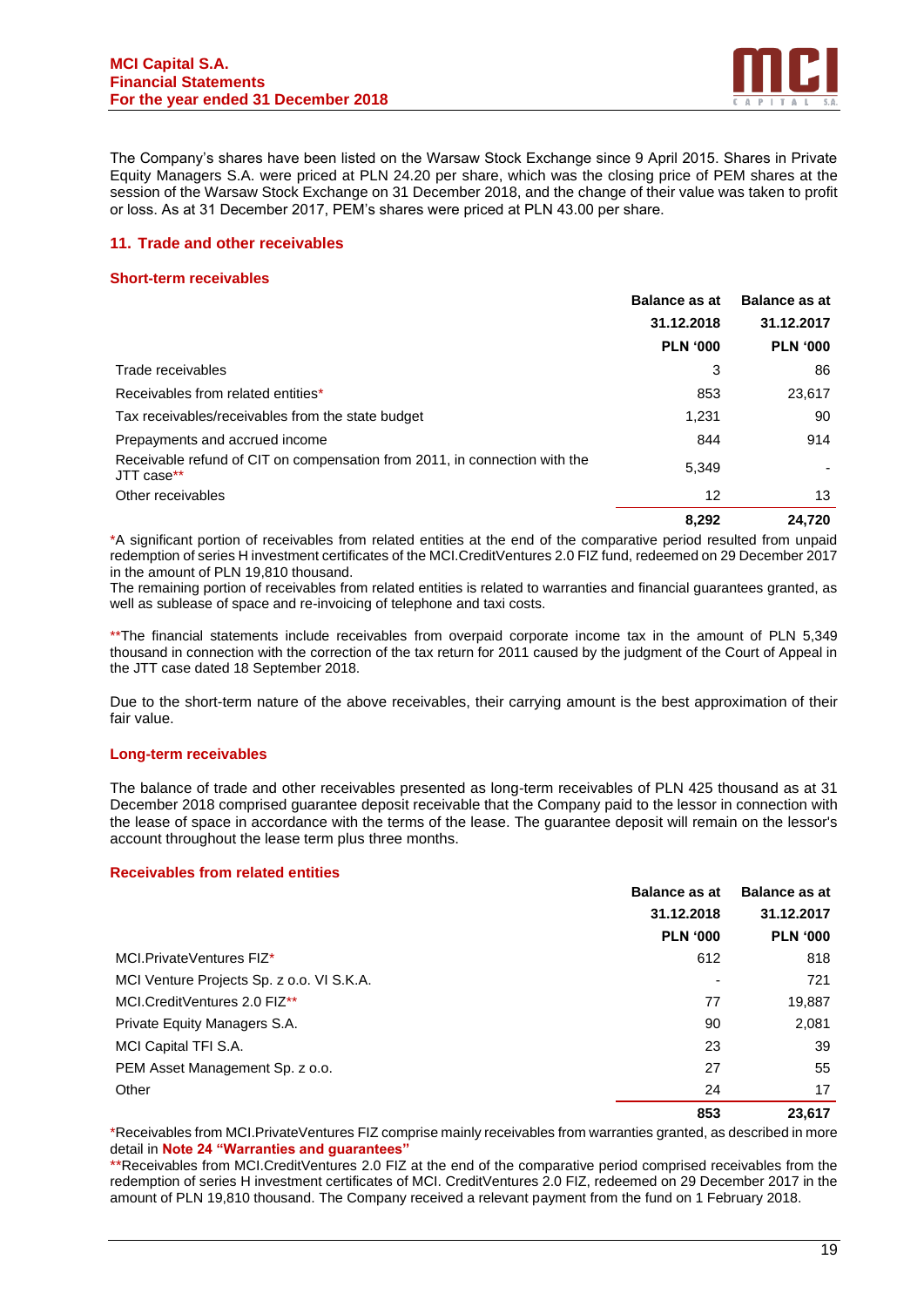

# **12. Cash and cash equivalents**

As at the balance sheet date, the balance of cash and cash equivalents in the amount of PLN 7,203 thousand comprised funds held on the bank account and bank deposits.

As at 31 December 2017, the balance of cash and cash equivalents amounted to PLN 25,230 thousand.

# **13. Equity**

## **Share capital**

|                                          | <b>Balance as at</b> | <b>Balance as at</b> |
|------------------------------------------|----------------------|----------------------|
|                                          | 31.12.2018           | 31.12.2017           |
| Share capital issued and paid (PLN '000) | 52,920               | 52.887               |
| Number of shares                         | 52.920.078           | 52,886,596           |
| Nominal value per share (PLN)            | 1.00                 | 1.00                 |
| Nominal value of all shares (PLN '000)   | 52.920               | 52.887               |

On 2 October 2018, 33,482 series C subscription warrants ("Warrants") were issued, taken up free of charge by Tomasz Czechowicz. Each Warrant entitled its holder to acquire one bearer share in the share capital of the Company with a nominal value of PLN 1.00 per share. On 2 October 2018, the Warrants were converted into shares as part of a conditional increase in share capital, as described in more detail by the Company in Current Report 33/2018.

#### **Statutory reserve funds**

|                                                                           | <b>Balance as at</b>     | <b>Balance as at</b> |
|---------------------------------------------------------------------------|--------------------------|----------------------|
|                                                                           | 31.12.2018               | 31.12.2017           |
|                                                                           | <b>PLN '000</b>          | <b>PLN '000</b>      |
| <b>Opening balance</b>                                                    | 886.686                  | 1,020,712            |
| Decrease of capital as part of cancellation of shares (Note 28)           | $\overline{\phantom{a}}$ | (51, 783)            |
| Transfer of profit/(loss) from previous period to statutory reserve funds | 104.686                  | (82, 243)            |
| <b>Closing balance</b>                                                    | 991,372                  | 886,686              |

#### **Treasury shares**

In 2017, the Company executed the Treasury Share Buy-back Programme in order to cancel its treasury shares. During 2017, the Company purchased a total of 5,899,084 treasury shares. The shares were cancelled in June 2017. As at 31 December 2018 and 31 December 2017, the Company held no treasury shares.

#### **14. Shareholding structure**

#### **Major shareholders of the Company as at 31 December 2018**

|                            | <b>Ownership interest</b><br><b>Ownership interest</b><br>Number of shares |         | Share in total voting rights at GM |                                       |
|----------------------------|----------------------------------------------------------------------------|---------|------------------------------------|---------------------------------------|
|                            |                                                                            |         | Number of voting rights at<br>GМ   | Share in total voting<br>rights at GM |
| Tomasz Czechowicz          | 378.964                                                                    | 0.72%   | 378.964                            | 0.72%                                 |
| MCI Management Sp. z o.o.* | 37,570,724                                                                 | 71.00%  | 37,570,724                         | 71.00%                                |
| Other shareholders         | 14.970.390                                                                 | 28.29%  | 14.970.390                         | 28.29%                                |
|                            | 52,920,078                                                                 | 100.00% | 52,920,078                         | 100.00%                               |

\*Company controlled by Tomasz Czechowicz.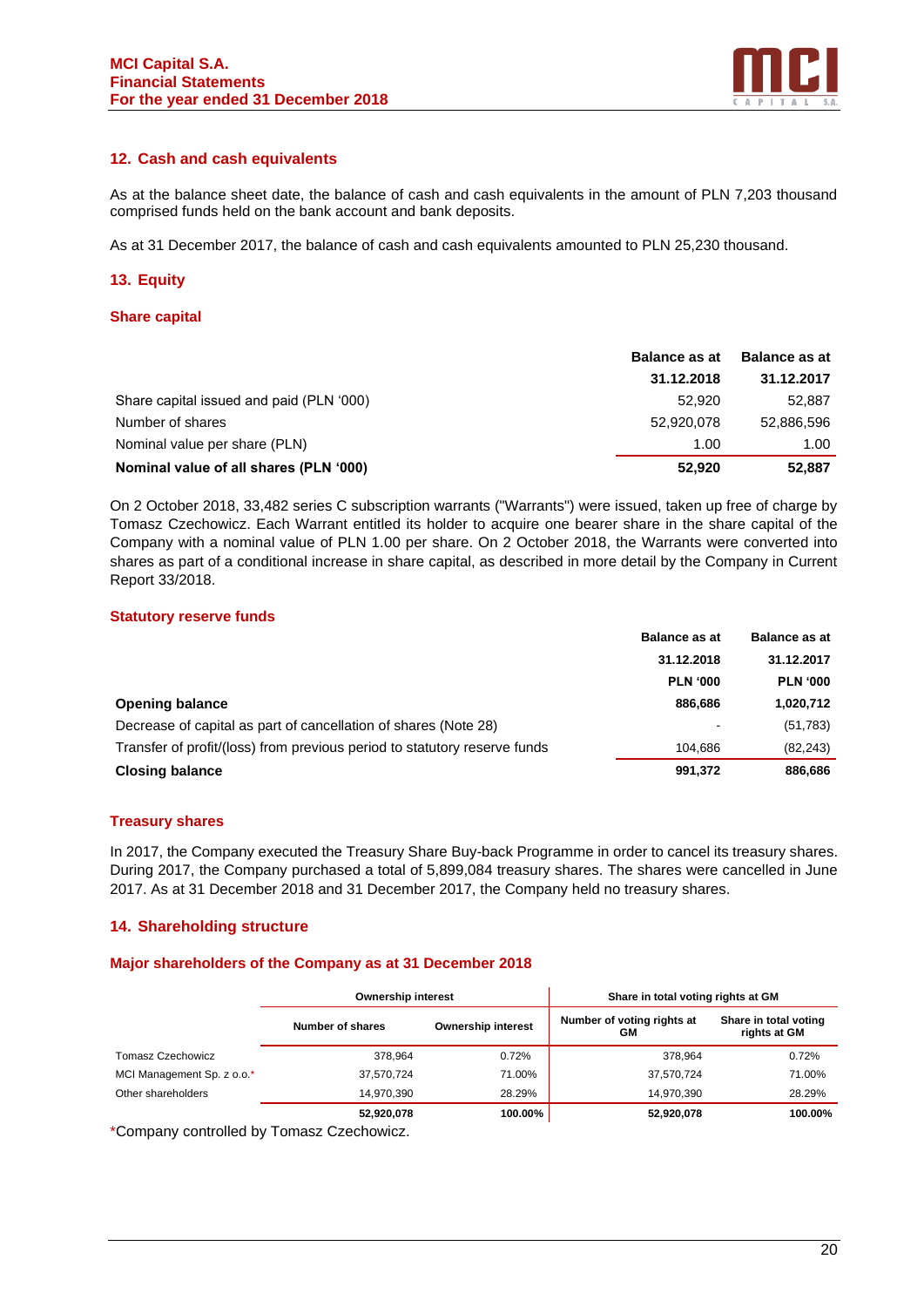

#### **Major shareholders of the Company as at 31 December 2017**

|                            | <b>Ownership interest</b> |                           | Share in total voting rights at GM |                                       |
|----------------------------|---------------------------|---------------------------|------------------------------------|---------------------------------------|
|                            | Number of shares          | <b>Ownership interest</b> | Number of voting rights at<br>GМ   | Share in total voting<br>rights at GM |
| Tomasz Czechowicz          | 345.482                   | 0.65%                     | 345.482                            | 0.65%                                 |
| MCI Management Sp. z o.o.* | 33,537,126                | 63.41%                    | 33,537,126                         | 63.41%                                |
| Other shareholders         | 19.003.988                | 35.93%                    | 19.003.988                         | 35.93%                                |
|                            | 52.886.596                | 100.00%                   | 52.886.596                         | 100.00%                               |

\*Company controlled by Tomasz Czechowicz.

# **15. Liabilities under bonds**

|                                                            | <b>Balance as at</b> | <b>Balance as at</b> |
|------------------------------------------------------------|----------------------|----------------------|
|                                                            | 31.12.2018           | 31.12.2017           |
|                                                            | <b>PLN '000</b>      | <b>PLN '000</b>      |
| Amount of liability as at the issue date, at nominal value | 293,150              | 287,150              |
| Costs related to issue of bonds                            | (4, 854)             | (4,267)              |
| Carrying amount of liability as at the issue date          | 288,296              | 282,883              |
| Principal component (without deferred tax)*                | (578)                | (578)                |
| Liability component as at the issue date                   | 287,718              | 282,305              |
| Accrued interest - costs YTD                               | 46,993               | 36,911               |
| Interests paid - costs YTD                                 | (40, 282)            | (32, 486)            |
| Repayment                                                  | (116,000)            | (31,000)             |
| Carrying amount of liability as at the balance sheet date  | 178,429              | 255,730              |
| Long-term portion:                                         | 95,930               | 133,001              |
| Short-term portion:                                        | 82,499               | 122,729              |
|                                                            | 178,429              | 255,730              |

\*applies to series G1 bonds redeemed by MCI on 21 March 2018

#### **Bonds issued by MCI Capital S.A.**

The following table presents the value of bond liabilities, issue date, redemption date, balance of interest paid and interest rates of bonds (the table also includes information on bonds redeemed during the financial year that were not included in the Company's liabilities as at 31 December 2018).

On 2 March 2018, the Company issued series P bonds (nominal value of PLN 37,000 thousand).

On 21 March 2018, the Company redeemed series G1 bonds in accordance with their maturity date.

On 11 December 2018, the Company redeemed series J1 bonds in accordance with their maturity date.

| Series of<br><b>Bonds</b> | <b>Allotment</b><br>date | <b>Redemption</b><br>date | Number of<br>bonds | Interest rate   | <b>Nominal value</b><br>of bonds | <b>Interest</b><br>paid until<br>31.12.2018 |
|---------------------------|--------------------------|---------------------------|--------------------|-----------------|----------------------------------|---------------------------------------------|
|                           |                          |                           |                    |                 | <b>PLN '000</b>                  | <b>PLN '000</b>                             |
| G1 Series*                | 21.03.2014               | 21.03.2018                | 50,000             | WIBOR.6M + 3.9% | 50,000                           | 11,760                                      |
| J1 Series                 | 11.12.2015               | 11.12.2018                | 66,000             | WIBOR.6M + 3.9% | 66,000                           | 11,270                                      |
| K Series                  | 24.06.2016               | 24.06.2019                | 54.500             | WIBOR.6M + 3.9% | 54,500                           | 7,736                                       |
| M Series                  | 23.12.2016               | 20.12.2019                | 25,000             | WIBOR.6M + 3.9% | 20.650                           | 2,349                                       |
| N Series                  | 29.12.2016               | 29.12.2021                | 45,000             | fixed $-6.5%$   | 45.000                           | 4,383                                       |
| O Series                  | 20.06.2017               | 19.06.2020                | 20,000             | WIBOR.6M + 3.9% | 20,000                           | 1,712                                       |
| P Series                  | 02.03.2018               | 01.03.2021                | 37,000             | WIBOR.6M + 4.0% | 37,000                           | 1,072                                       |
|                           |                          |                           |                    |                 | 293.150                          | 40.282                                      |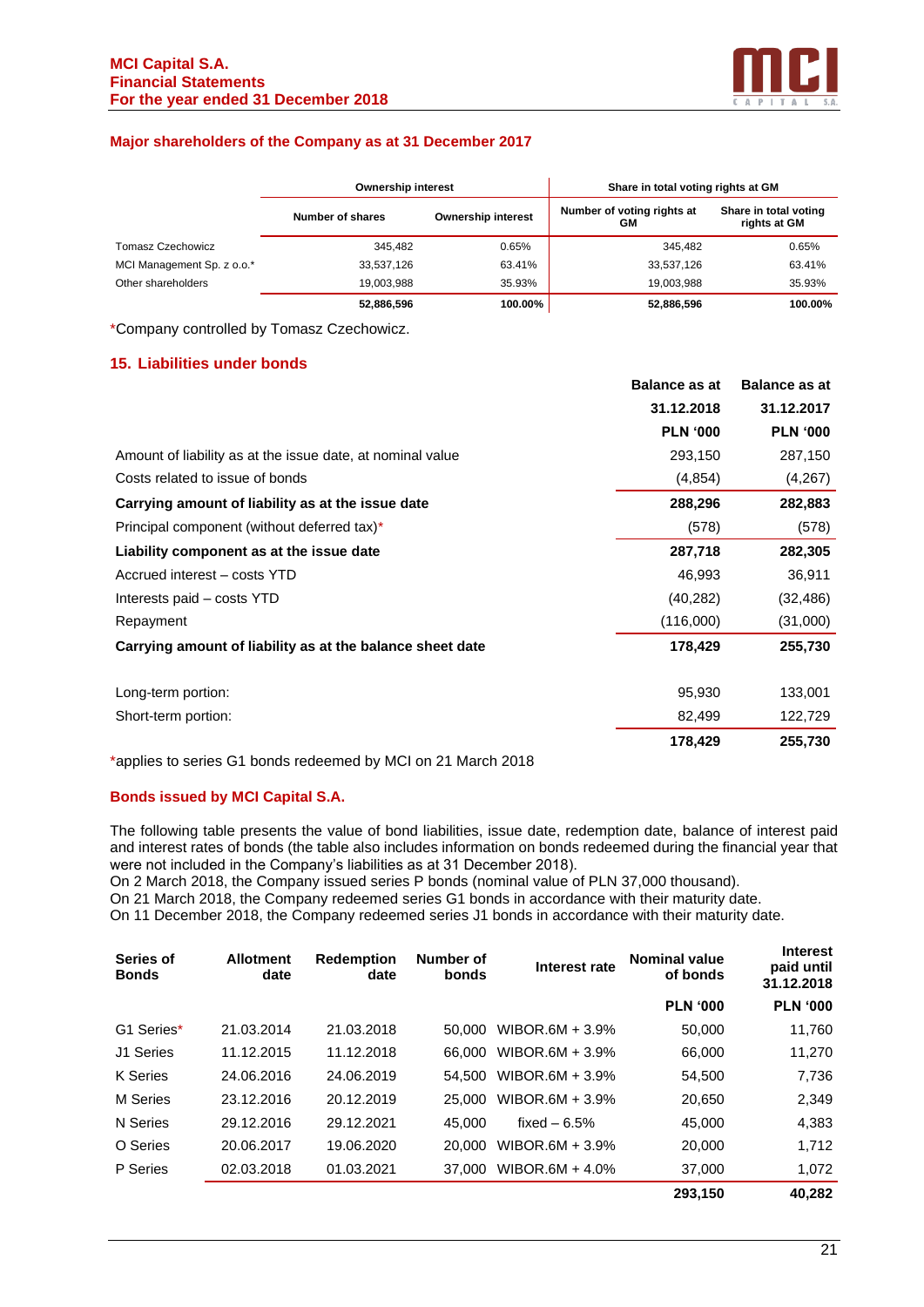

\*Series of bonds convertible into shares in MCI Capital S.A. The bonds were redeemed on 21 March 2018. **16. Trade payables and other liabilities**

|                                           | As at           | As at           |
|-------------------------------------------|-----------------|-----------------|
|                                           | 31.12.2018      | 31.12.2017      |
|                                           | <b>PLN '000</b> | <b>PLN '000</b> |
| Trade payables                            | 481             | 528             |
| Liabilities to related entities           | 209             | 158             |
| <b>Tax liabilities</b>                    | 3               | 1,696           |
| Social security and other charges payable | 9               | 38              |
| Deferred income*                          | 1,037           | 1,428           |
| Other liabilities                         | 3               | 1               |
|                                           | 1,742           | 3,849           |
| Long-term portion:                        | 649             | 1,038           |
| Short-term portion:                       | 1,093           | 2,811           |
|                                           | 1,742           | 3,849           |

\*This item relates mainly to settlements on account of warranties granted, collected in advance, and income for making the Company's logo and name available to the lessee for marketing purposes (unsettled deferred income).

# **17. Provisions**

|                                                | As at                    | As at           |
|------------------------------------------------|--------------------------|-----------------|
|                                                | 31.12.2018               | 31.12.2017      |
|                                                | <b>PLN '000</b>          | <b>PLN '000</b> |
| Provision for litigation costs*                | $\overline{\phantom{a}}$ | 11,466          |
| Provision for bonuses and holiday entitlements | 79                       | 216             |
| Other provisions                               | 96                       | 171             |
|                                                | 175                      | 11,853          |

**\***Reversal of the provision for the legal costs (success fee) associated with proceedings relating to compensation for the bankruptcy of JTT. In its judgment of 18 September 2018, the Court of Appeal changed the contested judgment by reducing the value of compensation due to the Company from the State Treasury to PLN 2,190 thousand with statutory interest (the judgment was unfavourable to the Company). Therefore, the Company has no grounds for maintaining the said provision. For details, see **Note 23** *"Contingent assets and liabilities"*.

#### **18. Financial assets and liabilities measured at fair value**

The following financial assets and liabilities are carried by the Company at fair value:

#### **Financial assets designated at fair value through profit or loss upon initial recognition**

Investments in shares of subsidiaries, associates and other entities which do not run investing activities, as well as investment certificates of investment funds and derivatives are recognised at fair value upon initial recognition with changes in fair value taken to profit or loss.

The method of shares measurement depends on the type of available inputs used in the measurement. For entities whose shares are not listed on an active market, fair value is determined using valuation techniques commonly applied by market participants, not based on inputs from an active market, but providing the most accurate reflection of the fair value.

The Company classifies the principles of fair value measurement using the hierarchy below which reflects the importance of inputs used in the measurement:

- − **Level 1** financial assets/liabilities measured directly based on prices quoted on an active market.
- − **Level 2** financial assets/liabilities measured using valuation techniques based on inputs from an active market or market observations.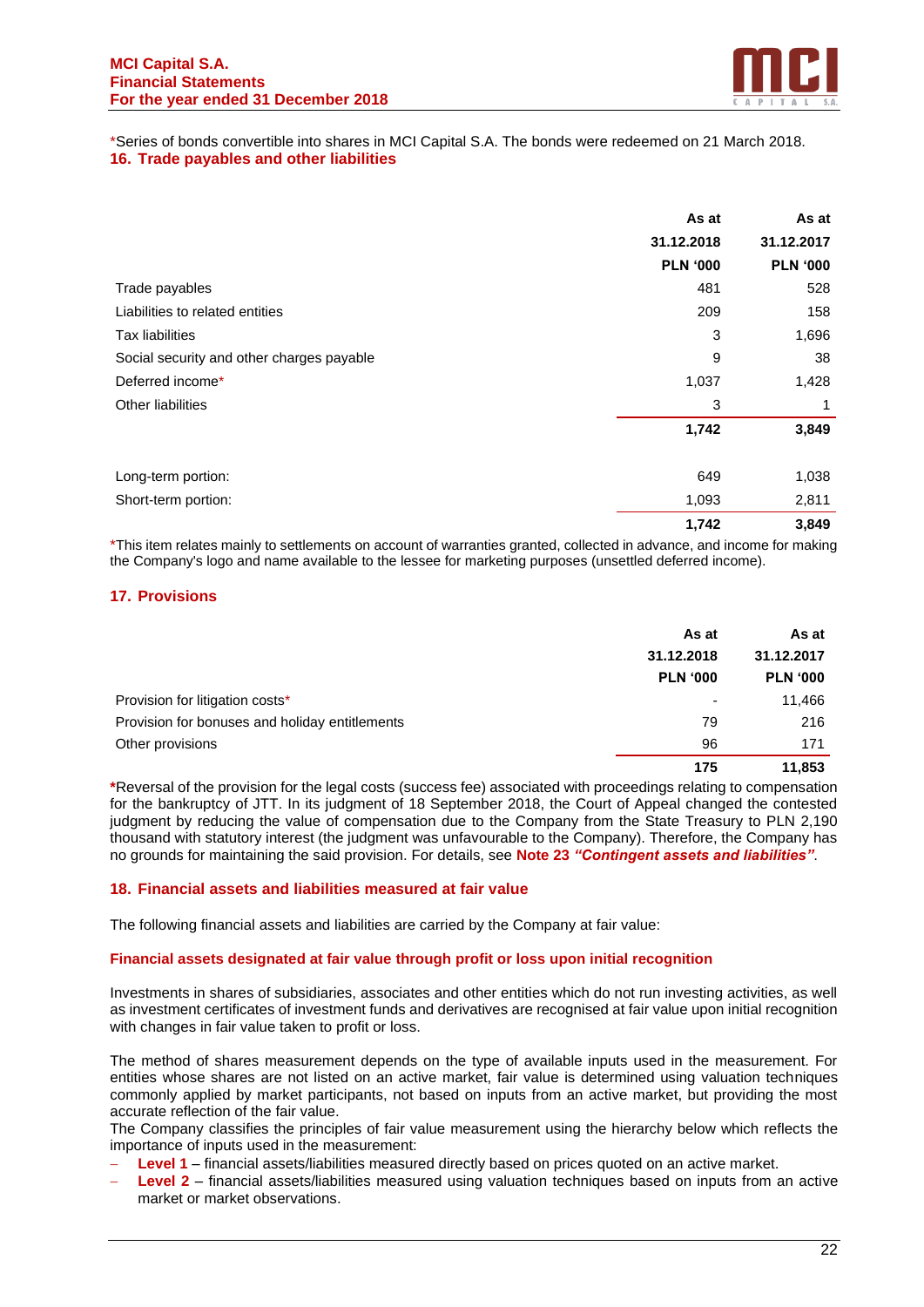

− **Level 3** – financial assets/ liabilities measured using techniques commonly applied by market participants, not based on inputs from an active market.

|                                                                                          |       | As at                                                                                                                         |       | As at                                                                                                                         |
|------------------------------------------------------------------------------------------|-------|-------------------------------------------------------------------------------------------------------------------------------|-------|-------------------------------------------------------------------------------------------------------------------------------|
|                                                                                          |       | 31.12.2018                                                                                                                    |       | 31.12.2017                                                                                                                    |
|                                                                                          | Level | <b>Measurement method</b>                                                                                                     | Level | <b>Measurement method</b>                                                                                                     |
| <b>Investments in subsidiaries</b>                                                       |       |                                                                                                                               |       |                                                                                                                               |
| MCI Fund Management Sp. z o. o.                                                          | 3     | Adjusted net assets                                                                                                           | 3     | Adjusted net assets                                                                                                           |
| Energy Mobility Partners Sp. z o.o.                                                      |       |                                                                                                                               | 3     | Adjusted net assets                                                                                                           |
| <b>Investments in associates</b>                                                         |       |                                                                                                                               |       |                                                                                                                               |
| Private Equity Managers S.A.                                                             | 1     | Price quoted on an active<br>market (WSE)                                                                                     | 1     | Price quoted on an active<br>market (WSE)                                                                                     |
| <b>Investment certificates</b>                                                           |       |                                                                                                                               |       |                                                                                                                               |
| Investment certificates<br><b>Helix Ventures Partners FIZ</b>                            | 3     | Net Asset Value (NAV)                                                                                                         | 3     | Net Asset Value (NAV)                                                                                                         |
| Investment certificates<br>Internet Ventures FIZ                                         | 3     | Net Asset Value (NAV)                                                                                                         | 3     | Net Asset Value (NAV)                                                                                                         |
| Investment certificates<br>MCI.CreditVentures 2.0 FIZ                                    | 3     | Net Asset Value (NAV)                                                                                                         | 3     | Net Asset Value (NAV)                                                                                                         |
| <b>Derivatives</b>                                                                       |       |                                                                                                                               |       |                                                                                                                               |
| Embedded derivative for investment<br>certificates<br>Internet Ventures FIZ              | 3     | According to the contractual<br>terms (valuation of the<br>option giving MCI a<br>quarantee to recover the<br>funds invested) | 3     | According to the contractual<br>terms (valuation of the<br>option giving MCI a<br>quarantee to recover the<br>funds invested) |
| Embedded derivative for investment<br>certificates<br><b>Helix Ventures Partners FIZ</b> | 3     | According to the contractual<br>terms (valuation of the<br>option giving MCI a<br>quarantee to recover the<br>funds invested) | 3     | According to the contractual<br>terms (valuation of the<br>option giving MCI a<br>quarantee to recover the<br>funds invested) |

#### **The table below presents a classification to the relevant hierarchy level:**

In the Company's opinion, measurement of investment certificates at the net asset value ("NAV") and measurement of investments in subsidiaries at the value of adjusted net assets is the best reflection of the fair value of these investments.

The Company makes transfers between levels of the fair value hierarchy when the change of conditions results in fulfilment of non-fulfilment of the criteria for classification to a particular level. The Company makes transfers between levels of the fair value hierarchy in the interim period in which the event giving rise to the change of conditions occurred. The Company applies a consistent approach to transfers to and from different levels of the fair value hierarchy.

Portfolio companies of investment funds whose investment certificates are held by the Company or its subsidiary (i.e. MCI Fund Management Sp. z o.o.) are measured using different measurement methods, depending on the stage of development of the company, the nature of the business and the industry in which the company operates (comparative methods, invested funds, recent comparable transactions, market prices). The adopted measurement methods are the best reflection of the fair value of individual companies.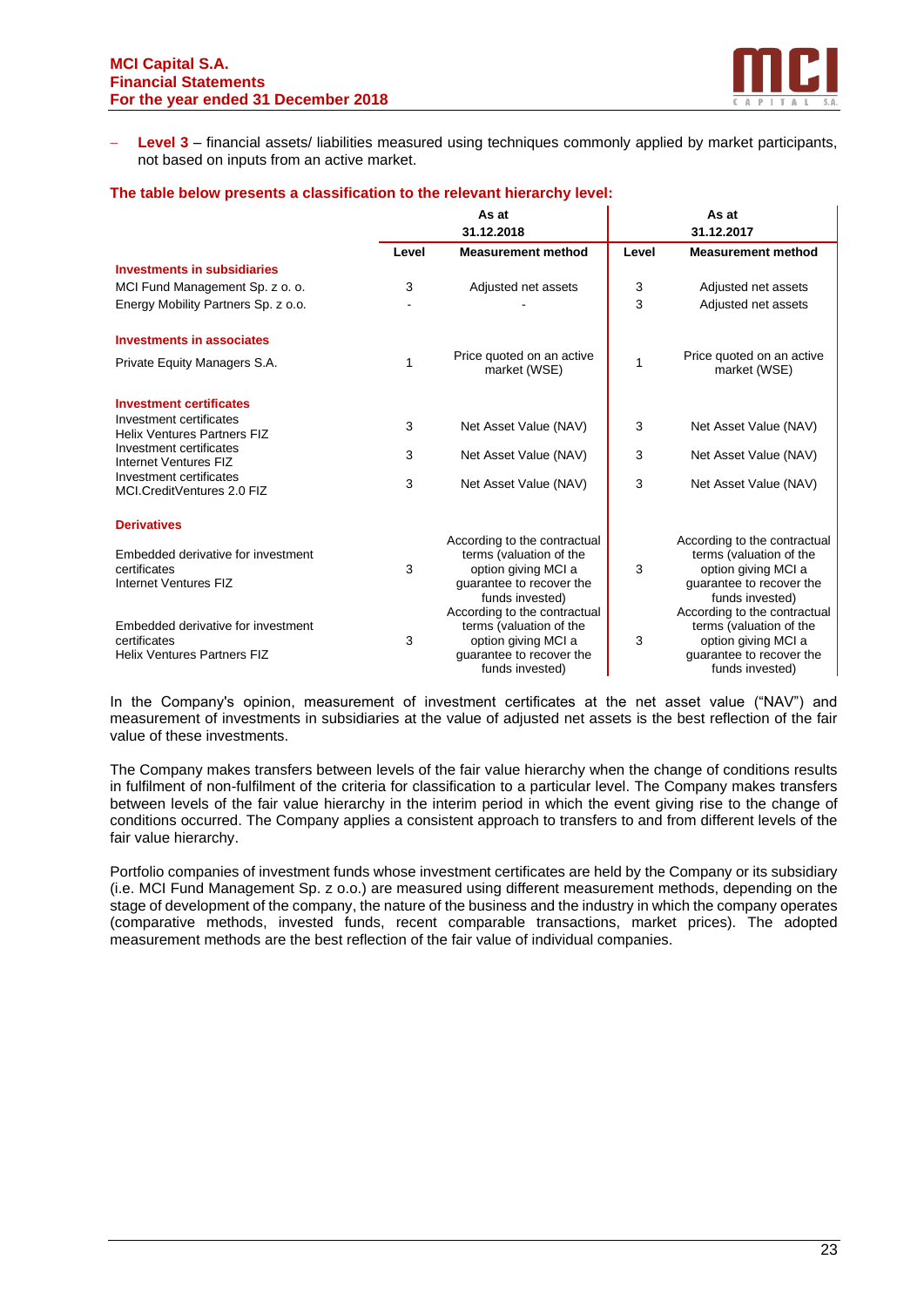

#### **Measurement of financial instruments measured at fair value in the statement of financial position**

|                                     |                                                             | As at           | As at           |
|-------------------------------------|-------------------------------------------------------------|-----------------|-----------------|
| <b>Type of financial instrument</b> | Method of measurement of the financial<br><i>instrument</i> | 31.12.2018      | 31.12.2017      |
|                                     |                                                             | <b>PLN '000</b> | <b>PLN '000</b> |
| <b>Non-current assets</b>           |                                                             |                 |                 |
| Investment certificates             | Measured at fair value through profit or loss               | 78.443          | 80.999          |
| Investments in subsidiaries         | Measured at fair value through profit or loss               | 1,335,767       | 1,207,174       |
| Investments in associates           | Measured at fair value through profit or loss               | 9,173           | 15.078          |
| Investments in other entities       | Measured at fair value through profit or loss               |                 | 7               |
| Derivatives                         | Measured at fair value through profit or loss               | 200             | 200             |

These assets were measured at fair value through profit or loss as designated for measurement through profit or loss.

# **Measurement of financial instruments not measured at fair value in the statement of financial position**

|                                     |                                                      | As at           | As at           |
|-------------------------------------|------------------------------------------------------|-----------------|-----------------|
| <b>Type of financial instrument</b> | Method of measurement of the<br>financial instrument | 31.12.2018      | 31.12.2017      |
|                                     |                                                      | <b>PLN '000</b> | <b>PLN '000</b> |
| <b>Non-current assets</b>           |                                                      |                 |                 |
| Trade and other receivables         | Measured at nominal value                            | 425             | 412             |
| <b>Current assets</b>               |                                                      |                 |                 |
| Trade and other receivables         | Measured at nominal value                            | 8,292           | 24,720          |
| Long-term liabilities               |                                                      |                 |                 |
| Liabilities on account of bonds     | Measured at amortised cost                           | 95,930          | 133,001         |
| Trade and other payables            | Measured at nominal value                            | 649             | 1,038           |
| <b>Short-term liabilities</b>       |                                                      |                 |                 |
| Trade and other payables            | Measured at nominal value                            | 1,093           | 2,811           |
| Liabilities on account of bonds     | Measured at amortised cost                           | 82,499          | 122,729         |
|                                     |                                                      |                 |                 |

The Company assumes that for the above financial instruments, not measured at fair value in the statement of financial position, their fair value approximates their carrying amount. This category includes mainly liabilities on account of bonds whose interest rate is based on a variable interest rate (WIBOR + margin), allowing to conclude that the amortised cost determined on this basis is the best reflection of the fair value.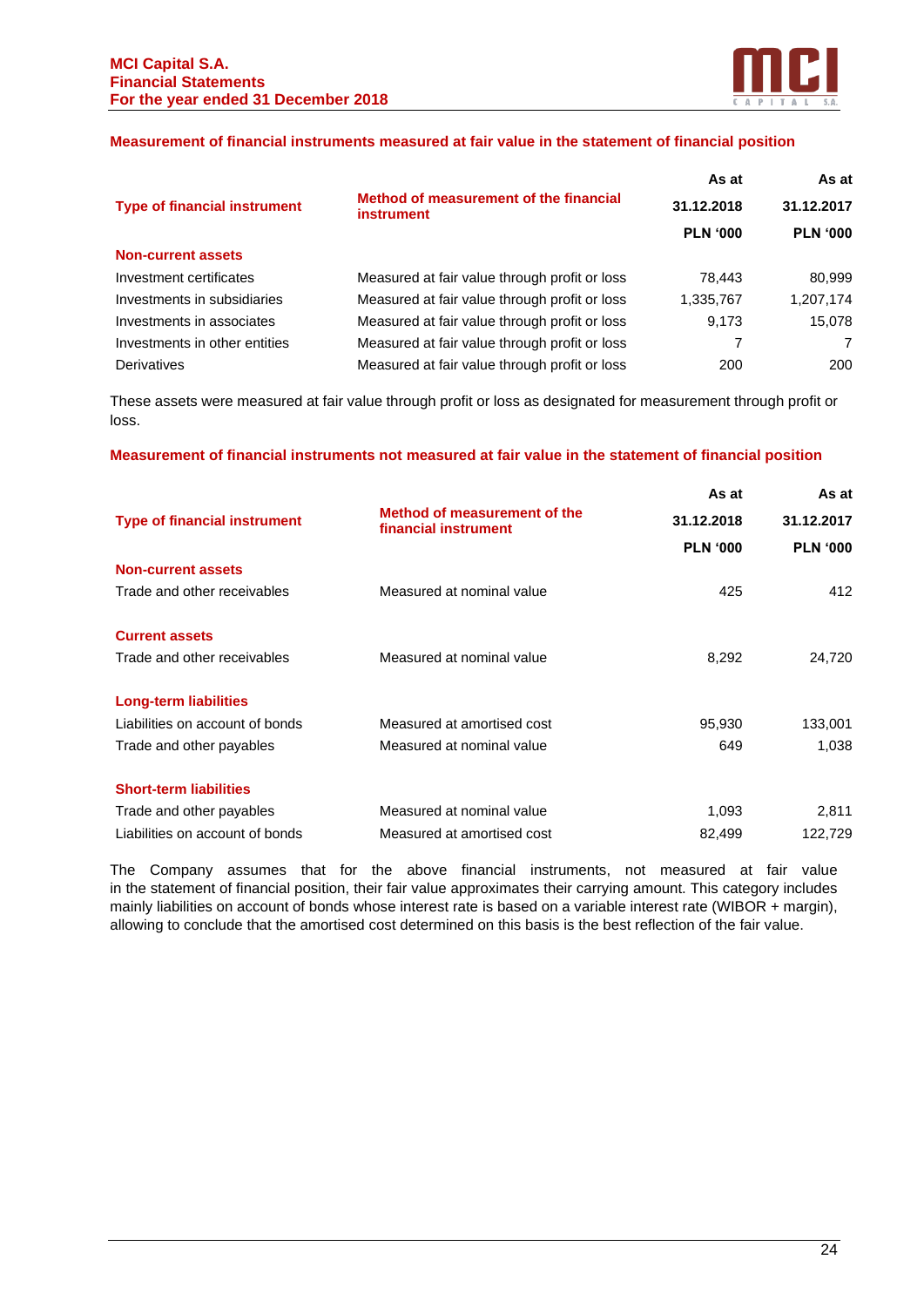

# **19. Employee benefits**

# **The statement of comprehensive income includes the following costs of employee benefits:**

|                                          | For the period:                  | For the period:                  |  |
|------------------------------------------|----------------------------------|----------------------------------|--|
|                                          | from 01.01.2018<br>to 31.12.2018 | from 01.01.2017<br>to 31.12.2017 |  |
|                                          | <b>PLN '000</b>                  | <b>PLN '000</b>                  |  |
| Current service cost                     | 901                              | 1,266                            |  |
| Social security costs                    | 32                               | 45                               |  |
| Share-based payments and option schemes* | 364                              | 521                              |  |
| Other employee benefits                  | 14                               | 58                               |  |
|                                          | 1.311                            | 1.890                            |  |

\*In 2018, this item includes:

− share-based payments: PLN 364 thousand,

In 2017, this item includes:

- share-based payments: PLN 364 thousand,
- − measurement of inventive scheme: PLN 157 thousand.

# **Remuneration of key personnel**

|                              | For the period:                  | For the period: |  |
|------------------------------|----------------------------------|-----------------|--|
|                              | from 01.01.2018<br>to 31.12.2018 |                 |  |
|                              | <b>PLN '000</b>                  | <b>PLN '000</b> |  |
| <b>Management Board</b>      |                                  |                 |  |
| Short-term employee benefits | 411                              | 684             |  |
| Share-based payments         | 364                              | 521             |  |
| Lump-sum for the use of cars | 8                                | 39              |  |
|                              | 783                              | 1,244           |  |
| <b>Supervisory Board</b>     |                                  |                 |  |
| Short-term employee benefits | 19                               | 103             |  |
|                              | 19                               | 103             |  |

#### **Employment / function**

|                          | As at                  | As at                  |
|--------------------------|------------------------|------------------------|
|                          | 31.12.2018             | 31.12.2017             |
|                          | Number of<br>employees | Number of<br>employees |
| Management Board         | 3                      | $\overline{4}$         |
| <b>Supervisory Board</b> | 5                      | 5                      |
| Operational staff        | 7                      | 8                      |
|                          | 15                     | 17                     |

# **Advances granted to the members of the Management Board**

The Company did not grant advances to members of the Management Board in 2018 and 2017.

#### **Loans granted to members of the Management Board**

The Company did not grant loans to members of the Management Board in 2018 and 2017.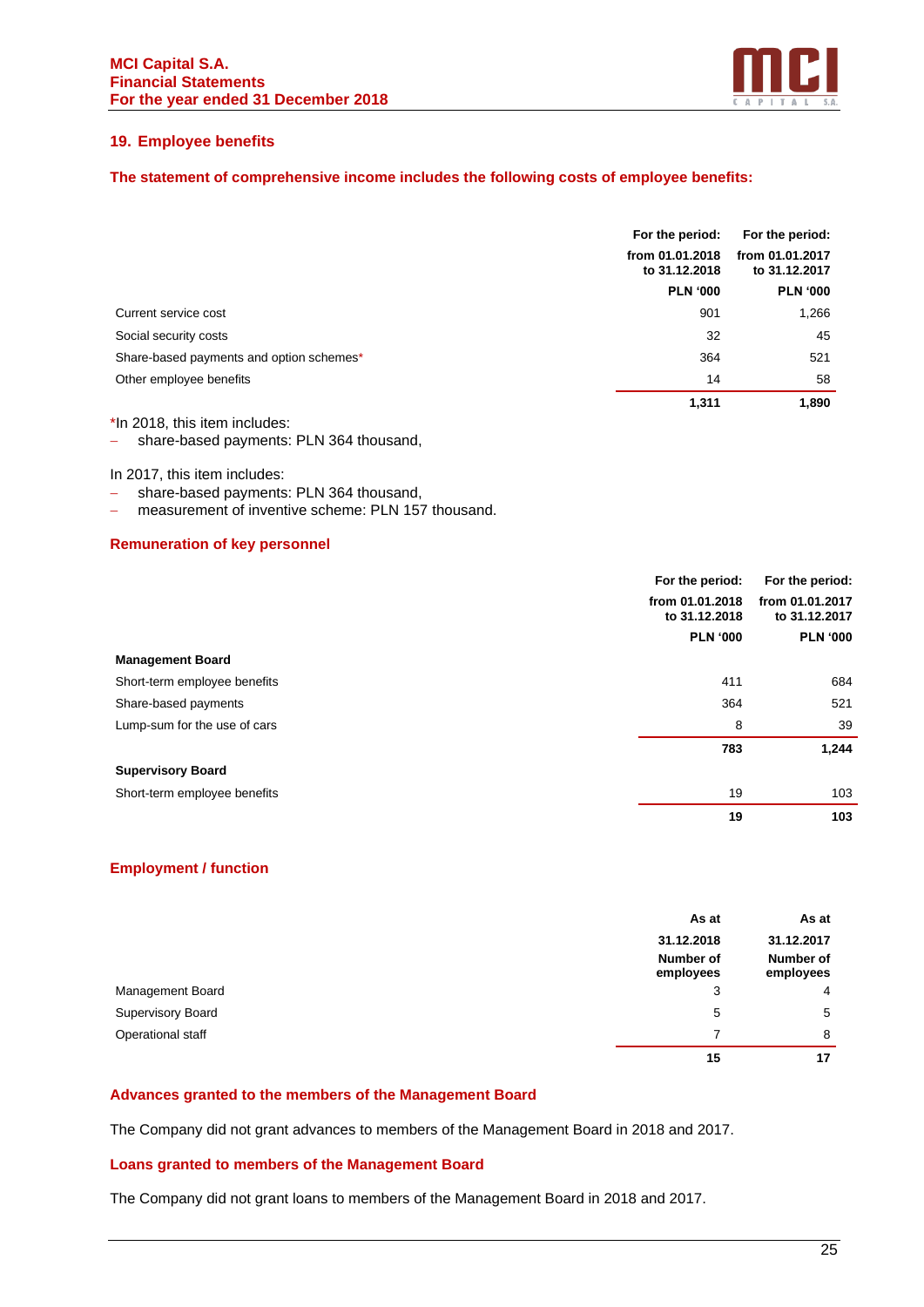

# **20. Share-based incentive schemes**

#### **Remuneration scheme for the President of the Management Board**

On 28 June 2016, the Ordinary General Meeting of the Company decided to issue subscription warrants dedicated to Mr. Tomasz Czechowicz in connection with execution of the remuneration scheme adopted by the Company's Supervisory Board by Resolution No 1 of 25 May 2016 (the "Remuneration Scheme").

Under the Remuneration Scheme, the Company will issue no more than 100,446 registered series C subscription warrants with the right to subscribe for no more than 100,446 ordinary series A1 bearer shares issued by the Company as part of conditional increase of the share capital. The proposed acquisition of warrants was addressed exclusively to Mr. Tomasz Czechowicz and the issue of warrants will be effected in accordance with the Remuneration Scheme. Each subscription warrant will entitle the holder to subscribe for 1 share. The issue price of shares subscribed through the exercise of warrants will amounted to PLN 1,00 per share. Mr. Tomasz Czechowicz will be able to acquire shares by 31 December 2020, on condition that he remains on the position of the member of the Management Board of the Company throughout the vesting period of the warrants. The first vesting period runs from 1 January 2016 to 31 December 2016, during which the eligible person acquires the right to 33,482 subscription warrants. The second vesting period is the period from 1 January 2017 to 31 December 2017, during which the eligible person acquires the right to 33,482 subscription warrants. The third vesting period runs from 1 January 2018 to 31 December 2018, during which the eligible person acquires the right to 33,482 subscription warrants (a total of up to 100,446 warrants). The cost of PLN 364 thousand was recognised in the Company's books as regards the Remuneration Scheme in 2018. Similar amounts of cost were recognised in 2017 and 2016.

On 2 October 2018, Mr Tomasz Czechowicz exercised his right to take up subscription warrants acquired during the second vesting period and to convert the warrants into shares, as described in **Note 13** *"Equity"*

#### **21. Remuneration of the entity authorised to audit financial statements (gross)**

|                                            | from<br>01.01.2018 to<br>31.12.2018<br><b>PLN '000</b> | For the period: For the period:<br>from<br>01.01.2017 to<br>31.12.2017<br><b>PLN '000</b> |
|--------------------------------------------|--------------------------------------------------------|-------------------------------------------------------------------------------------------|
| Audit of annual financial statements       | 170                                                    | 158                                                                                       |
| Review of semi-annual financial statements | 75                                                     | 70                                                                                        |
| Other services*                            | 172                                                    | 344                                                                                       |
|                                            | 417                                                    | 572                                                                                       |

\*Other services relate to works connected with bond issuance programme.

#### **22. Dividend**

The Company's Management Board plans to allocate the entire net profit earned in 2018, amounting to PLN 174,531 thousand, to the statutory reserve funds.

The Management Board did not adopt a resolution to distribute the dividend for 2017.

#### **23. Contingent assets and liabilities**

#### **JTT damages**

On 2 October 2006 attorneys of MCI Capital S.A. filed an action with the Circuit Court in Wrocław against the State Treasury for PLN 38,5m for the losses incurred and benefits lost by MCI Capital S.A. as the shareholder of JTT Computer S.A., resulting from illegal actions of the tax authorities. Following the binding judgement of the Appellate Court of 31 March 2011, MCI received a compensation of PLN 46,6m (including interest). The Treasury appealed against the judgment of the Court of Appeal and filed a cassation appeal to the Supreme Court. On 26 April 2012 the Supreme Court dismissed the judgment favourable to MCI and referred to case to be reviewed again by the Appellate Court. On 17 January 2013 the Appellate Court upheld the appealed judgment and reawarded the JTT compensation to MCI.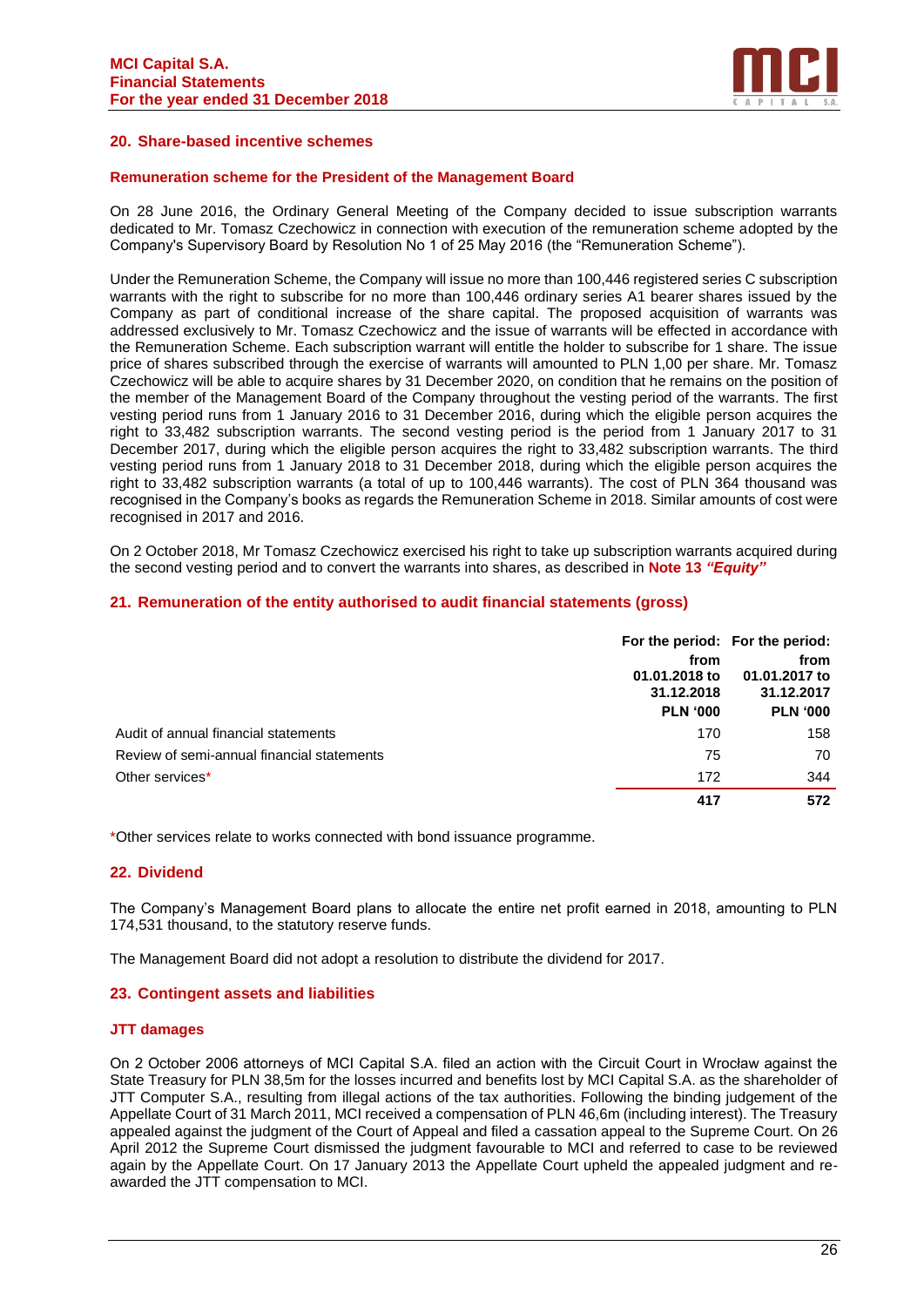

The State Treasury filed a cassation appeal to the Supreme Court against the second judgment of the Appellate Court in Wrocław of 17 January 2013. Following the cassation appeal, on 26 March 2014 the Supreme Court repealed the judgment of the Appellate Court of 17 January 2013 and referred the case to be reviewed again by the Appellate Court in Wrocław.

In July 2014 the first hearing before the Court of Appeal took place, which allowed evidence of supplementary hearing of witnesses. In March 2015 another hearing before the Court of Appeal took place during which subsequent witnesses were heard.

At the moment of preparing these financial statements, the proceedings are pending and the case is being reviewed by the Court of Appeal. The court obtained evidence from personal evidence, then asked the team of experts to prepare a supplementary written opinion from a hearing of the expert and specify the dates for that opinion. The experts expressed their readiness to draw up a supplementary opinion. On 4 March 2016, the experts informed the Court that the issue of the opinion would require the involvement of a panel of experts close to that of the first opinion, i.e. at the stage of the first instance court, and that the issue of the opinion would need the proceedings to be re-examined. In January 2017, the court addressed to the experts a letter urging them to submit an opinion. In response, the experts issued supplementary opinion on 6 March 2017, which supported the existing arrangements. The letter responding to the opinion has been submitted. Moreover, the State Treasury filed charges to the opinion. At current stage the court will be recognizing applications of each party concerning complementing the evidence. At the same time, the State Treasury filed to issue another supplementary opinion.

On 18 September 2018, the Court of Appeal in Wrocław issued a decision, in which it amended the decision appealed against and decided to order payment by the State Treasury for MCI Capital S.A. (MCI) of the amount of PLN 2.2 million with interest, dismissing the remaining portion of MCI's claims. In its oral grounds for the judgment, the Court of First Instance stated that the amount of damage suffered by MCI was determined on the basis of judicial discretion.

The execution of the above judgment of the Court of Appeal in Wrocław resulted in the outflow of cash from the Company in the amount of PLN 42.8 million.

At the time of preparation of these financial statements, the Company awaits the written grounds for the judgment. Having examined the written grounds for the judgment, the Company intends to file a cassation appeal against the judgment with the Supreme Administrative Court.

#### **Corporate income tax – JTT compensation**

On 20 June 2011 MCI applied to the Minister of Finance for an interpretation regarding the income tax on the compensation obtained from the State Treasury for the impairment of the JTT shares which belonged to MCI. The Company believes that the compensation obtained from the State Treasury is not taxable income. In the individual interpretation of 14 September 2011, the tax authority found the Company's position invalid, so the Company appealed to the Voivodeship Administrative Court against the interpretation. In its judgment of 12 November 2012, the Voivodeship Administrative Court dismissed the appeal and stated, among others, that compensation granted under provisions of the civil law benefited from the exemption from taxation by the end of 1998, when the provision was deleted. In January 2013 the Company filed a cassation appeal against the judgment of the Voivodship Administrative Court to the Supreme Administrative Court.

After the hearing on 9 April 2015 the Supreme Administrative Court issued a judgment which dismissed the cassation appeal. The ruling is final. After receiving written justification for the judgment of the Supreme Administrative Court, a decision was made to bring an appeal complaint to the Constitutional Court on the unconstitutional nature of taxation of compensation obtained from the State Treasury. The constitutional appeal was lodged on 3 November 2015. On 26 April 2016, the Constitutional Court refused to proceed with a constitutional complaint. As a result, national procedural rules were exhausted and the possibility of questioning the operation of the State Treasury was exhausted.

On 30 December 2016 MCI applied to the Head of the First Mazovian Tax Office in Warsaw for the declaration of overpayment in corporate income tax for the tax year 2011. In the correction of the CIT-8 declaration for 2011, the company has shown an overpayment of PLN 5.3 m. As at the date of preparation of this report, the company is awaiting resolution in this case.

In the opinion of the Management Board, compensation received from the State Treasury is not a financial increment and therefore does not meet the definition of income under the Corporate Income Tax Act and should therefore not be treated as a taxable revenue. In addition, it should be noted that, in fact, the State Treasury reduced the compensation paid to the Company for the value of the Company's tax paid, whereas the damage suffered should, in the opinion of the Company's Management Board, be repaired entirely.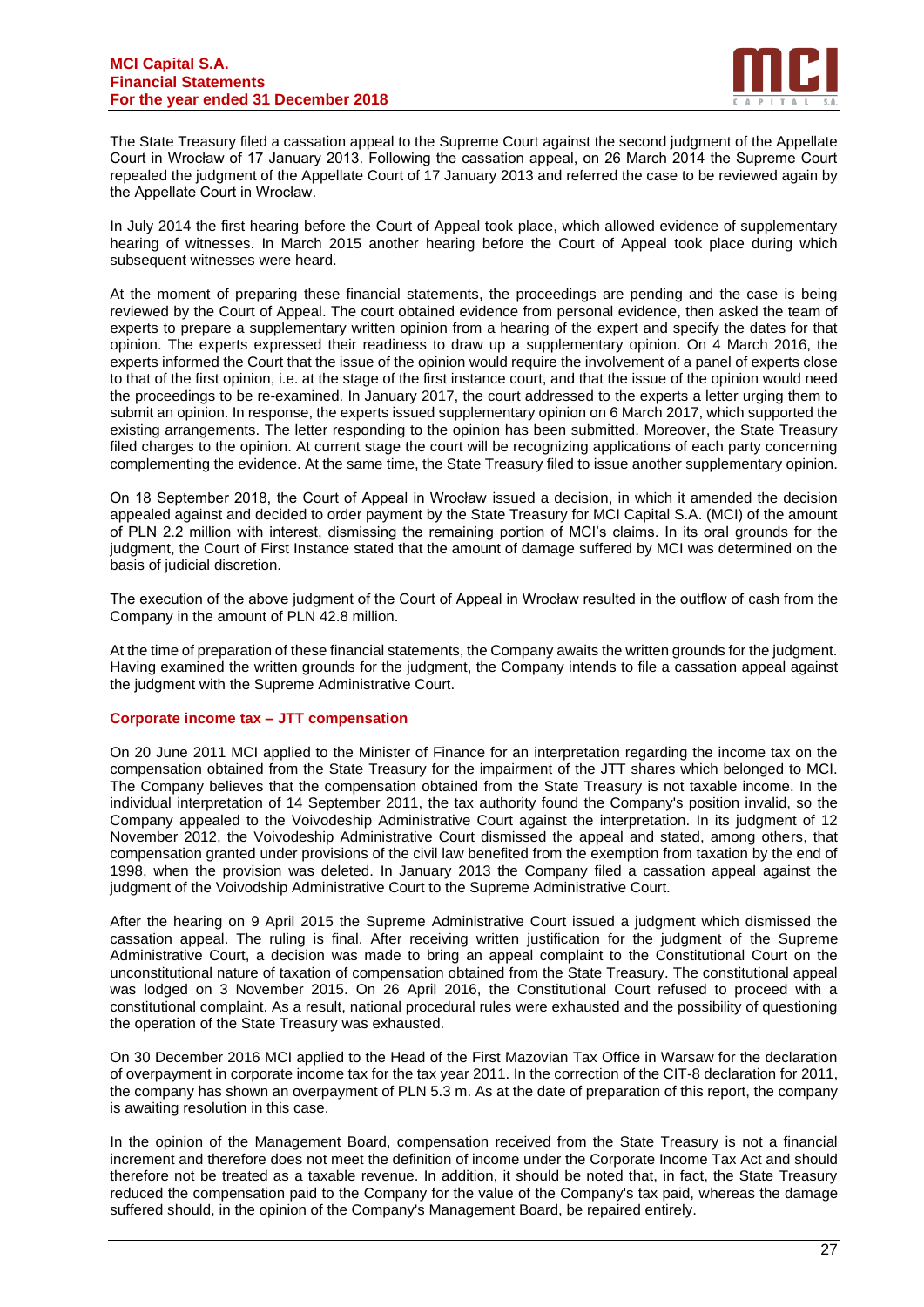

As a result, the Company decided to file a correction of the CIT declaration in order to claim a refund of the tax paid on the compensation it owed from the State Treasury.

On 30 December 2017 the Company applied to the Head of First Masovian Tax Office in Warsaw for a statement of excess payment in corporate income tax for 2011. In correction of CIT-8 tax return for 2011, the Company indicated excess payment in the amount of PLN 5,3 million.

On 13 April 2017 the Company received notification from the Head of First Masovian Tax Office in Warsaw that the case regarding excess payment of corporate income tax for 2011 was forwarded to Second Masovian Tax Office in Warsaw.

On 8 June 2017 the Company received from Second Masovian Tax Office in Warsaw refusal to state the excess payment. The Company filed cancellation on 22 June 2017 to the appeal body, i.e. Director of Tax Administration Chamber in Warsaw. On 13 September 2017 the Company received a decision from the appeal body, which maintained the decision of first instance body, i.e. Head of Second Masovian Tax Office in Warsaw.

On 27 September 2018, the Provincial Administrative Court in Warsaw examined the complaint against the decision of the Director of the Tax Chamber in Warsaw, upholding the decision of the Head of the Second Tax Office of the Mazowieckie Province in Warsaw of 7 June 2017, refusing to acknowledge the overpayment of corporate income tax for 2011 in the amount of PLN 5.3 million. The Company filed another request for acknowledgement of overpayment on 18 February 2019, taking into account the judgment of the Court of Appeal of 18 September 2018. On 18 February 2019, the Company filed a correction of the Company's corporate income tax return for 2011 with a motion to acknowledge an overpayment of corporate income tax for the aforementioned period.

The financial statements include receivables from overpaid corporate income tax in the amount of PLN 5 million in connection with the correction of the tax return for 2011 caused by the judgment of the Court of Appeal in the JTT case dated 18 September 2018.

#### **Administrative proceedings initiated ex officio by the PFSA**

The Polish Financial Supervision Authority commenced, ex officio, on 3 November 2016, proceedings against MCI Capital S.A. with regard to imposition of a financial penalty in connection with the suspicion of an infringement by the Company of the provisions of the Act of 29 July 2015 on the offer and terms of introducing financial instruments into organised trading system and on public companies. The proceedings were commenced in connection with the purchase, by the Company in 2010, of shares in Travelplanet.pl S.A.

On 1 September 2017, the Company received a decision of the Polish Financial Supervision Authority dated 29 August 2017, pursuant to which the Authority imposed on the Company and a natural person pecuniary penalties in the amounts of PLN 100 thousand, respectively for each party to the proceedings. The Company and the natural person are the same party in the proceedings before the PFSA. Since the natural person requested reexamination of the case, the decision issued by the Authority is not final. As at 31 December 2018, the Company carries a provision recognised for this purpose, in the amount of PLN 100 thousand.

#### **24. Warranties and guarantees**

#### **Warranties granted to MCI.CreditVentures 2.0 FIZ**

#### **- Warranty of 23 June 2015**

On 23 June 2015, MCI Capital S.A. granted a warranty for a treasury limit of PLN 5 million granted by Alior Bank S.A. to MCI CreditVentures 2.0. The warranty covers liabilities of MCI CreditVentures 2.0 related to the master treasury transaction agreement of 19 June 2015 if MCI CreditVentures 2.0 fails to repay such liabilities when due.

On 25 May 2018, the treasury limit granted to MCI.CreditVentures 2.0 FIZ was increased to PLN 8 million and extended to 6 March 2019. At the same time, the warranty granted by MCI Capital S.A. was extended and reduced to PLN 0.5 million.

#### **- Warranty of 13 February 2017**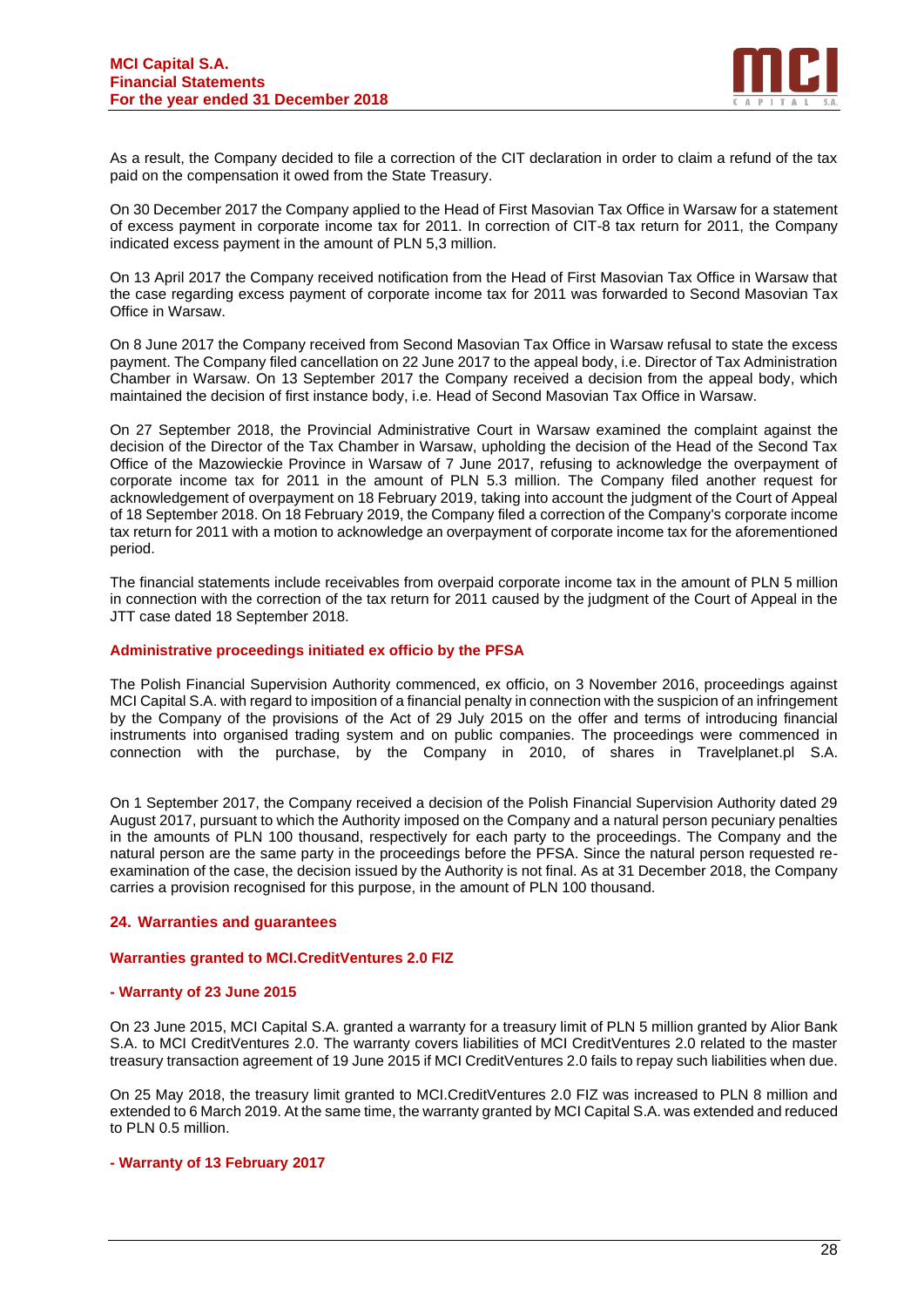

On 13 February 2017, Private Equity Managers S.A. granted a warranty for credit liabilities in the amount of PLN 15.3 million granted under the Revolving Facility Agreement dated 13 February 2017 by Alior Bank S.A. with its registered office in Warsaw for the benefit of MCI.CreditVentures 2.0 FIZ. The warranty covers the Borrower's liabilities under the aforementioned Facility in the event that the Borrower fails to repay such liabilities when due. The final repayment date of the facility is 14 November 2019.

On 11 May 2017, pursuant to an Annex to the Revolving Facility Agreement of 13 February 2017, the guarantor of the facility granted to MCI.CreditVentures 2.0 FIZ changed from Private Equity Managers S.A. to MCI Capital S.A. As a result, the warranty granted by Private Equity Managers S.A. expired, and MCI Capital S.A. became the new guarantor. The warranty was granted for up to PLN 30.6 million.

#### **Warranties granted to MCI.PrivateVentures FIZ**

#### **- warranty of 11 September 2014 – MCI.EuroVentures 1.0 subfund**

On 11 September 2014, MCI Capital S.A. granted a warranty, subsequently amended by Annex No 1 to the warranty of 31 July 2015 and Annex No 2 to the warranty of 8 November 2017 for liabilities under the facility granted by Alior Bank S.A. under the revolving credit facility agreement of 11 September 2014, with subsequent annexes of 1 October 2014; 29 July 2015; 7 January 2016; 2 November 2016; 8 September 2017; 6 October 2017 and 8 November 2017, in the amount of PLN 30 million, for MCI.PrivateVentures FIZ with the separated subfund MCI.EuroVentures 1.0. The Company signed a statement on the establishment of an enforcement title pursuant to Article 777 § 1(5) of the Civil Code up to the maximum amount of PLN 30 million. The Bank is entitled to issue an enforceability clause to the deed by 6 November 2023.

#### **Financial guarantee for liabilities under bonds issued by MCI Venture Projects Sp. z o.o. VI SKA**

On 10 March 2016, the Company granted a financial guarantee in connection with the issue of bonds by MCI Venture Projects Spółka z o.o. VI Spółka komandytowo-akcyjna. The guarantee was granted pursuant to Czech law. The guarantee secures the following obligations of the Issuer:

- to pay the nominal value and interest on the Bonds;
- due to unjust enrichment towards a given holder of the Bonds caused by the invalidity or annulment of the Bonds;
- for sanctions caused by improper or late payment of Bonds.

In connection with the additional issue of the Bonds on 11 October 2016, the total nominal value of the Bonds is CZK 699 million (about PLN 110.7 million at the CZK/PLN exchange rate of 11 October 2016, i.e. 0.1583). The value of interest on the Bonds results from the terms of issue of the Bonds. The interest is accrued on the basis of a variable interest rate, depending on the value of the 6M PRIBOR reference rate and increased by a margin of 3.8% per annum. The guarantee secures the above-mentioned liabilities up to an amount not higher than 130% of the total nominal value of the Bonds issued, arising up to 8 April 2021. The maximum value of the above liabilities to be repaid by the Company under the Guarantee (after the issue of 11 October 2016) will not exceed CZK 908.7 million (about PLN 143.8 million assuming that CZK 1 is the equivalent to PLN 0.1583).

The guarantee was granted until the day on which the obligations covered by the Guarantee are fully met, but no longer than until 8 April 2022.

For the financial guarantee granted, the Company charges a fee of 1% per annum on the value of the collateral, which is approximately PLN 1.4 million per year.

#### **Financial guarantee for liabilities under bonds issued by AAW X Sp. z o.o.**

On 16 March 2018, the Company granted a financial guarantee to AAW X Sp. z o.o. in connection with issuance of bonds in the Czech market. The guarantee was granted pursuant to Czech law. The guarantee constitutes a collateral for amount of up to 130% of the nominal value of issues bonds, i.e. up to CZK 222.3 million (approx. PLN 35.2 million). The warranty was established until the date of settlement of liabilities of AAW X Sp. z o.o. under the issued bonds, not later, however, than until 29 March 2024.

#### **Collateral for a credit facility taken out by MCI Management Sp. z o.o.**

On 27 July 2018, the Company provided collateral for the credit facility granted by Alior Bank S.A. to MCI Management Sp. z o.o. for the liabilities under the Revolving Credit Facility Agreement in the amount of PLN 20 million. The maximum amount of the collateral is PLN 40 million In order to secure the claims, the Company established a registered pledge for the bank over 48,000 shares in Private Equity Managers S.A. The pledge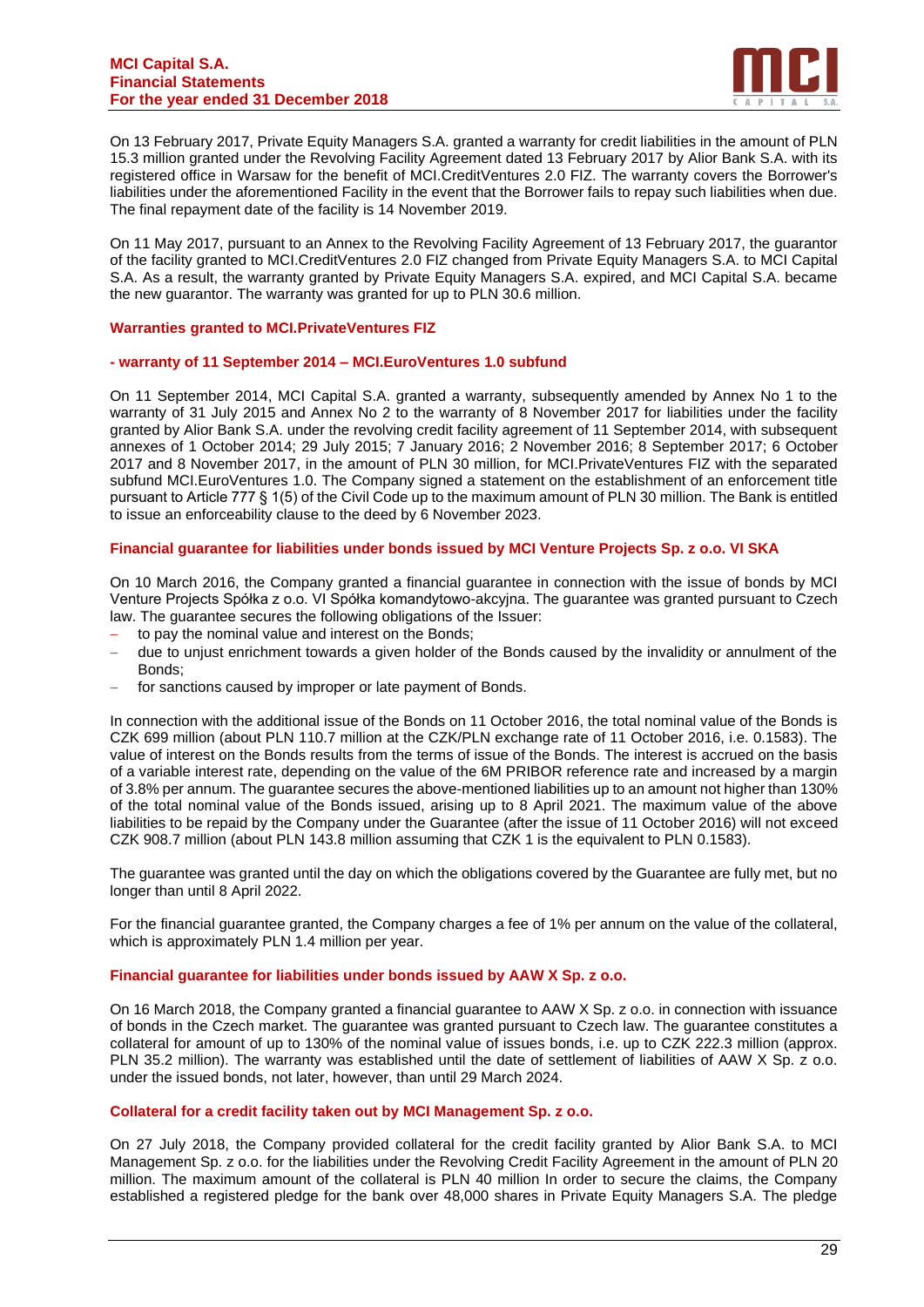#### **MCI Capital S.A. Financial Statements For the year ended 31 December 2018**



expires when the credit facility is fully repaid by MCI Management Sp. z o.o. or the pledge is deleted from the pledge register on the basis of a certificate issued by the bank.

On 27 July 2018, the Company provided collateral for the credit facility granted by Alior Bank S.A. to MCI Management Sp. z o.o. for the liabilities under the Revolving Credit Facility Agreement in the amount of PLN 19.8 million. The maximum amount of the collateral is PLN 39.6 million In order to secure the claims, the Company established a registered pledge for the bank over 150,000 shares in Private Equity Managers S.A. The pledge expires when the credit facility is fully repaid by MCI Management Sp. z o.o. or the pledge is deleted from the pledge register on the basis of a certificate issued by the bank.

#### **Warranties granted to Private Equity Managers S.A.**

On 21 November 2018, in connection with the granting of additional financing to Private Equity Managers S.A. by ING Bank Śląski S.A. in the amount of PLN 15 million, the Company granted a civil-law warranty of up to PLN 18 million and made a representation on submission to enforcement in the form of a notarial deed pursuant to Article 867 § 1(5) of the Code of Civil Procedure of 17 November 1964 (Journal of Laws of 2014, item 101) up to PLN 18 million and until 31 December 2025.

#### **25. Significant events in 2018**

#### **Status of an Alternative Investment Company**

On 16 November 2018, the Company received a letter from the Polish Financial Supervision Authority ("PFSA") notifying that, in the PFSA's opinion, activities carried out by the Company are appropriate for an internal manager of an Alternative Investment Company. The procedure for granting the Company a permit to conduct business activity as a manager of and Alternative Investment Company is pending.

#### **Granting of a financial guarantee**

On 16 March 2018, the Company granted a financial guarantee to AAW X Sp. z o.o. in connection with the planned issuance of bonds in the Czech market. The guarantee was granted pursuant to Czech law. The guarantee constitutes a collateral for amount of up to 130% of the nominal value of issues bonds, i.e. up to CZK 222,300,000.

#### **Redemption of series G1 bonds**

On 21 March 2018, the Company, according to the schedule, redeemed 50,000 series "G1" bonds with nominal value of PLN 1,000 each and total nominal value of PLN 50,000,000.

#### **Redemption of series J1 bonds**

On 11 December 2018, the Company, according to the schedule, redeemed 66,000 series "J1" bonds with nominal value of PLN 1,000 each and total nominal value of PLN 66,000,000.

#### **Issue of series P bonds**

On 5 March 2018, the Company issued 37,000 series "P" bearer bonds with nominal value of PLN 1,000 each and total nominal value of PLN 37,000,000. The bonds were issued at a discount of 98.6% of their nominal value. The date of redemption of the bonds falls on 4 March 2021. The bonds bear interest at WIBOR6M + 4.00%. The bonds are secured with 135,680 investment certificates of MCI.TechVentures 1.0 Subfund separated within the MCI.PrivateVentures Closed-End Investment Fund.

#### **Enforcement of the judgment of the Court of Appeal in Wrocław of 18 September 2018**

On 16 November 2018, the Company paid the amount of PLN 42,764 thousand to the State Treasury in connection with the enforcement of the judgment of the Court of Appeal in Wrocław of 18 September 2018.

#### **26. Material events subsequent to the balance sheet date**

The Company did not identify any significant events subsequent to the balance sheet date that should be disclosed in the financial statements.

#### **27. Condensed financial information on MCI investment funds**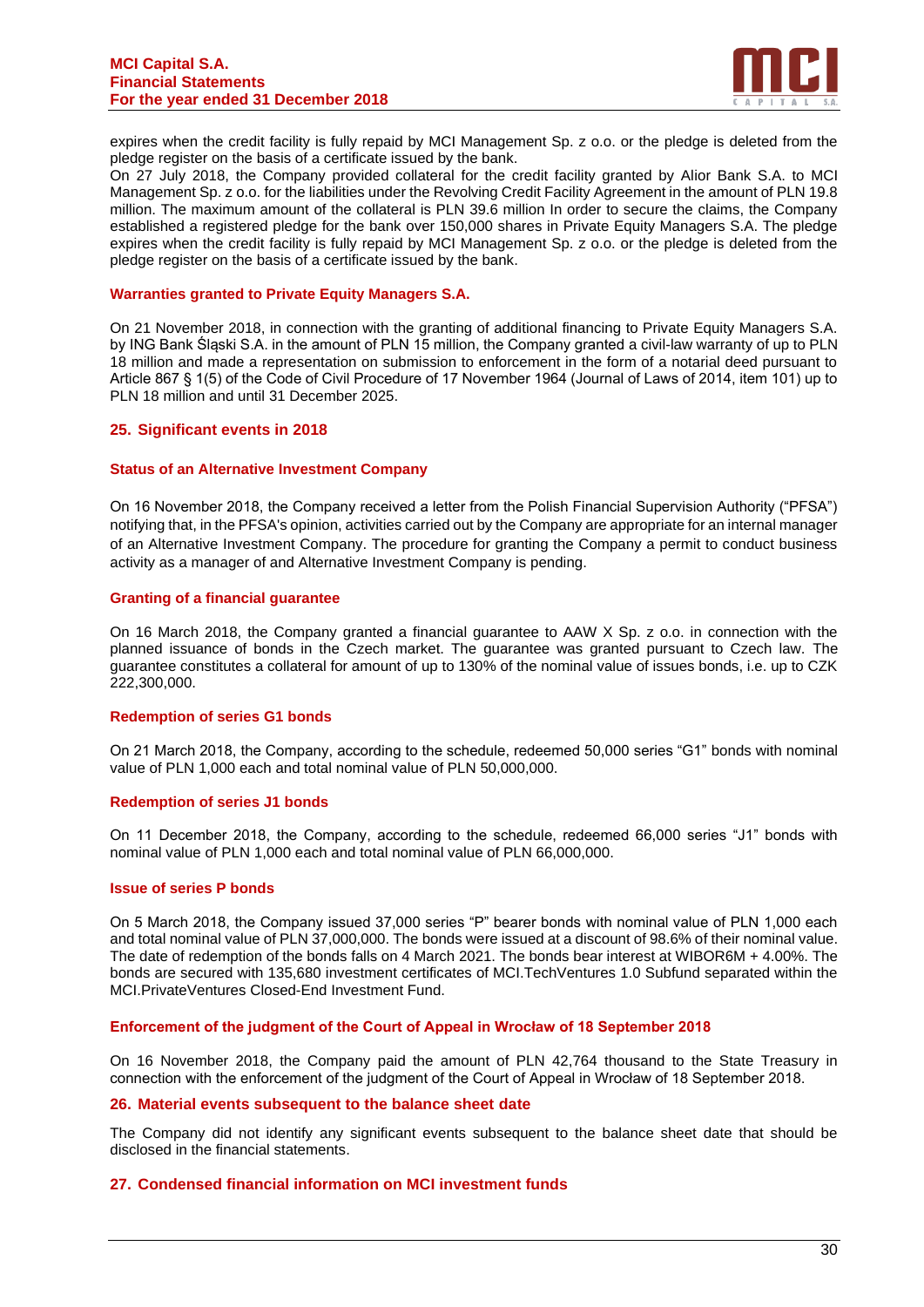

MCI invest in closed-end investment funds.

As at 31 December 2018, the Company held:

- − 26.99% of investment certificates of MCI.CreditVentures FIZ 2.0,
- − 44.39% of investment certificates of Internet Ventures FIZ, and
- − 45.28% of investment certificates of Helix Ventures Partners FIZ.

In addition, an indirect subsidiary of MCI, i.e. MCI Fund Management Sp. z o.o. (MCI holds 100% of shares in MCI FM), invests in investment certificates of closed-end investment funds.

As at 31 December 2018, the MCI FM held:

- − 96.22% of investment certificates of MCI.EuroVentures 1.0, a Subfund separated within MCI.PrivateVentures FIZ, and
- − 51.60% of investment certificates of MCI.TechVentures 1.0, a Subfund separated within MCI.PrivateVentures FIZ.

Investment certificates are measured at fair value. Measurement is based on fair value measurement of the Funds' investments and other assets and liabilities. Any change in the measurement of the aforementioned assets and liabilities is reflected in the net asset value ("NAV") of each of the Funds, which translates directly to the revaluation of investment certificates.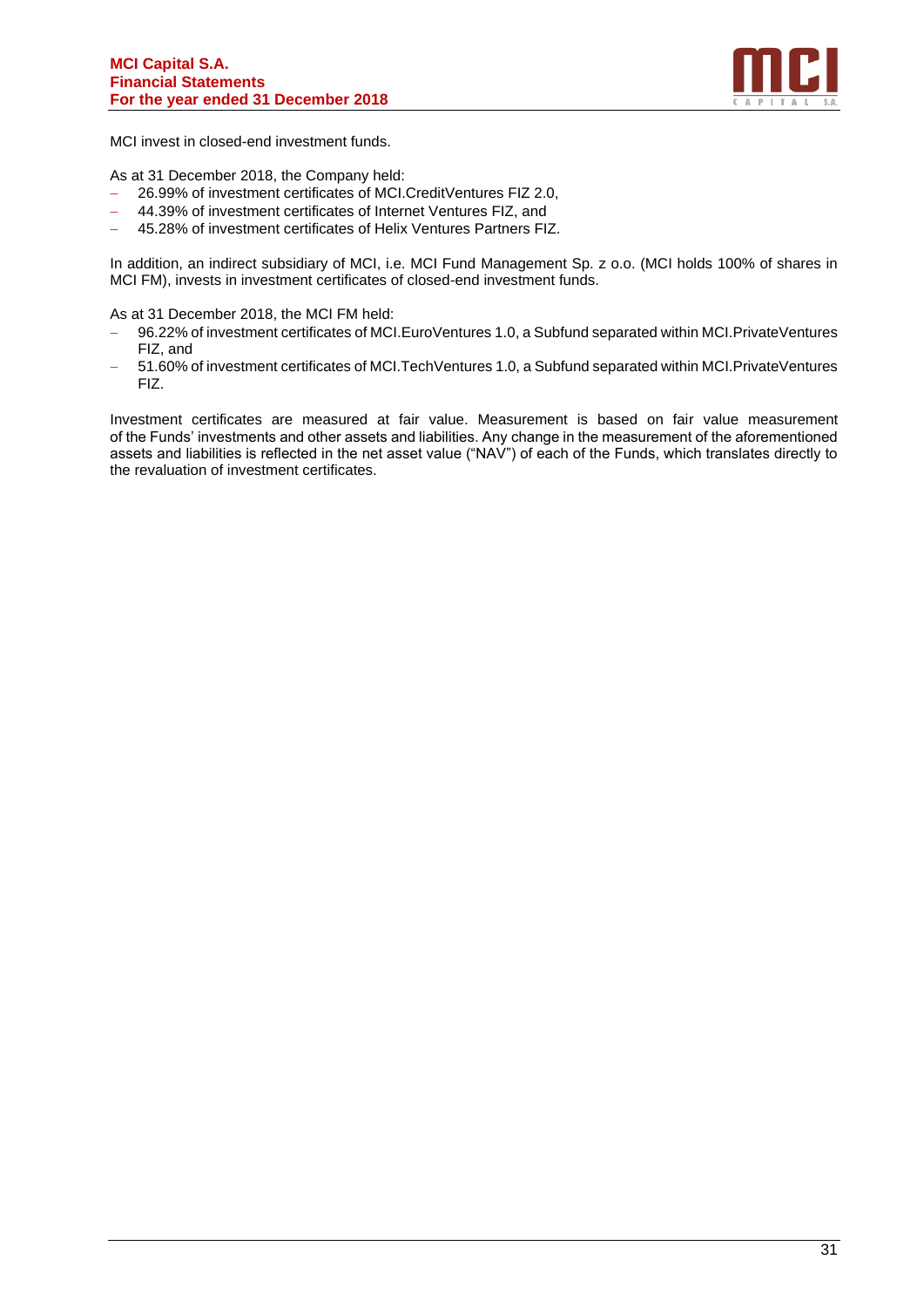#### **MCI Capital S.A. Financial Statements For the year ended 31 December 2018**



Below is presented condensed financial information as at 31 December 2018 concerning Investment Funds whose investment certificates are held by MCI and MCI FM (based on reporting valuations of the funds):

|                                        | <b>Credit Ventures FIZ</b> |                     |                 | <b>Internet Ventures FIZ</b> |                 | <b>Helix Ventures</b><br><b>Partners FIZ</b> |                 | <b>MCI.EuroVentures 1.0</b><br>subfund |                 | <b>MCI.TechVentures 1.0</b><br>subfund |                 | Total                             |
|----------------------------------------|----------------------------|---------------------|-----------------|------------------------------|-----------------|----------------------------------------------|-----------------|----------------------------------------|-----------------|----------------------------------------|-----------------|-----------------------------------|
|                                        | 31.12.2018                 | <b>MCI</b><br>share | 31.12.2018      | <b>MCI share</b>             | 31.12.2018      | <b>MCI</b><br>share                          | 31.12.2018      | <b>MCI</b><br>share                    | 31.12.2018      | <b>MCI share</b>                       | 31.12.2018      | <b>MCI/MCI</b><br><b>FM</b> share |
| <b>Item</b>                            | 100.00%                    | 26.99%              | 100.00%         | 44.39%                       | 100.00%         | 45.28%                                       | 100.00%         | 96.22%                                 | 100.00%         | 51.60%                                 | 100.00%         |                                   |
|                                        | <b>PLN '000</b>            | <b>PLN '000</b>     | <b>PLN '000</b> | <b>PLN '000</b>              | <b>PLN '000</b> | <b>PLN '000</b>                              | <b>PLN '000</b> | <b>PLN '000</b>                        | <b>PLN '000</b> | <b>PLN '000</b>                        | <b>PLN '000</b> | <b>PLN '000</b>                   |
| NAV structure:                         | 204,217                    | 55,124              | 52,530          | 23,319                       | 10,279          | 4,654                                        | 1,022,451       | 983,768                                | 817,522         | 421,879                                | 2,106,999       | 1,488,744                         |
| - Public companies                     |                            |                     |                 |                              |                 |                                              |                 |                                        |                 |                                        |                 |                                   |
| - Non-public companies                 | 199,348                    | 53,810              | 51,655          | 22,931                       | 10,107          | 4,576                                        | 1,137,081       | 1,094,061                              | 922,291         | 475,945                                | 2,320,482       | 1,651,323                         |
| - Cash.<br>including deposits          | 5,991                      | 1,617               | 409             | 182                          | 158             | 72                                           | 12,648          | 12,169                                 | 10,708          | 5,526                                  | 29,914          | 19,566                            |
| - Other assets                         | 308                        | 83                  | 1,856           | 824                          | 71              | 32                                           | 115,306         | 110,944                                | 2,381           | 1,229                                  | 119,922         | 113,111                           |
| - Liabilities                          | 1,430                      | 386                 | 1,390           | 617                          | 57              | 26                                           | 242,584         | 233,406                                | 117,858         | 60,820                                 | 363,319         | 295,255                           |
| Net investment income                  | 9,751                      | 2,632               | (2,230)         | (990)                        | (76)            | (34)                                         | (29, 802)       | (28, 674)                              | (37, 289)       | (19, 243)                              | (59, 646)       | (46, 310)                         |
| Realised and unrealised gains / losses | 5,574                      | 1,505               | (613)           | (272)                        | 2,255           | 1,021                                        | 252,487         | 242,935                                | 83,162          | 42,915                                 | 342,865         | 288,103                           |
| Results of operations for the period   | 15,325                     | 4,137               | (2,843)         | (1,262)                      | 2,179           | 987                                          | 222,685         | 214,260                                | 45,873          | 23,673                                 | 283,219         | 241,794                           |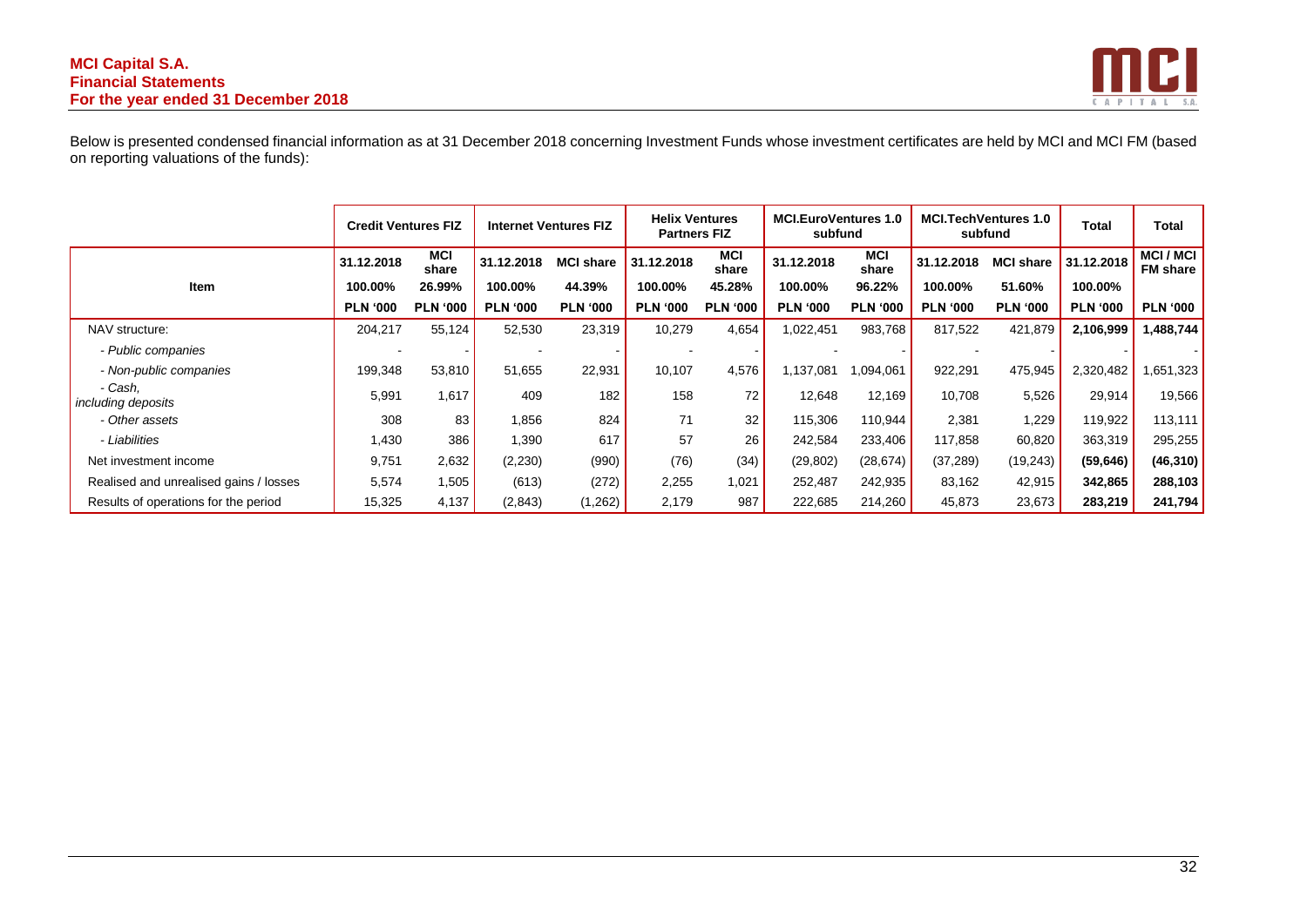#### **MCI Capital S.A. Financial Statements For the year ended 31 December 2018**



Below is presented condensed financial information as at 31 December 2017 concerning Investment Funds whose investment certificates are held by MCI and MCI FM (based on reporting valuations of the funds):

|                                        | <b>Credit Ventures FIZ</b> |                     | <b>Internet Ventures</b><br><b>FIZ</b> |                     | <b>Helix Ventures</b><br><b>Partners FIZ</b> |                     |                 | Sub-fund<br><b>MCI.EuroVentures 1.0</b> |                      | Sub-fund<br><b>MCI.TechVentures 1.0</b> | <b>Total</b>         | <b>Total</b>    |
|----------------------------------------|----------------------------|---------------------|----------------------------------------|---------------------|----------------------------------------------|---------------------|-----------------|-----------------------------------------|----------------------|-----------------------------------------|----------------------|-----------------|
|                                        | 31.12.2017                 | <b>MCI</b><br>share | 31.12.2017                             | <b>MCI</b><br>share | 31.12.2017                                   | <b>MCI</b><br>share | 31.12.2017      |                                         | MCI share 31.12.2017 |                                         | MCI share 31.12.2017 | <b>MCI/MCI</b>  |
| Item                                   | 100.00%                    | 25.38%              | 100.00%                                | 47.21%              | 100.00%                                      | 45.28%              | 100.00%         | 93.34%                                  | 100.00%              | 51.23%                                  | 100.00%              | <b>FM</b> share |
|                                        | <b>PLN '000</b>            | <b>PLN '000</b>     | <b>PLN '000</b>                        | <b>PLN</b><br>000'  | <b>PLN '000</b>                              | <b>PLN '000</b>     | <b>PLN '000</b> | <b>PLN '000</b>                         | <b>PLN '000</b>      | <b>PLN '000</b>                         | <b>PLN '000</b>      | <b>PLN '000</b> |
| NAV structure:                         | 201,559                    | 51,154              | 55,452                                 | 26,180              | 8,100                                        | 3,668               | 842,271         | 786,218                                 | 864,301              | 442,797                                 | 1,971,683            | 1,310,017       |
| - Public companies                     |                            |                     |                                        |                     |                                              |                     | 6,709           | 6,262                                   | 35,490               | 18,182                                  | 42,199               | 24,444          |
| - Non-public companies                 | 202,648                    | 51,430              | 56,571                                 | 26,708              | 7,853                                        | 3,556               | 771,018         | 719,710                                 | 854,515              | 437,784                                 | 892,605              | 1,239,188       |
| - Cash,<br>including deposits          | 20,597                     | 5,228               | 356                                    | 168                 | 261                                          | 118                 | 64,410          | 60,120                                  | 30,524               | 15,637                                  | 116,148              | 81,271          |
| - Other assets                         | 254                        | 64                  | 12                                     | 6                   | 35                                           | 16                  | 225,124         | 210,131                                 | 1,299                | 665                                     | 226,724              | 210,882         |
| - Liabilities                          | 21,940                     | 5,568               | 1,487                                  | 702                 | 49                                           | 22                  | 224,990         | 210,006                                 | 57,527               | 29,471                                  | 305,993              | 245,769         |
| Net investment income                  | 8,448                      | 2,144               | (2,581)                                | (1, 218)            | (76)                                         | (34)                | 28,578          | 26,675                                  | (26, 787)            | (13, 723)                               | 7,582                | 13,844          |
| Realised and unrealised gains / losses | 4,880                      | 1,239               | 9,516                                  | 4,493               | (598)                                        | (271)               | 73,416          | 68,526                                  | 82,213               | 42,118                                  | 169,427              | 116,105         |
| Results of operations for the period   | 13,328                     | 3,383               | 6,935                                  | 3,274               | (674)                                        | (305)               | 101,994         | 95,201                                  | 55,426               | 28,395                                  | 177,009              | 129,948         |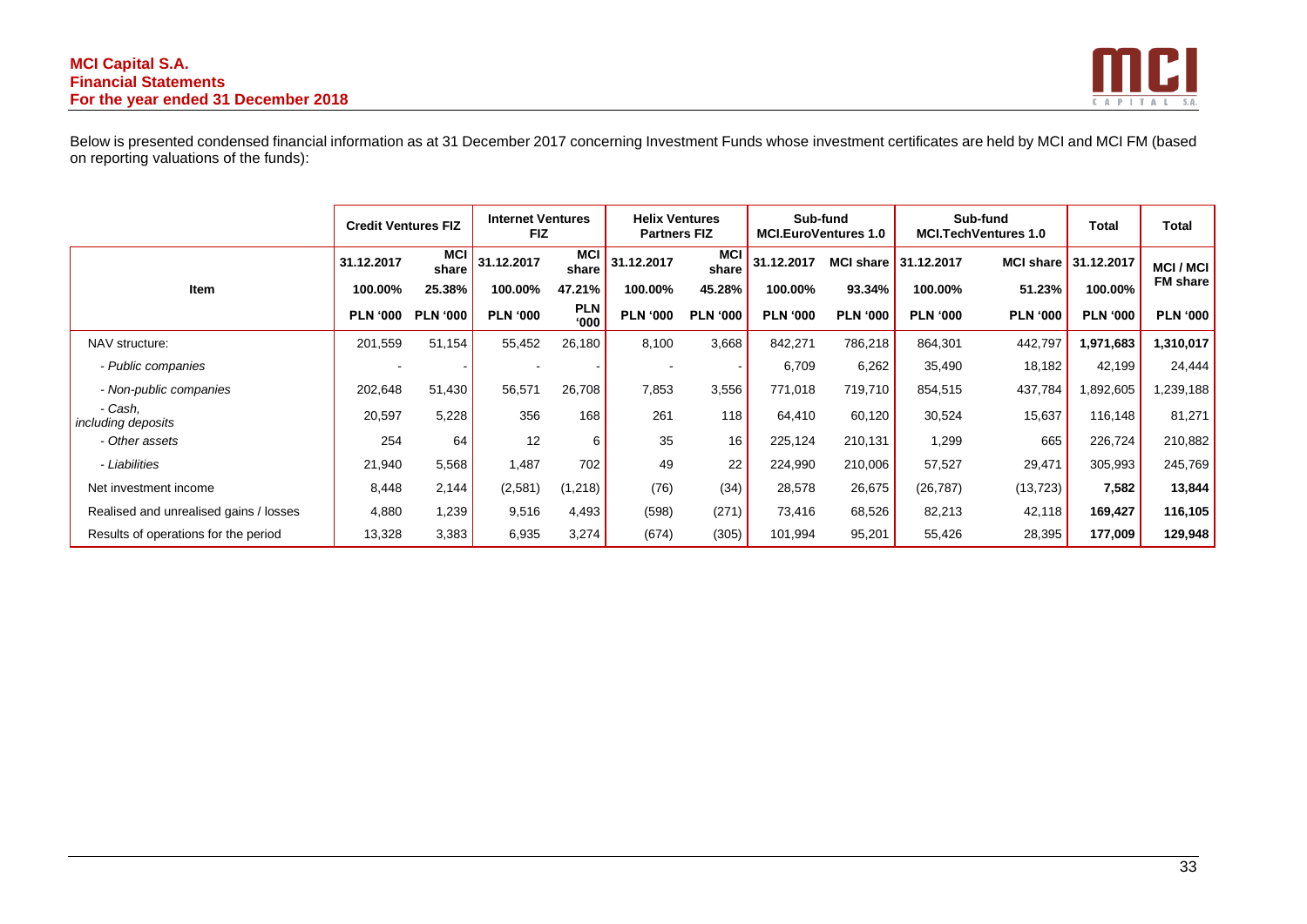

# **28. Related parties**

#### **Information on related-party transactions as at 31 December 2018**

|                                        | <b>Ultimate</b><br>controlling<br>entity | <b>Subsidiaries</b> | <b>Associates</b> | Other<br>related<br>parties* | Total     |
|----------------------------------------|------------------------------------------|---------------------|-------------------|------------------------------|-----------|
| Investments:                           |                                          |                     |                   |                              |           |
| Investments in subsidiaries            | ۰                                        | 1,335,767           |                   |                              | 1,335,767 |
| Investments in associates              | ۰                                        | ۰                   | 9,173             |                              | 9,173     |
| Investment certificates                |                                          |                     | ۰                 | 78,443                       | 78,443    |
| Derivatives                            |                                          |                     |                   | 200                          | 200       |
| Receivables:                           |                                          |                     |                   |                              |           |
| Trade and other receivables            |                                          |                     | 90                | 763                          | 853       |
| Liabilities:                           |                                          |                     |                   |                              |           |
| Trade and other payables               |                                          | 203                 | 4                 | 2                            | 209       |
| Income and expenses:                   |                                          |                     |                   |                              |           |
| Revaluation of shares                  | ۰                                        | 128,596             | (6,958)           |                              | 121,638   |
| Revaluation of investment certificates |                                          |                     |                   | (71)                         | (71)      |
| Operating expenses                     | (1)                                      |                     | (3)               | (27)                         | (31)      |
| Dividend income                        |                                          | 96,500              | 1,111             |                              | 97,611    |
| Finance income                         | 23                                       |                     | 2                 | 3,995                        | 4,020     |
| Finance costs                          | (274)                                    | (863)               |                   | (165)                        | (1,303)   |

\*Other related parties comprise all investment funds, funds' portfolio companies, subsidiaries of PEM, i.e. MCI Capital TFI S.A., PEM Asset Management Sp. z o.o., and indirect subsidiaries of MCI.

#### **Information on related-party transactions as at 31 December 2017**

| <b>Ultimate</b><br>controlling<br>entity        | <b>Subsidiaries</b> | <b>Associates</b> | Other<br>related<br>parties* | <b>Total</b> |
|-------------------------------------------------|---------------------|-------------------|------------------------------|--------------|
| Investments:                                    |                     |                   |                              |              |
| Investments in subsidiaries<br>$\blacksquare$   | 1,207,174           |                   |                              | 1,207,174    |
| Investments in associates                       |                     | 15,078            |                              | 15,078       |
| Investment certificates                         |                     |                   | 80,999                       | 80,999       |
| Derivatives                                     |                     |                   | 200                          | 200          |
| <b>Receivables:</b>                             |                     |                   |                              |              |
| Trade and other receivables                     | 3                   | 2,081             | 21,533                       | 23,617       |
| Liabilities:                                    |                     |                   |                              |              |
| Trade and other payables                        | 154                 | 4                 |                              | 158          |
| Liabilities on account of bonds<br>19,265       |                     |                   |                              | 19,265       |
| Income and expenses:                            |                     |                   |                              |              |
| Revaluation of shares                           | 123,334             | (6, 312)          |                              | 117,022      |
| Gain or loss on investment certificates         |                     |                   | 8,283                        | 8,283        |
| Revaluation of derivative financial instruments |                     |                   | (1,910)                      | (1,910)      |
| Operating expenses                              |                     | (1)               |                              | (1)          |
| Dividend income                                 |                     | 1,027             |                              | 1,027        |
| Finance income                                  | 841                 | 56                | 4,134                        | 5,031        |
| (1,230)<br>Finance costs                        | (675)               |                   | (157)                        | (2,062)      |

\*Other related parties comprise all investment funds, funds' portfolio companies, subsidiaries of PEM, i.e. MCI Capital TFI S.A., PEM Asset Management Sp. z o.o., and indirect subsidiaries of MCI.

# **29. Operating leases**

As at the balance sheet date, the Company does not use any fixed assets under operating leases.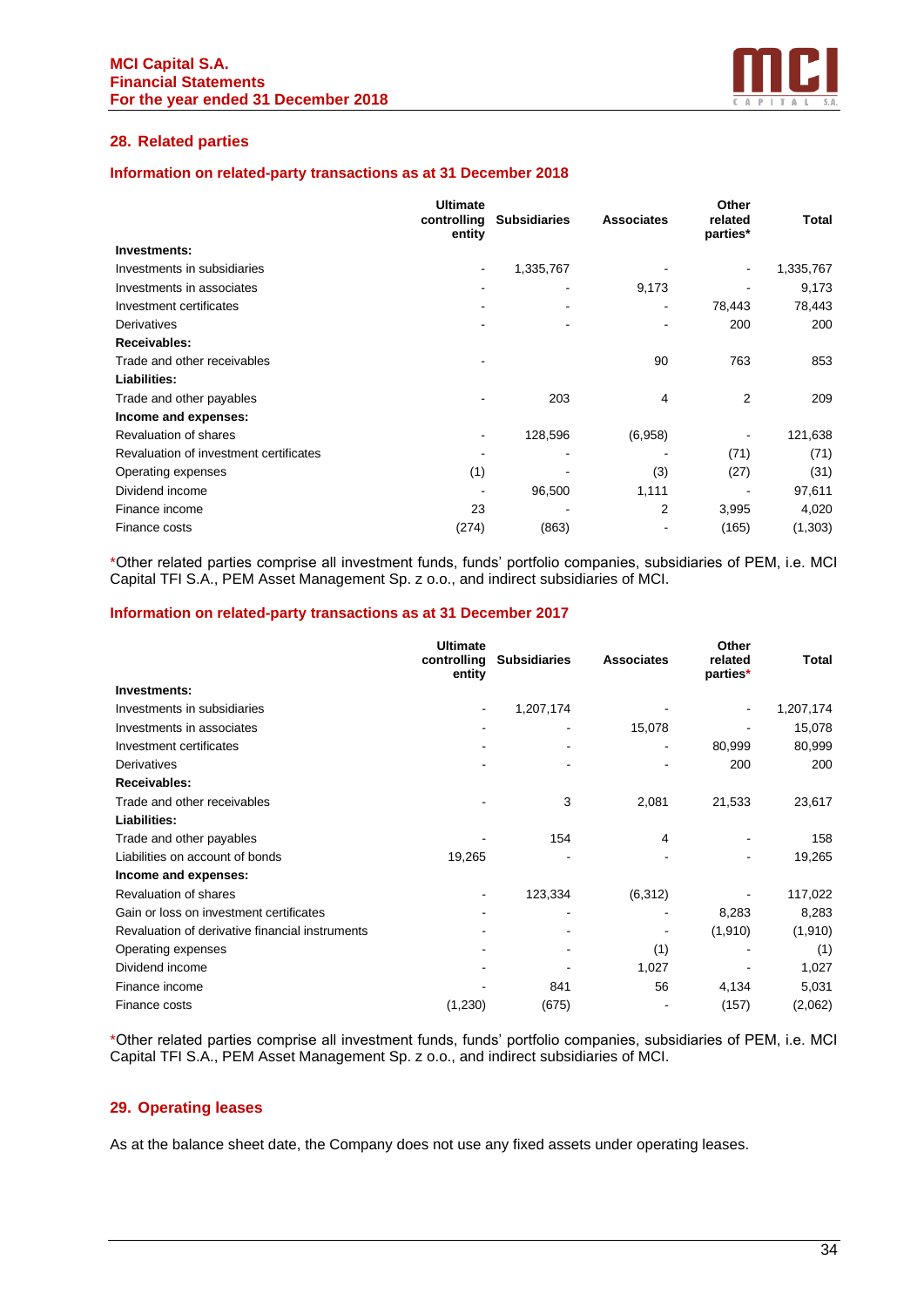

# **30. Operating segments**

As at the balance sheet date, the Company does not use any fixed assets under an operating lease agreement.

#### **31. Description of material accounting policies**

Material accounting policies applied while preparing these financial statements are presented below.

#### **Comparative data**

Comparative data presented in the financial statements were prepared using accounting policies identical to those adopted for the twelve-month period ended 31 December 2018, except for changes resulting from the application of new International Financial Reporting Standards effective as of 1 January 2018 (IFRS 9 and IFRS 15) described in Note 32 and a change resulting from a different presentation of dividend income in the statement of profit or loss and other comprehensive income described in the section below.

#### **Presentation change**

In these financial statements, dividend income was presented in the statement of profit or loss and other comprehensive income under investing activities of the Company, whereas in the financial statements for 2017 such income was presented under financing activities. The change was made in order to better reflect the economic substance of transactions.

#### **Going concern assumption**

These financial statements have been prepared on the assumption that the Company will continue as a going concern in the foreseeable future, i.e. for at least 12 months after the balance sheet date of 31 December 2018. At the date of approving these financial statements, the Company's Management Board was aware of no facts or circumstances that would indicate a threat to the Company's continuing as a going concern in the 12 months after the balance sheet date, as a result of any planned or forced discontinuation or material downsizing of its existing operations.

# **Investment entity**

The Company meets the following criteria for being classified as an investment entity, as set out in paragraph 27 of IFRS 10, i.e:

- it obtains funds from one or more investors for the purpose of providing those investor(s) with investment management services;
- it commits to its investor(s) that its business purpose is to invest funds solely for returns from capital appreciation, investment income, or both; and
- − it measures and evaluates the performance of substantially all of its investments on a fair value basis,

and therefore can be classified as an investment entity.

An investment entity does not consolidate its subsidiaries other than subsidiaries carrying out investment activities. Investments in subsidiaries other than those engaged in investing activities are measured at fair value through profit or loss and recognised in profit or loss of the current period.

The fair value of investments in subsidiaries (not engaged in investing activities) is determined on the basis of the adjusted net asset value of each subsidiary as at a given balance sheet date. The adjusted net asset value is determined on the basis of the measurement of net asset value of funds issuing investment certificates in which the subsidiaries invest. The value of investment certificates of these funds, in turn, is based on the fair value measurement of investments in portfolio companies, adjusted for the liabilities of the funds.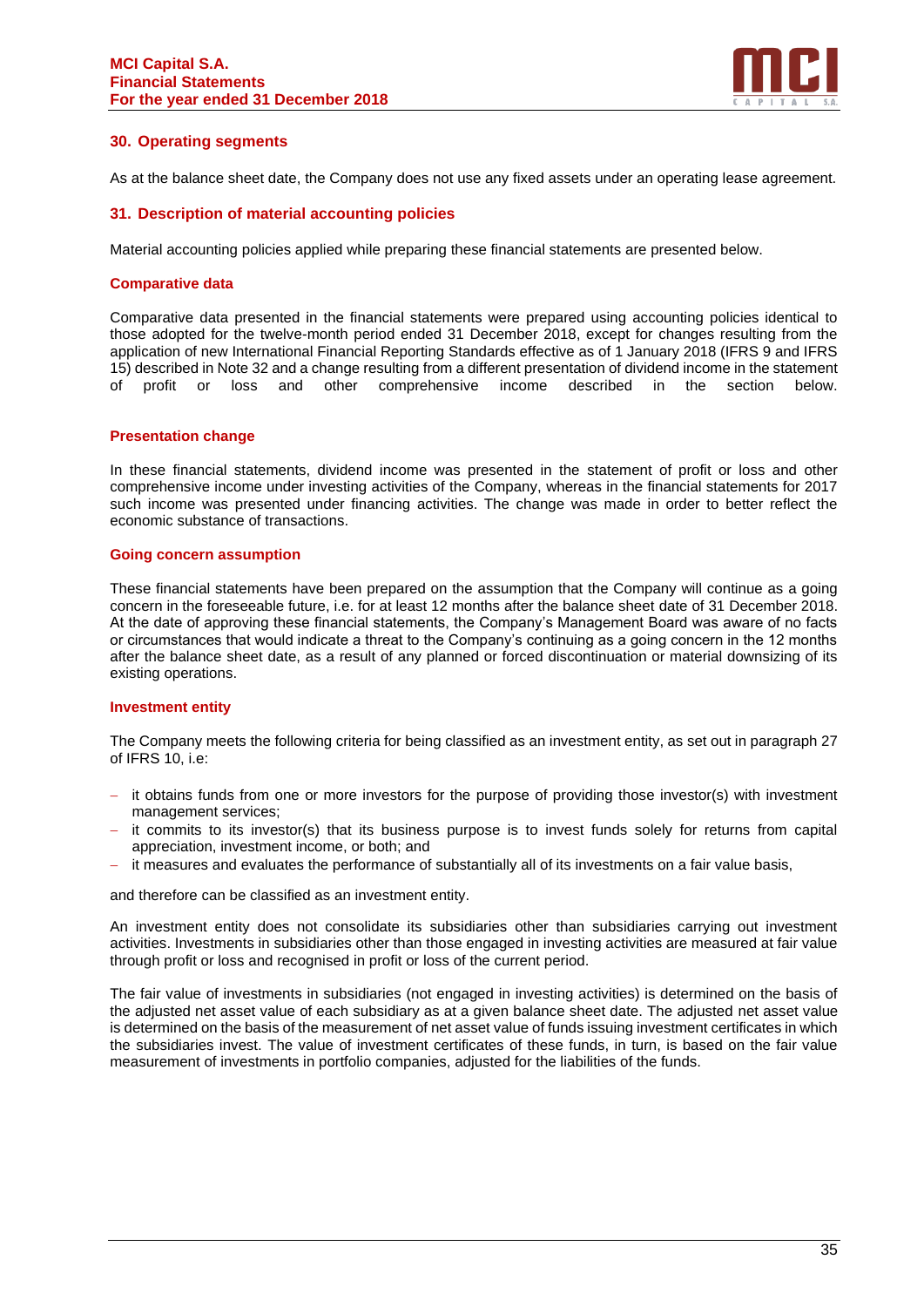#### **MCI Capital S.A. Financial Statements For the year ended 31 December 2018**



#### **Investments in subsidiaries**

Investments in subsidiaries are measured at fair value through profit or loss and recognised in profit or loss of the current period, in accordance with IAS 10.31. The fair value of investments in subsidiaries (not engaged in investing activities) is determined on the basis of the adjusted net asset value of each subsidiary as at a given balance sheet date. The adjusted net asset value is determined on the basis of the measurement of net asset value of funds issuing investment certificates in which the subsidiaries invest. The value of investment certificates of these funds, in turn, is based on the fair value measurement of investments in portfolio companies, adjusted for the liabilities of the funds.

#### **Investments in associates**

An associate is an entity over which the investor has significant influence. Significant influence is the power to participate in the financial and operating policy decisions of the investee but is not control or joint control of those policies.

In accordance with the International Accounting Standards, MCI measures its investments in associates or joint ventures at fair value through profit or loss.

Fair value measurement of investments in associates is based on:

- − for a listed company the share price on a public market as at the balance sheet date,
- − for a company not listed on a public market:
	- a) based on the fair value of net assets of the associate as at the balance sheet date, or
	- b) in the event of a representative sale of shares in a given associate in the reporting period based on the share value determined in that sale.

#### **Foreign currencies**

As at the balance sheet date, monetary assets and liabilities denominated in foreign currencies are translated at the mid rate quoted by the NBP for that date. Foreign exchange gains and losses are recognized directly in profit or loss, except to the extent that they arise from the measurement of assets and liabilities where changes in fair value are recognised directly in equity.

#### **Operating expenses**

Operating expenses are the administrative and economic costs connected with the maintenance of the Company and ensuring of its proper functioning. General and administrative expenses include, among others:

- salaries and employee benefits, as well as social security costs (this applies to persons employed under an employment contract, mandate contracts or contracts for a specific work),
- − costs of third party services,
- − depreciation of fixed assets and amortization of intangible assets,
- − consumption of materials and energy,
- − taxes and charges,
- − other expenses.

#### **Employee benefits**

Amounts of short-term employee benefits, other than those on account of employment termination and equity benefits, are recognised as liabilities, net of all amounts which have already been paid, and at the same time they are recognised as expenses of the period, unless the benefit is to be recognised as a cost of assets.

Employee benefits in the form of paid absences are recognised as liabilities and costs at the moment when employees performed work if the work performed causes an increase of possible future paid absences or at the moment when they occur if there is no connection between work and increase of possible future paid absences.

#### **Share-based payments**

Equity compensation benefits include benefits in such forms as: shares, share options and other equity instruments issued by the entity, as well as cash payments whose amount depends on future market price of shares in that entity.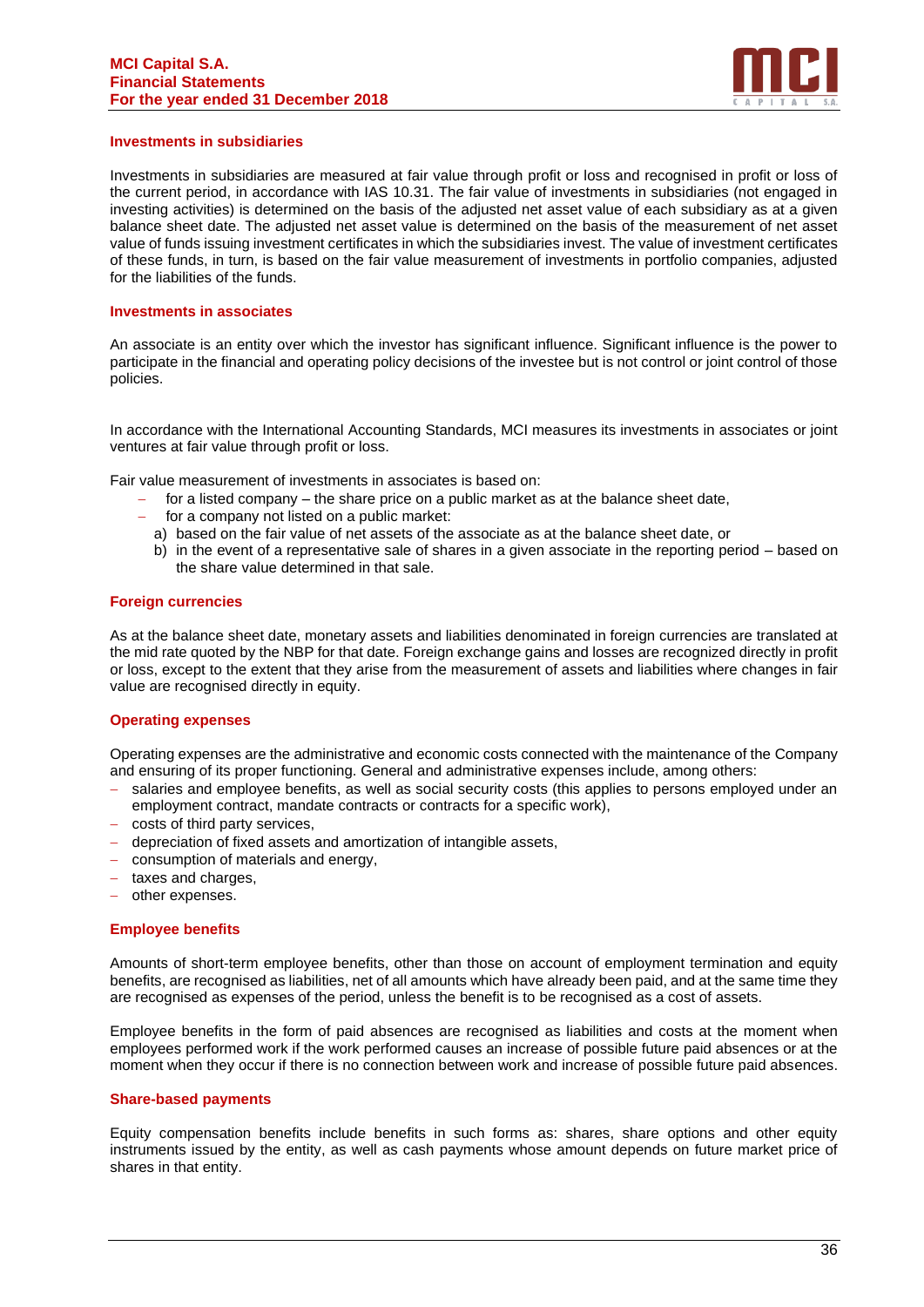

The total amount that is expensed over the vesting period is measured at the fair value of the options granted, excluding the impact of any non-market related vesting conditions.

The proceeds from the exercise of options (less transaction costs directly related to the exercise) are recognised as share capital (nominal value) and supplementary capital from the share premium.

#### **Taxes**

Mandatory decrease in profit/(increase in loss) comprises current income tax and deferred income tax. Current tax expense is calculated based on the taxable profit (tax base) for a financial year. The net profit/(loss) established for tax purposes differs from the net profit/(loss) established for financial reporting purposes due to exclusion of taxable income and costs which are deductible in future years as well as items which will never be subject to taxation. Tax expenses are calculated based on the tax rates effective for a given financial year.

Deferred income tax is calculated as the tax to be paid or received in subsequent periods using the liability method on temporary differences between the carrying amounts of assets and liabilities and their tax bases.

A deferred tax liability is recognised for all taxable temporary differences, and deferred tax asset is recognised to the extent that it is probable that taxable profit will be available against which the deductible temporary differences can be utilised.

Deferred tax assets or liability is not recognised if the temporary difference arises from goodwill or from the initial recognition of another asset or liability in a transaction that affects neither the accounting profit or loss, nor taxable profit or loss.

The carrying amount of a deferred tax asset is reviewed as at each balance sheet date and is reduced to the extent it is no longer probable that sufficient taxable profits will be generated to allow the deferred tax asset to be realised in full or in part.

Deferred tax is calculated at tax rates that are expected to apply in the period when the asset is recovered or the liability is settled.

Deferred tax assets and liabilities are recognised in the statement of profit or loss, except where they relate to items that are recognised directly in equity, in which case the related deferred tax is also recognised in equity.

In connection with the establishment of the Tax Group, during the life of the Tax Group, its members are obliged to maintain in each fiscal year the tax profitability ratio at 2% or higher (in the fiscal year commencing on 1 July 2018) and 3% or higher (in the fiscal years ended 30 June 2018), calculated as the ratio of income to revenue.

Losses generated by companies before establishing the Tax Group do not expire. For this reason, companies are entitled to settle tax losses over the next five consecutive fiscal years, with the Tas Group period not being taken into account when calculating successive tax years.

#### **Financial instruments**

#### *Principles effective as of 1 January 2018*

Financial assets and financial liabilities are recognised in the statement of financial position when the Company becomes party to a binding agreement.

Financial instruments are classified into the following categories: financial assets measured at amortised cost; financial assets measured at fair value through other comprehensive income; financial assets measured at fair value through profit or loss; financial liabilities measured at fair value through profit or loss and financial liabilities subsequently measured at amortised cost.

#### *Principles effective until 31 December 2017*

Financial assets and financial liabilities are recognised in the statement of financial position when the Company becomes party to a binding agreement.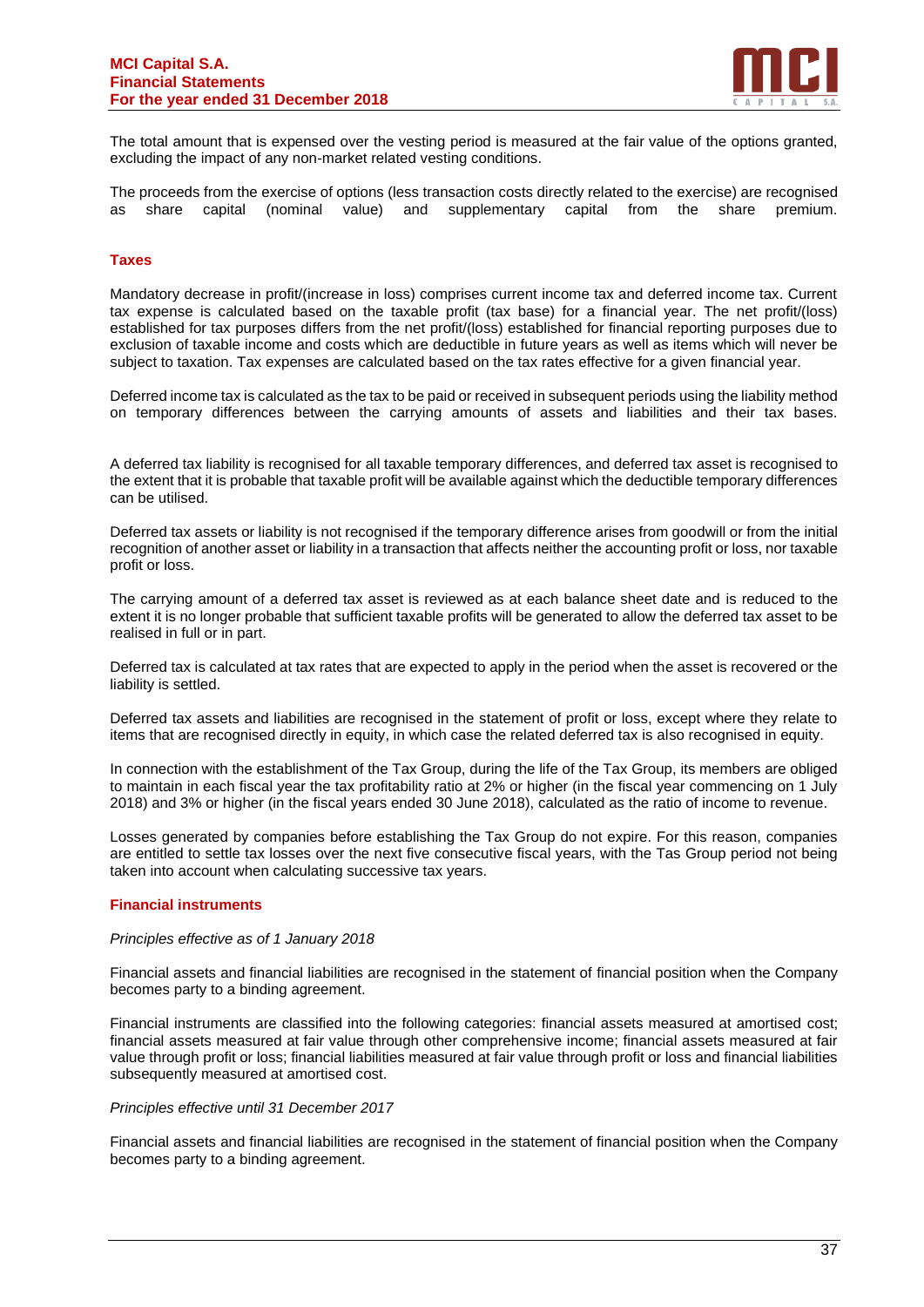#### **MCI Capital S.A. Financial Statements For the year ended 31 December 2018**



Financial instruments are classified into the following categories: financial assets or financial liabilities measured at fair value through profit or loss, held-to-maturity investments, loans and receivables, available-for-sale financial assets, other financial liabilities.

## **Financial assets**

The following financial assets are classified as measured at fair value through profit or loss: investments in subsidiaries and associates, investment certificates and derivatives.

Investments in subsidiaries and associates are designated as measured at fair value through profit or loss on initial recognition in accordance with IFRS 10, IAS 28 and IAS 27. The method of measurement of shares at fair value depends on the type of available inputs used in the measurement. For entities whose shares are not listed on an active market, fair value is determined using valuation techniques commonly applied by market participants, not based on inputs from an active market, but providing the most accurate reflection of the fair value.

The fair value of investment certificates is determined on the basis of the funds' net asset value.

Fair value of derivatives is determined on the basis of a model of fair value measurement using available source information.

Changes in the fair value of these assets are recognised in profit or loss. Financial assets are disclosed under the following balance sheet items:

- − investments in subsidiaries,
- − investments in associates,
- − investment certificates,
- − derivatives,
- − cash and cash equivalents,
- trade receivables.
- − promissory note receivables,
- − loans advanced.

#### **Finance income and costs**

Finance income and costs include interest accrued on financial assets or financial liabilities and are recognised on an accrual basis, i.e. in the financial year to which they relate.

#### **Impairment of financial assets**

#### *Principles effective as of 1 January 2018*

At each reporting date, the Company assesses whether credit risk of a given financial instrument has increased significantly since initial recognition. When making the assessment, the Company uses the change in the risk of a default occurring over the expected life of the financial instrument instead of the change in the amount of expected credit losses. To make that assessment, the Company compares the risk of a default occurring on the financial instrument as at the reporting date with the risk of a default occurring on the financial instrument as at the date of initial recognition and consider reasonable and supportable information, that is available without undue cost or effort, that is indicative of significant increases in credit risk since initial recognition.

In order to identify a significant increase in credit risk, the Company applies the following qualitative criteria:

- Payments that are more than 30 days past due, unless the Company has reasonable and supportable information that is available without undue cost or effort, that demonstrates that the credit risk has not increased significantly since initial recognition even though the contractual payments are more than 30 days past due.
- Forbearance, which is extension of the repayment date or splitting the payment due into instalments except for cases, where extension of repayment date or splitting payment due into instalments is the tool of managing liquidity and concern transactions with related parties, investment funds managed by MCI Capital TFI S.A. and portfolio companies of these funds, and the Company has full control over it;
- Events associated with increase in risk, so called "soft evidence" of impairment, identified as part of analysis of relationship with contractor.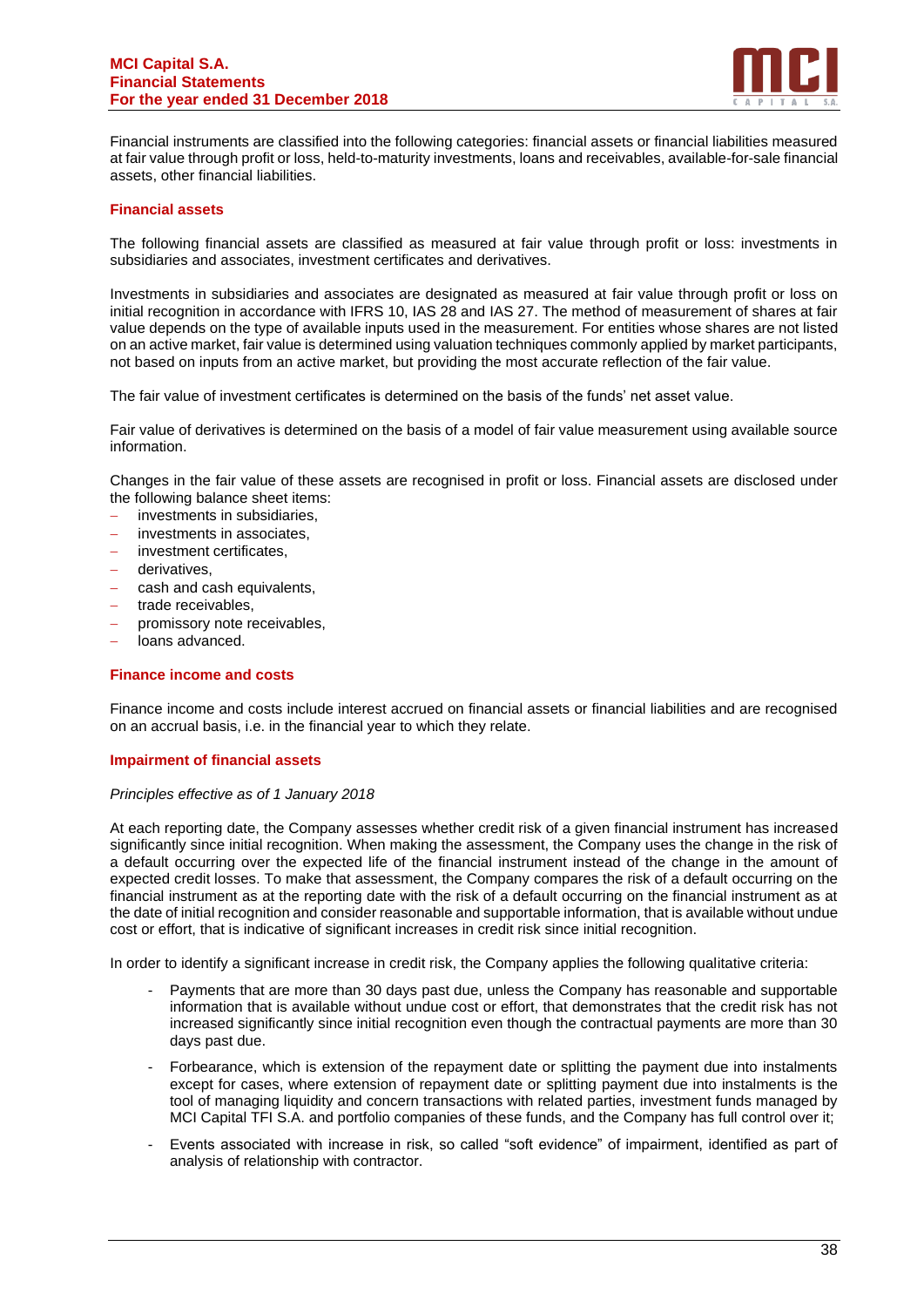

At each reporting date, the Company measures the loss allowance for a financial instrument at an amount equal to the lifetime expected credit losses if the credit risk on that financial instrument has increased significantly since initial recognition.

If, at the reporting date, the credit risk on a financial instrument has not increased significantly since initial recognition, the Company measures the loss allowance for that financial instrument at an amount equal to 12 month expected credit losses.

In the case of trade receivables, the Company always measures an impairment loss on the expected credit losses at an amount equal to full lifetime expected credit losses.

The Company recognises in profit or loss, as an impairment gain or loss, the amount of expected credit losses (or reversal) that is required to adjust the loss allowance at the reporting date to the amount that is required to be recognised in accordance with IFRS 9.

#### *Principles effective until 31 December 2017*

As at balance sheet date, the Company assesses whether there is any objective indication of impairment of a financial asset or a group of financial assets.

If there is an objective indication that the value of assets measured at amortised cost has been impaired, an impairment loss is recognised in the amount equal to the difference between the carrying amount of the financial asset and the present value of estimated future cash flows (excluding future losses relating to irrecoverable receivables, which have not yet been incurred), discounted using the initial effective interest rate (i.e. the interest rate used at the time of initial recognition). The amount of impairment loss is recognised in profit or loss.

The Company first assesses whether objective evidence of impairment exists individually for financial assets that are individually significant, and individually or collectively for financial assets that are not individually significant. Objective evidence that a financial asset or group of assets is impaired includes observable data that comes to the attention of the holder of the asset about the following loss events:

- significant financial difficulties of the issuer or obligor;
- contractual default,
- the lender, for reasons relating to the borrower's financial difficulty, granting to the borrower a concession,
- it becoming probable that the borrower will enter bankruptcy or other financial reorganisation,
- the disappearance of an active market for that financial asset because of financial difficulties.

If the analysis shows that there is no objective evidence of impairment for an individually assessed financial asset, regardless of whether it is significant or not, the Company includes the asset in a group of financial assets with similar credit risk characteristics and collectively assesses their impairment. Assets that are individually reviewed for impairment and for which an impairment loss has been recognised or it has been concluded that the existing impairment loss will not change, are not taken into account in collective review of assets for impairment. If an impairment loss decreases in a subsequent period, and the decrease may be objectively associated with an event that occurred after the impairment loss recognition, the recognised impairment loss is reversed. Any subsequent reversal of an impairment loss is recognised in profit or loss, in so far as the carrying amount of the asset does not exceed its amortised cost/recoverable amount as at the reversal date.

#### **Investment certificates**

Investment certificates are measured at fair value through profit or loss and recognised in profit or loss of the current period. The fair value of investment certificates is the reporting valuation of funds (or official valuation if reporting valuation is not available), i.e. the net asset value of the investment certificates ("NAV per IC") held by the Company. Valuation of investment certificates is made at the frequency specified in the fund's Statute, but not less than once every three months. It is based on an estimate of the value of the financial instruments in which the fund invests. Individual components of the fund's investments (shares, derivatives, debt instruments, etc.) are measured at fair value. The revaluation of investment components is made quarterly. Valuation of other assets and liabilities of funds is also carried out at fair value. Therefore, the reporting and official valuation of funds (i.e. NAV per IC) is the best reflection of the fair value of investment certificates.

#### **Cash and cash equivalents**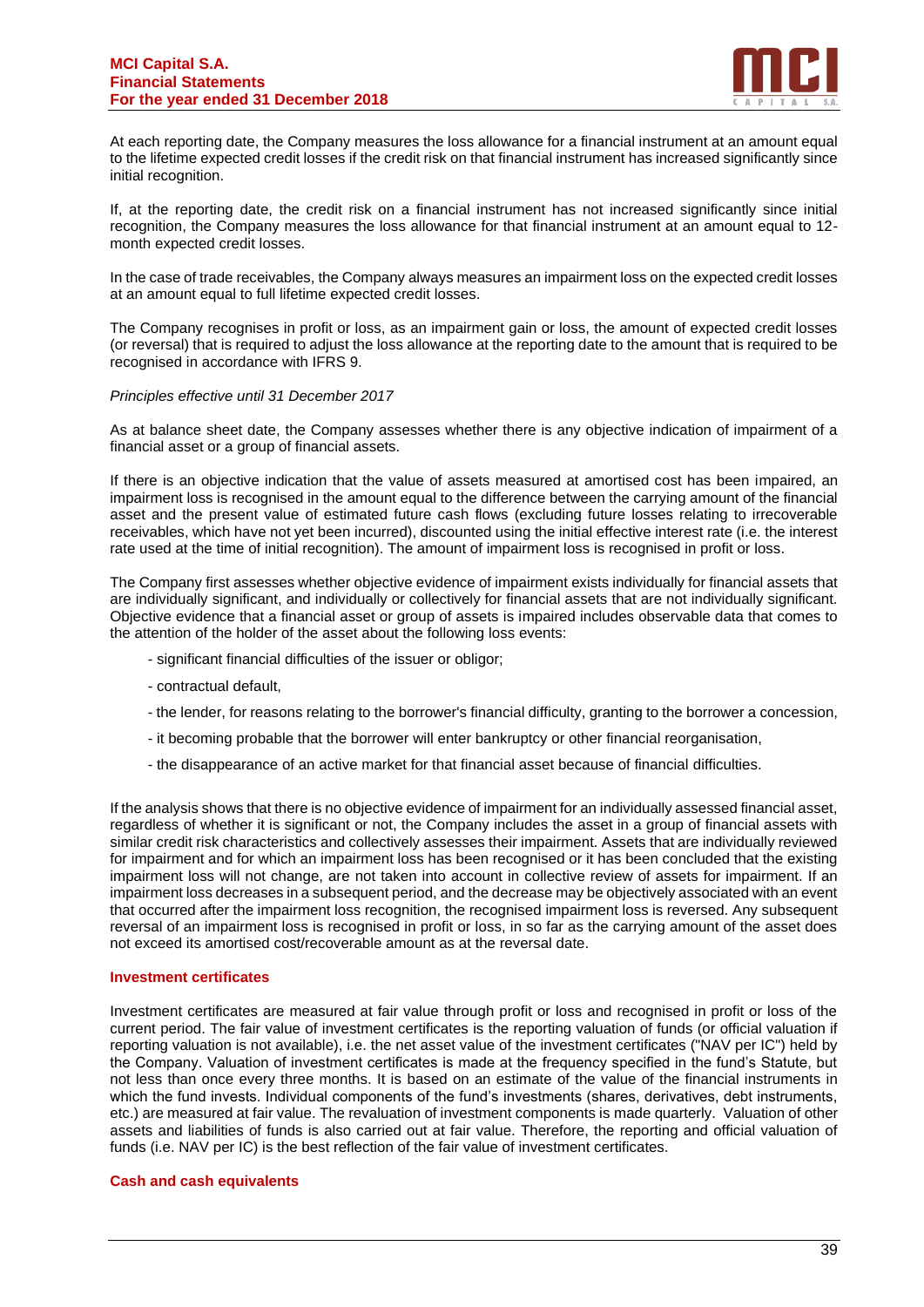

Cash and current deposits in the statement of financial position include cash at bank and in hand as well as current deposits with an original maturity of three months or less.

#### **Financial liabilities**

When a financial liability is recognised initially, the Company measures it at its fair value plus, in the case of a financial liability not at fair value through profit or loss, transaction costs that are directly attributable to the acquisition or issue of the financial liability.

Financial liabilities are subsequently measured at amortised cost using the effective interest method. Financial liabilities are disclosed under the following balance sheet items:

- credits, loans,
- bonds,
- promissory notes,
- trade and other payables.

Any gains or losses on measurement of financial liabilities are recognised in the statement of profit or loss under finance income or costs.

#### **Provisions for liabilities**

The Company recognises a provision if the Company has a present obligation (legal or constructive) resulting from past events whose settlement is likely to result in an outflow of economic benefits and whose amount can be reliably estimated. If the Company anticipates that costs for which provisions have been recognised will be recovered, e.g. under an insurance agreement, any such recovery is recognised as a separate item of assets but only when it is practically certain to occur. Cost related to a given provision is recognised in profit or loss net of any recoveries. Provisions are not recognised for future operating losses.

#### **Functional currency. Presentation of items disclosed in the financial statements**

Items of the financial statements relating to the Company are measured using the primary currency of the economic environment in which the Company operates (the "functional currency"), which is the Polish zloty. **Figures** 

in the financial statements are presented in thousands of Polish zloty, unless stated otherwise.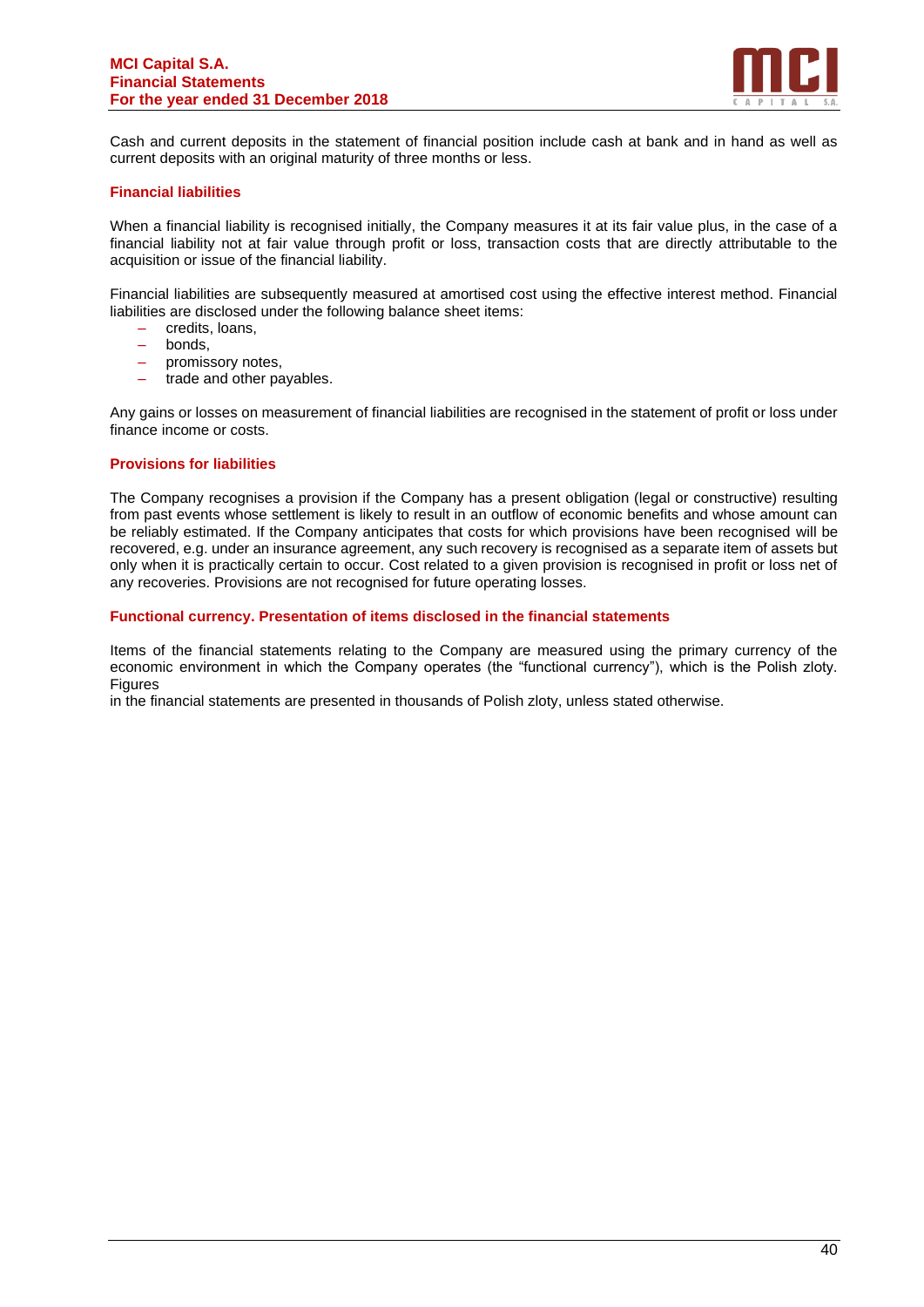

#### **Amendments to standards**

**Standards and interpretations endorsed by the EU not yet applicable to annual periods beginning on 1 January 2018**

| Standards and Interpretations endorsed<br>by the EU                  | Type of expected change in accounting policies                                                                                                                                                                                                                                                                                                                                                                                                                                                                                                                                                                                                                                                                                                                                                                                                                                                                                                                                                                                                                                                                                                                                                                                                                                                                                               |
|----------------------------------------------------------------------|----------------------------------------------------------------------------------------------------------------------------------------------------------------------------------------------------------------------------------------------------------------------------------------------------------------------------------------------------------------------------------------------------------------------------------------------------------------------------------------------------------------------------------------------------------------------------------------------------------------------------------------------------------------------------------------------------------------------------------------------------------------------------------------------------------------------------------------------------------------------------------------------------------------------------------------------------------------------------------------------------------------------------------------------------------------------------------------------------------------------------------------------------------------------------------------------------------------------------------------------------------------------------------------------------------------------------------------------|
| <b>IFRS 16 Leases</b>                                                | IFRS 16 replaces IAS 17 Leases and the related interpretations. For lessees, the new Standard eliminates the<br>existing distinction between finance and operating leases and discloses most leases in the statement of financial<br>position.                                                                                                                                                                                                                                                                                                                                                                                                                                                                                                                                                                                                                                                                                                                                                                                                                                                                                                                                                                                                                                                                                               |
|                                                                      | Under IFRS 16, a contract is, or contains, a lease if it conveys the right to control the use of an identified asset for a<br>period of time in exchange for consideration. For such contracts, the new model requires lessees to recognise a<br>right-of-use asset and a lease liability in the statement of financial position. Rights of use are amortised, and interest<br>is charged on the lease liability. This will increase initial lease costs, even where lease parties have agreed on fixed<br>annual payments.                                                                                                                                                                                                                                                                                                                                                                                                                                                                                                                                                                                                                                                                                                                                                                                                                  |
|                                                                      | The new standard provides for a number of exemptions with limited applicability, including:                                                                                                                                                                                                                                                                                                                                                                                                                                                                                                                                                                                                                                                                                                                                                                                                                                                                                                                                                                                                                                                                                                                                                                                                                                                  |
|                                                                      | leases with a lease term of 12 months or less and containing no purchase options, and                                                                                                                                                                                                                                                                                                                                                                                                                                                                                                                                                                                                                                                                                                                                                                                                                                                                                                                                                                                                                                                                                                                                                                                                                                                        |
|                                                                      | leases where the underlying asset has a low value.                                                                                                                                                                                                                                                                                                                                                                                                                                                                                                                                                                                                                                                                                                                                                                                                                                                                                                                                                                                                                                                                                                                                                                                                                                                                                           |
|                                                                      | Lessors will continue to classify leases as either operating or finance and thus recognise most leases without any<br>changes.                                                                                                                                                                                                                                                                                                                                                                                                                                                                                                                                                                                                                                                                                                                                                                                                                                                                                                                                                                                                                                                                                                                                                                                                               |
|                                                                      | The Company does not expect the Standard to have a significant effect on its financial statements upon entry into<br>force.                                                                                                                                                                                                                                                                                                                                                                                                                                                                                                                                                                                                                                                                                                                                                                                                                                                                                                                                                                                                                                                                                                                                                                                                                  |
| IFRIC 23 Uncertainty over Income Tax Treatments                      | IFRIC 23 provides guidance on income tax treatment where the applied treatment has not yet been accepted by the<br>relevant tax authorities and is intended to enhance clarity. From the IFRIC 23 perspective, the key issue is<br>assessing the probability of a tax treatment being accepted by the relevant tax authorities. If it is concluded<br>that it is probable that a particular uncertain tax treatment will be accepted by the relevant tax authorities,<br>the tax should be recognised in the financial statements consistently with the relevant income tax filings<br>without reflecting the uncertainty over current and deferred tax treatment. Otherwise, taxable profit (tax<br>loss), tax bases and unused tax losses should be recognised using the most likely amount method or the<br>expected value method (sum of probability-weighed possible solutions), depending on which provides<br>better predictions of the resolution of the uncertainty. The Company must assume that tax authorities will<br>examine the uncertain tax treatment and will have full knowledge of all relevant information when doing so.<br>The Company does not expect the Interpretation to have a material effect on its financial statements, because there<br>are no significant uncertainties related to income tax recognition. |
| <b>Amendments to IFRS 9 Financial Instruments</b>                    | These amendments allow prepayable financial assets with negative compensation representing contractual cash<br>flows that are solely payments of principal and interest on the principal amount outstanding to be measured at<br>amortised cost or at fair value through other comprehensive income instead of at fair value through profit or loss as<br>long as such financial assets meet the remaining requirements applicable under IFRS 9.                                                                                                                                                                                                                                                                                                                                                                                                                                                                                                                                                                                                                                                                                                                                                                                                                                                                                             |
|                                                                      | The Company does not expect the amendments to have a material effect on its financial statements on initial<br>application as it has no prepayable financial assets.                                                                                                                                                                                                                                                                                                                                                                                                                                                                                                                                                                                                                                                                                                                                                                                                                                                                                                                                                                                                                                                                                                                                                                         |
| Amendments to IAS 28 Investments in Associates<br>and Joint Ventures | The amendments clarify that entities apply IFRS 9 Financial Instruments to investments in associates and joint<br>ventures, which are not accounted for using the equity method.                                                                                                                                                                                                                                                                                                                                                                                                                                                                                                                                                                                                                                                                                                                                                                                                                                                                                                                                                                                                                                                                                                                                                             |
|                                                                      | The Company does not expect the amendments to have a material effect on its financial statements on initial<br>application.                                                                                                                                                                                                                                                                                                                                                                                                                                                                                                                                                                                                                                                                                                                                                                                                                                                                                                                                                                                                                                                                                                                                                                                                                  |

# **In addition, as at 31 December 2018 the following standards and interpretations were adopted by the IASB but not yet endorsed by the EU:**

| Standards and Interpretations not yet endorsed<br>by the EU                                                                                                                                      | Type of expected change in accounting policies                                                                                                                                                                                                                                                                                                                                                                                                                                                                                                                                                                                                                                                                                                                                                                     |  |  |  |
|--------------------------------------------------------------------------------------------------------------------------------------------------------------------------------------------------|--------------------------------------------------------------------------------------------------------------------------------------------------------------------------------------------------------------------------------------------------------------------------------------------------------------------------------------------------------------------------------------------------------------------------------------------------------------------------------------------------------------------------------------------------------------------------------------------------------------------------------------------------------------------------------------------------------------------------------------------------------------------------------------------------------------------|--|--|--|
| Contribution of Assets between an<br>Sale or<br>Investor and its Associate or Joint Venture<br>(Amendments to IFRS 10 Consolidated Financial<br>Statements and IAS 28 Investments in Associates) | The amendments clarify that in the case of a transaction with an associate or joint venture, the extent to which the<br>gain or loss related to the transaction should be recognised depends on whether the assets sold or contributed to an<br>associate or joint venture constituted a business:<br>the gain or loss is recognised in full where the contributed assets meet the definition of a business<br>(irrespective of whether such business has the form of a subsidiary or not).<br>the partial gain or loss is recognised when the transaction involves assets that do not constitute a<br>business, even if those assets were part of a subsidiary.<br>The Company does not expect the amendments to have a material effect on its financial statements as it has no<br>associates or joint ventures. |  |  |  |
| <b>IFRS 17 Insurance Contracts</b>                                                                                                                                                               | IFRS 17, which replaces the transitional IFRS 4 Insurance Contracts standard introduced in 2004. IFRS 4 allowed<br>entities to continue the recognition of insurance contracts in accordance with the local accounting policies based on<br>national standards, which resulted in the application of many different solutions.<br>IFRS 17 solves the comparability problem created by IFRS 4 by requiring consistent recognition of all insurance<br>contracts, to the benefit of both investors and insurers. Contractual obligations will be recognised at present value<br>rather than historical cost.<br>The Company does not expect the Standard to have a material effect on its financial statements as the Company is<br>not involved in any insurance business.                                          |  |  |  |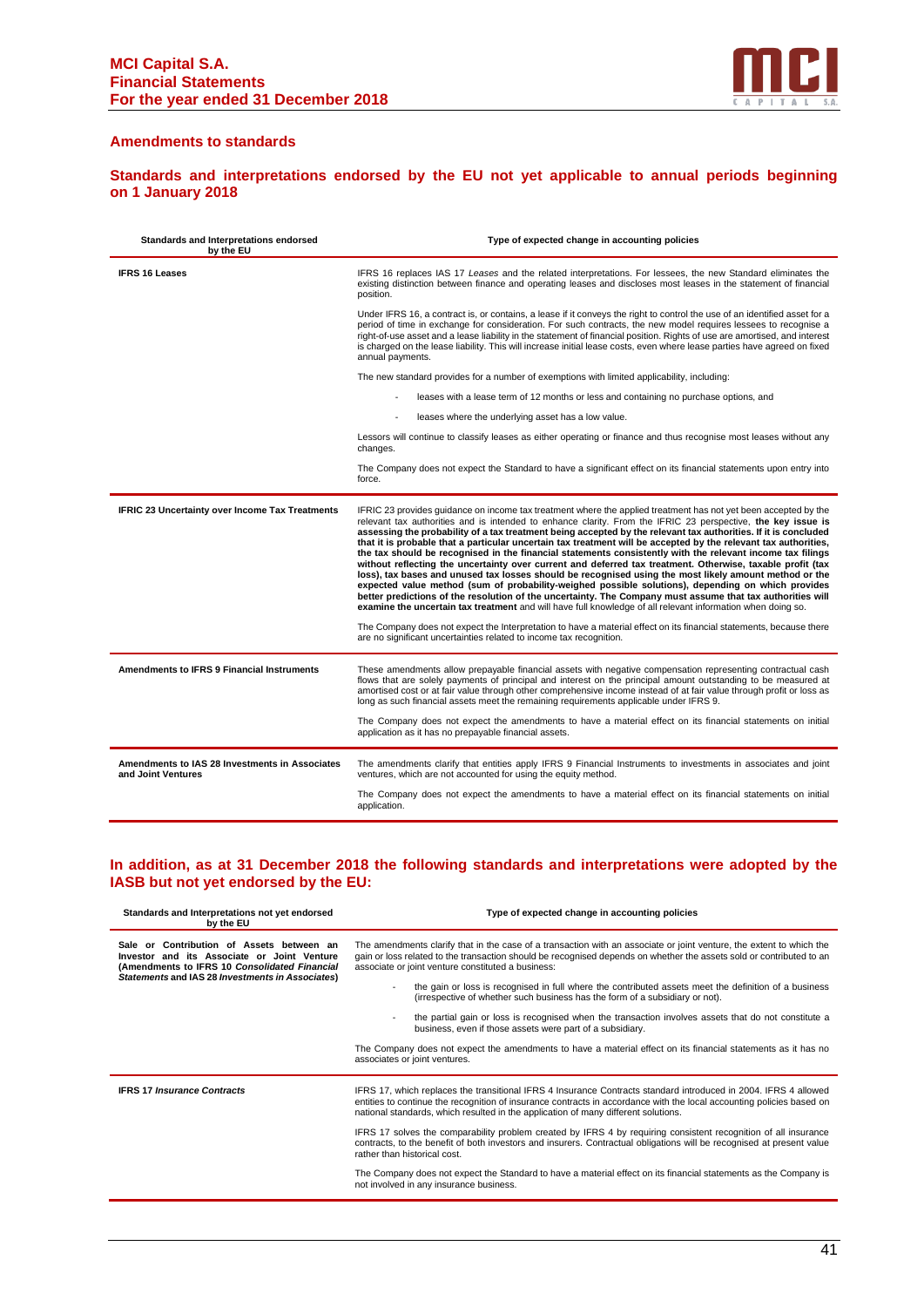#### **MCI Capital S.A. Financial Statements For the year ended 31 December 2018**



| Standards and Interpretations not yet endorsed<br>by the EU                                                                              | Type of expected change in accounting policies                                                                                                                                                                                                                                                                                                                                                                                                                                                                                              |  |  |  |  |
|------------------------------------------------------------------------------------------------------------------------------------------|---------------------------------------------------------------------------------------------------------------------------------------------------------------------------------------------------------------------------------------------------------------------------------------------------------------------------------------------------------------------------------------------------------------------------------------------------------------------------------------------------------------------------------------------|--|--|--|--|
| Annual Improvements to IFRS Standards 2015-<br>2017 Cycle                                                                                | The Annual Improvements to IFRS Standards 2015-2017 Cycle contain four amendments. The key amendments:                                                                                                                                                                                                                                                                                                                                                                                                                                      |  |  |  |  |
|                                                                                                                                          | clarify that the entity elects to remeasure an investment in a joint venture when it obtains control of the<br>joint venture in accordance with IFRS 3 Business Combinations;                                                                                                                                                                                                                                                                                                                                                               |  |  |  |  |
|                                                                                                                                          | clarify that an entity does not remeasure an investment in a joint venture when it obtains joint control<br>of a joint venture in accordance with IFRS 11 Joint Arrangements;                                                                                                                                                                                                                                                                                                                                                               |  |  |  |  |
|                                                                                                                                          | clarify that an entity should always recognise the tax consequences of dividends in profit or loss, other<br>comprehensive income or equity, depending on where the transaction or event that gave rise to the<br>recognition of the dividend was recognised;                                                                                                                                                                                                                                                                               |  |  |  |  |
|                                                                                                                                          | clarify that an entity should derecognise from borrowed funds without a specific purpose those funds<br>specifically borrowed to finance the acquisition of a qualifying asset until substantially all the activities<br>necessary to prepare the qualifying asset for its intended use or sale have been completed; funds<br>borrowed specifically to fund the acquisition of a qualifying asset are not funds borrowed to fund the<br>acquisition of a qualifying asset after the qualifying asset is ready for its intended use or sale. |  |  |  |  |
|                                                                                                                                          | These amendments are not expected to have a material on the entity's financial statements.                                                                                                                                                                                                                                                                                                                                                                                                                                                  |  |  |  |  |
| Amendments to IAS 19 Employee Benefits (Plan<br>Amendment, Curtailment or Settlement)                                                    | The amendments to IAS 19 explain how entities recognise expenses when there is a change in a defined benefit<br>plan.                                                                                                                                                                                                                                                                                                                                                                                                                       |  |  |  |  |
|                                                                                                                                          | The changes require the entity to use current assumptions in the event of a plan amendment, curtailment or<br>settlement in order to determine the current service cost and net interest for the remaining reporting period from the<br>plan amendment date.<br>These amendments are not expected to have a material on the entity's financial statements.                                                                                                                                                                                  |  |  |  |  |
|                                                                                                                                          |                                                                                                                                                                                                                                                                                                                                                                                                                                                                                                                                             |  |  |  |  |
| Amendments to IFRS 3 Business Combinations                                                                                               | The amendments narrow down and clarify the definition of a business. They also enable a simplified assessment of<br>whether a set of assets and activities constitutes a group of assets and not a business.                                                                                                                                                                                                                                                                                                                                |  |  |  |  |
|                                                                                                                                          | These amendments are not expected to have a material on the entity's financial statements.                                                                                                                                                                                                                                                                                                                                                                                                                                                  |  |  |  |  |
| Amendments to IAS 1 Presentation of financial<br>statements and IAS 8 Accounting policies,<br>changes in accounting estimates and errors | The amendments harmonise and clarify the definition of "Material" and provide quidelines to increase consistency in<br>the application of this concept in international financial reporting standards.                                                                                                                                                                                                                                                                                                                                      |  |  |  |  |
|                                                                                                                                          | These amendments are not expected to have a material on the entity's financial statements.                                                                                                                                                                                                                                                                                                                                                                                                                                                  |  |  |  |  |

# **32. The effect of applying the new standards on the financial statements**

#### **IFRS 9** *Financial Instruments*

IFRS 9 "Financial Instruments" is effective for annual periods beginning on or after 1 January 2018.

In accordance with IFRS 9, on initial recognition a financial asset may be classified into the following measurement categories:

- 1. financial assets measured at amortised cost;
- 2. financial assets measured at fair value through other comprehensive income;
- 3. financial assets measured at fair value through profit or loss;

Financial liabilities are classified into the following categories:

- 1. financial assets measured at amortised cost;
- 2. financial liabilities measured at fair value through profit or loss.

Assets are classified on initial recognition depending on an entity's financial instrument management model and the characteristics of contractual cash flows from such instruments.

Depending on the business model, financial assets may be classified as:

- held for the purpose of collecting contractual cash flows,
- held for the purpose of collecting contractual cash flows or for sale,
- held for trading and other.

The assessment of the business model is made at the initial recognition of the financial asset (with the exception of the first adoption of IFRS 9 – when the Company classifies financial assets in accordance with the business models applied at the date of the implementation of the standard i.e. 1 January 2018).

The business model criterion refers to the way the Company is managing financial assets in order to generate cash flows. The Company has analysed its business models and performed SPPI tests (to assess whether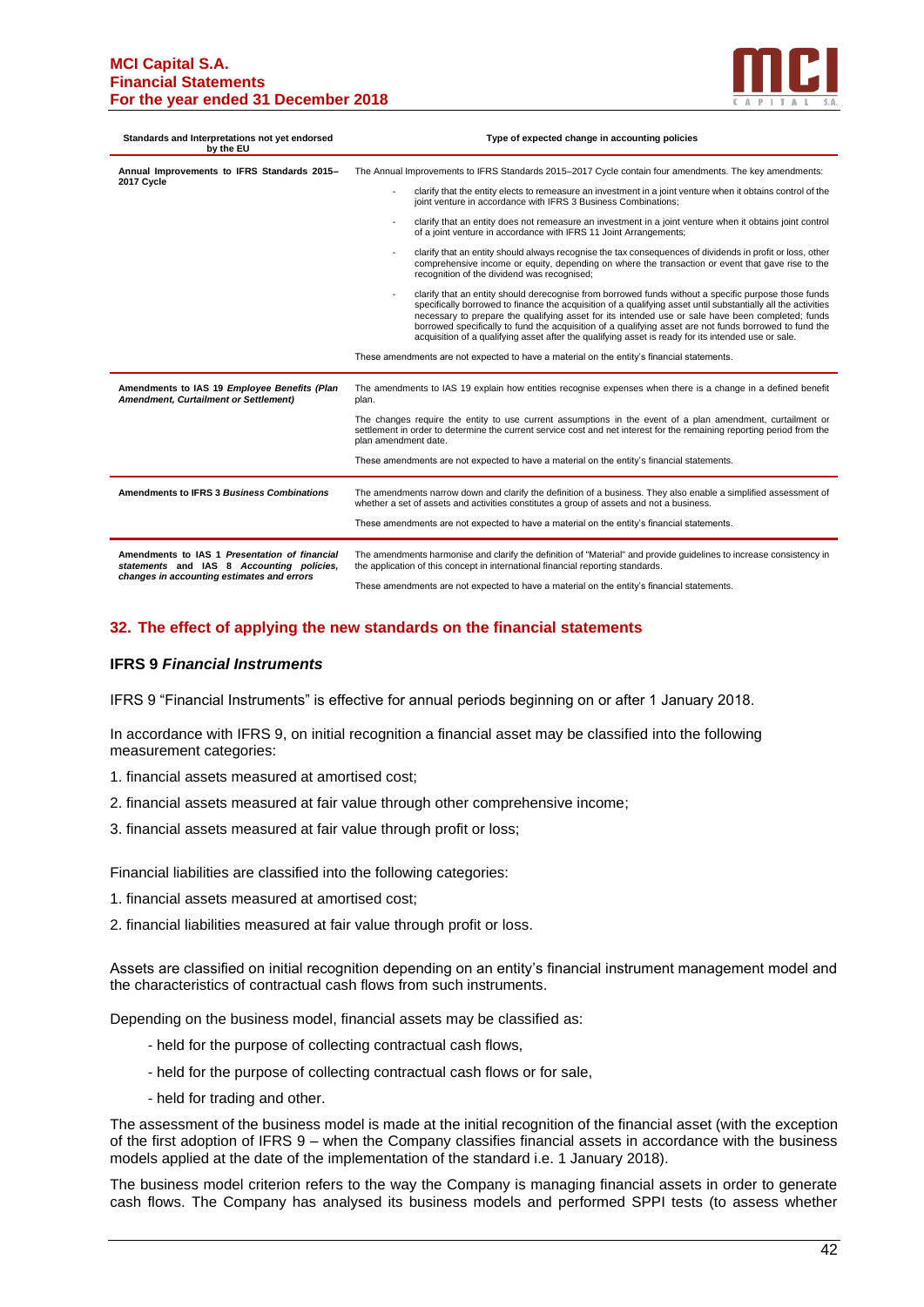#### **MCI Capital S.A. Financial Statements For the year ended 31 December 2018**



contractual cash flows are solely payments of principal and interest on the principal amount outstanding) for each group of financial assets, based on which it has classified groups of financial assets into each of the categories listed above and applied measurement methods appropriate to each of them.

The analysis of business models and the results of SPPI tests showed that the application of the new standard did not result in a significant change in the categories of the Company's financial assets and liabilities presented in these financial statements, and did not affect their measurement as at 1 January 2018.

As at the date of adoption of the standard, 1 January 2018, the classification and carrying amounts of the Company's financial instruments were as follows:

|                                     | <b>Measurement method</b>                        |                                                  | <b>Carrying amount</b> |               |
|-------------------------------------|--------------------------------------------------|--------------------------------------------------|------------------------|---------------|
| <b>Item of financial statements</b> | <b>IAS 39</b>                                    | <b>IFRS 9</b>                                    | <b>IAS 39</b>          | <b>IFRS 9</b> |
| Investment certificates             | Measured at fair value<br>through profit or loss | Measured at fair value<br>through profit or loss | 80,999                 | 80,999        |
| Investments in subsidiaries         | Measured at fair value<br>through profit or loss | Measured at fair value<br>through profit or loss | 1.207.174              | 1.207.174     |
| Investments in associates           | Measured at fair value<br>through profit or loss | Measured at fair value<br>through profit or loss | 15.078                 | 15,078        |
| Investments in other entities       | Measured at fair value<br>through profit or loss | Measured at fair value<br>through profit or loss | 7                      | 7             |
| Derivatives                         | Measured at fair value<br>through profit or loss | Measured at fair value<br>through profit or loss | 200                    | 200           |
| Trade and other receivables         | Measured at amortised<br>cost                    | Measured at amortised<br>cost                    | 25,132                 | 25,132        |
| Trade and other payables            | Measured at amortised<br>cost                    | Measured at amortised<br>cost                    | 3,849                  | 3,849         |
| Liabilities on account of bonds     | Measured at amortised<br>cost                    | Measured at amortised<br>cost                    | 255,730                | 255,730       |

In accordance with IFRS 9, financial assets are classified into the following measurement categories:

- Stage 1 non-impaired exposures, for which expected credit loss is estimated for the 12-month period;
- Stage 2 non-impaired exposures, for which a significant increase in risk has been identified and for which expected loss is based on probability of default over the entire lending period;
- Stage 3 impaired exposures.

In order to identify a significant increase in credit risk, the Company applies the following qualitative criteria:

- Payments that are more than 30 days past due, unless the Company has reasonable and supportable information that is available without undue cost or effort, that demonstrates that the credit risk has not increased significantly since initial recognition even though the contractual payments are more than 30 days past due;
- Forbearance, which is extension of the repayment date or splitting the payment due into instalments except for cases, where extension of repayment date or splitting payment due into instalments is the tool of managing liquidity and concern transactions with related parties, and the Company has full control over it;
- Events associated with increase in risk, so called "soft evidence" of impairment, identified as part of analysis of relationship with contractor.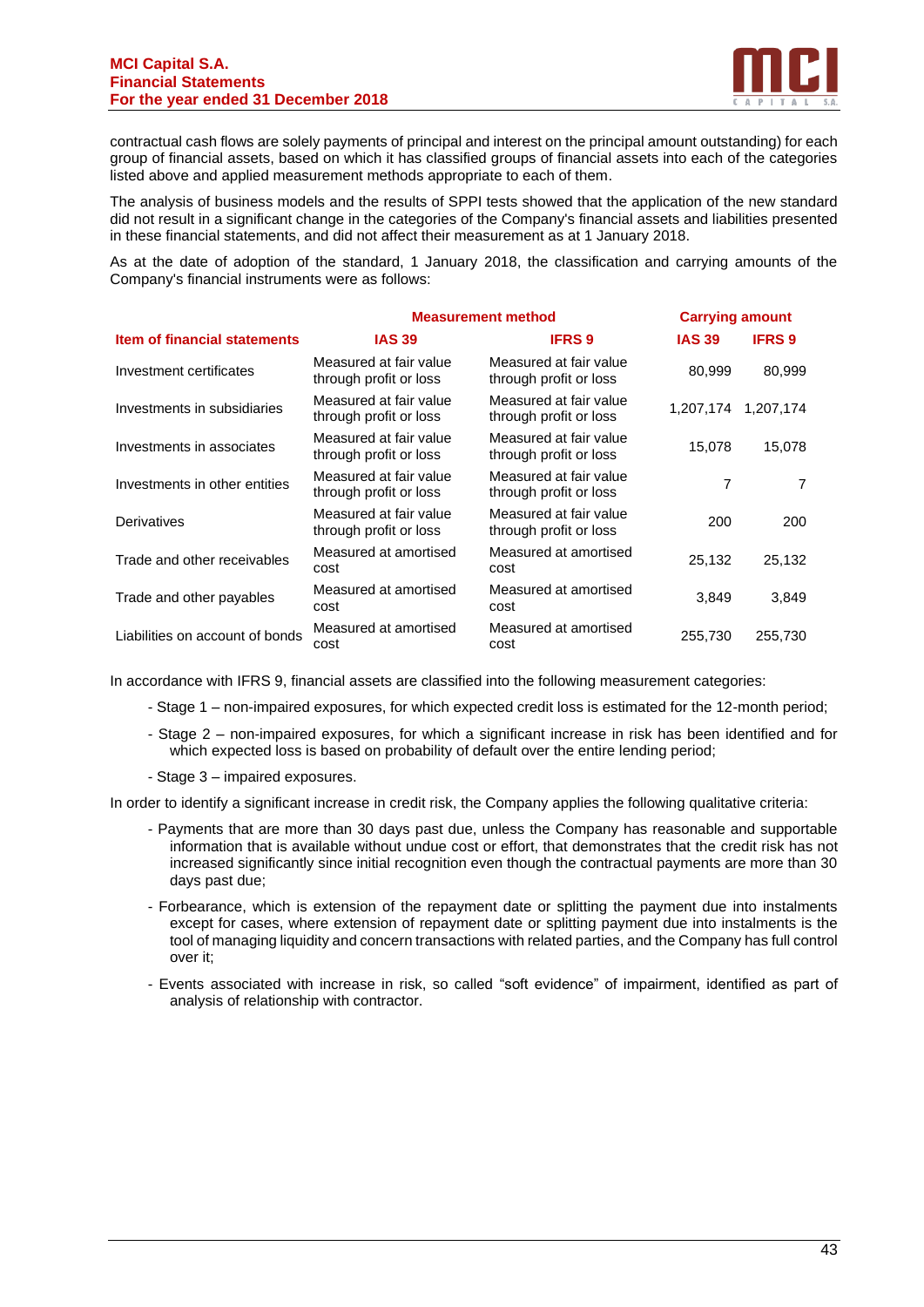

The Company calculates the allowance for expected credit losses at an amount equal to lifetime expected credit losses for trade receivables, cash and cash equivalents and other financial assets. The allowance for expected credit losses is calculated using the provision matrix – the Company uses its historical credit loss experience to estimate the lifetime expected credit losses on the financial assets.

Calculation of the allowance for expected credit losses recognised in the financial year ended 31 December 2018 indicated an immaterial amount of allowance for expected credit losses. Therefore, the Company did not recognise this allowance.

## **IFRS 15** *Revenue from Contracts with Customers*

The Company analysed the impact of implementation of IFRS 15 on the financial statements. The Company did not identify any contracts where the implementation of IFRS 15 could have a material impact on the financial statements.

## **33. Expected effect of new standards applied for the first time in the reporting period beginning on 1 January 2019**

#### **IFRS 16** *Leases*

The Company has analysed the application of IFRS 16 to the financial statements. As a result of the analysis, lease fees for office space were measured. Based on preliminary calculations, the Company estimates that the impact of the new standard on the financial statements will be immaterial. The standard will be applied for the first time for the reporting period beginning on 1 January 2019.

# **34. Financial risk management**

Risks to which the Company is exposed:

- − market risk
- − investment risk
- − credit risk.

The most significant risks to which the Company is exposed are presented below:

#### **MARKET RISK**

The Company is exposed to market risk, which includes interest rate risk. The Company's exposure to market risk for changes in interest rates relates primarily to bank deposits, loans drawn as well as issued promissory notes and bonds.

The Company does not use derivative financial instruments to hedge its investment portfolio. The Company uses sensitivity analysis to measure the interest rate risk.

#### **Risk of changes in valuations of financial assets**

Risk associated with a decrease in the value of financial instruments – shares. Subsidiaries are measured to the fair value of assets held at least once a quarter. Hence, changes in the fair value are reflected in the financial statements on the ongoing basis. The Company monitors the level of valuation of subsidiaries on an ongoing basis. Measurement methods and carrying amounts of subsidiaries are described in **Note 9** *"Investments in subsidiaries"*.

#### **Interest rate risk**

The Company's exposure to market risk for changes in interest rates relates primarily to bank deposits, loans drawn as well as issued own securities (promissory notes and bonds).

The Group does not hedge the interest rate risk using derivative financial instruments. The Company uses sensitivity analysis to measure the interest rate risk.

Management of interest rate risk focuses on minimising the impact of fluctuations in interest cash flows on financial assets and liabilities bearing variable rate interest.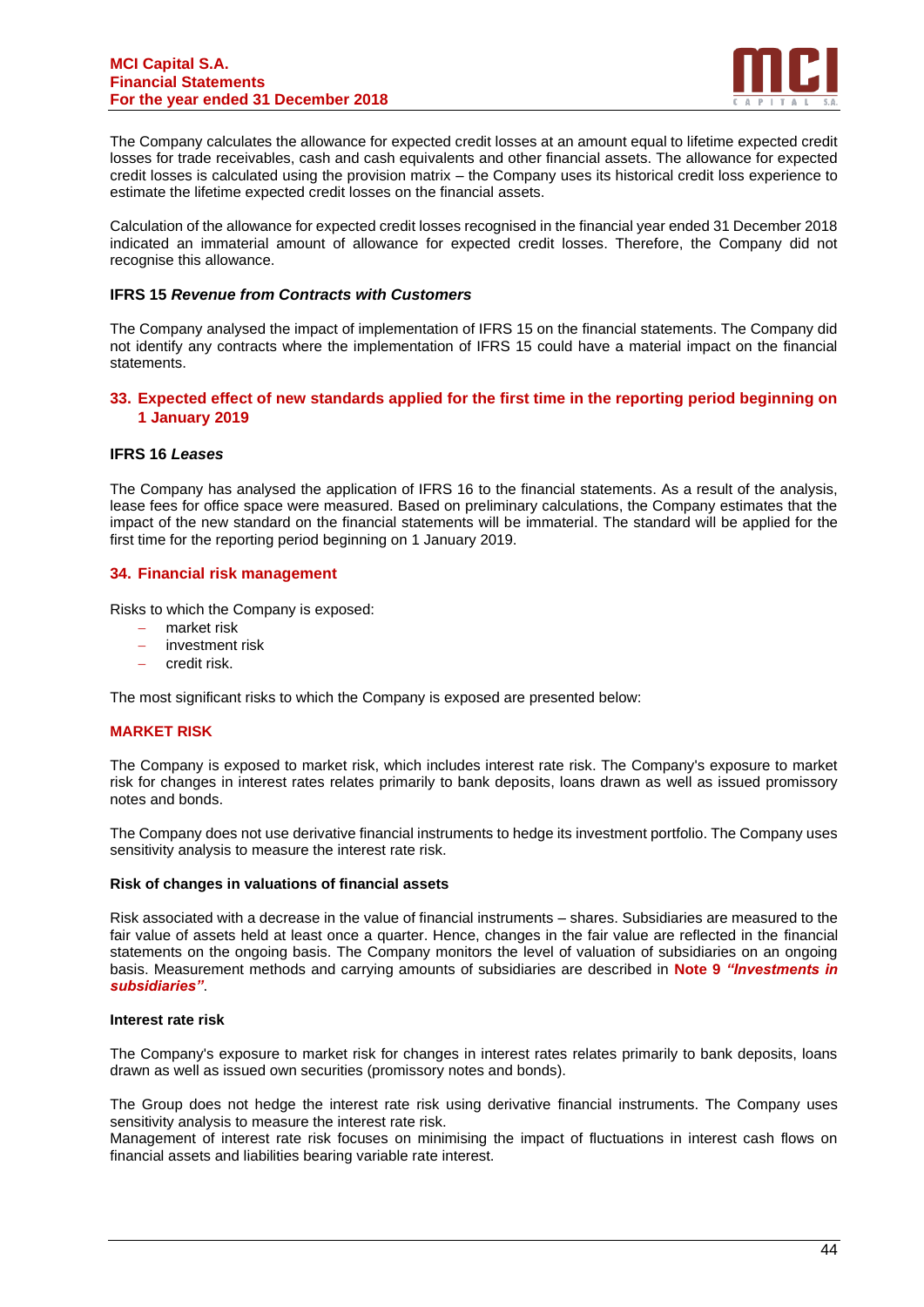

# **Liquidity risk**

The Company manages the liquidity risk by monitoring payment dates and demand for cash with respect to the servicing of payables (current transactions are monitored on a weekly basis) and demand for cash. Demand for cash is compared to the available sources of funds (including, in particular, through assessment of the capacity to obtain funding in the form of credits, loans, bonds) and confronted with investments of free funds.

The Company manages risk by monitoring liquidity ratios based on balance sheet items, analysis of levels of liquid assets in relation to cash flows and maintaining access to different sources of funding (including stand-by credit lines).

The liquidity management process is optimised by centralised management of financial resources within the MCI Group, where liquid surpluses of monetary resources generated by companies in the Group are invested in loans and other instruments issued by entities from the group (lower credit risk). The Group's surplus cash is invested in short-term liquid financial instruments, e.g. bank deposits.

Another method of liquidity risk management is maintaining open and unused credit lines. They serve as a liquidity reserve.

# **Currency risk**

In the period from 1 January to 31 December 2018, the Company did not conclude any transactions which would expose it to currency risk. In addition, the Funds invest in currencies other than PLN. In view of the above, fluctuations of foreign exchange rates will have impact on the reported value of investments, which will decrease in the case of appreciation of PLN compared to foreign currencies in which individual investments are measured during the investment period. Changes in exchange rates, through decreases in valuation or value of income obtained in the case of sale of the investments, can decrease the value of the funds' assets and thus the value of investment certificates held by MCI. The managing Company, as far as possible, maintains the policy of securing foreign exchange risk through foreign currency adjustment of sources of funding in relation to the original investment currency

#### **INVESTMENT RISK**

The essence of venture capital investments is the possibility of obtaining higher rates of return through investments

in projects characterised by higher risk level. Prior to making a venture capital investment, investment teams perform an in-depth analysis of the business plan; however, this does not necessarily ensure that the undertaking's development will meet the assumptions. In particular, this concerns technological innovations which do not yet have an application in the market, and thus are difficult to assess. If the business model of a given enterprise is not successful, it can have negative impact on the value of the investment, including loss. As a result, it may translate negatively into the Company's financial results through decrease in the value of investment certificates.

#### **Risk associated with valuation of managed companies with impact on the value of managed assets**

Once a quarter, MCI performs valuation of the fair value of assets held in funds and this value translates into the value of assets under management and the level of collected remuneration for the managing company. Funds whose certificates the MCI and MCI's subsidiaries hold commit capital for a period 5 and 10 years. Subsidies are typically provided to entities whose securities are not listed on the stock exchange. Thus, the liquidity of such investments is limited and profit realised through sale — typically to industry or financial investors — of the company's shares. However, there is no certainty that the funds will find potential buyers for their investments in the future and will be able to withdraw from them while achieving the assumed rates of return. The risk of negative economic and stock exchange situation can additionally impede the possibility of performing the withdrawal or considerably limit the achievable rate of return. As a result, it may have negative impact on MCI's financial results.

#### **Competition risk associated with acquisition of new investment projects**

MCI's development is strictly associated with the possibility of making new investments in promising, technologically advanced economic projects. There has been an increase in competition in the market on the part of other funds (venture capital, private equity) and business angels, also interested in investments in entities from the modern technologies industry. The Management Board of MCI addresses this risk through geographic expansion into new, prospective markets, where competition is smaller. MCI Capital S.A.'s major competitive advantage is recognisability in Poland and abroad, which allows it to win new projects.